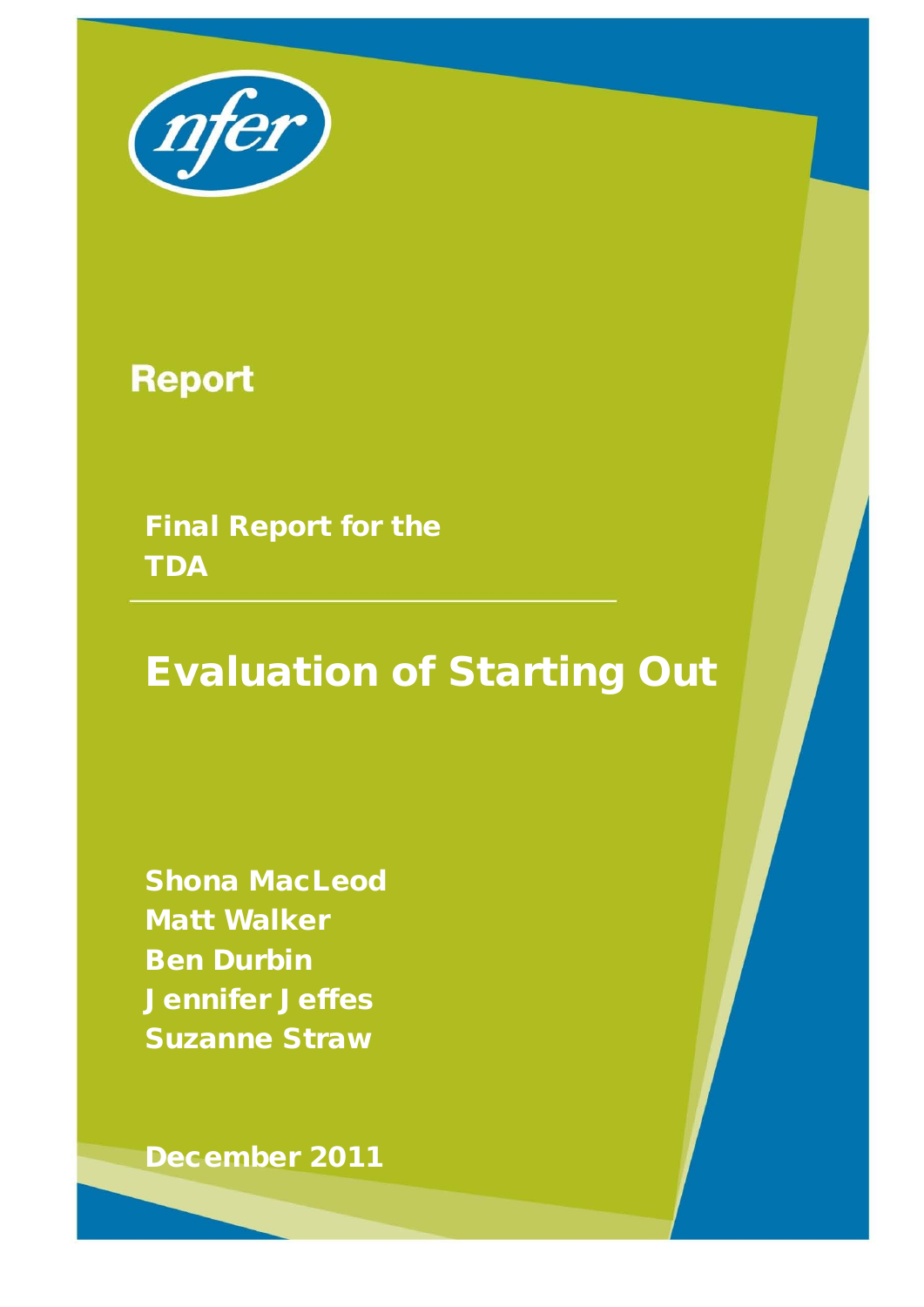## **Table of Contents**

|    | <b>Acknowledgements</b>                                                                                                                                                                                                                    | 5                                      |
|----|--------------------------------------------------------------------------------------------------------------------------------------------------------------------------------------------------------------------------------------------|----------------------------------------|
|    | <b>Executive summary</b>                                                                                                                                                                                                                   | 1                                      |
| 1. | <b>Introduction</b>                                                                                                                                                                                                                        | $\bf{0}$                               |
|    | 1.1 About Starting Out<br>1.2 About mentoring support<br>1.3 Evaluation methodology                                                                                                                                                        | 0<br>0<br>1                            |
| 2. | Programme management and implementation                                                                                                                                                                                                    | 3                                      |
|    | 2.1 Programme management<br>2.2 Recruitment and training of mentors<br>2.3 Recruitment of mentees<br>2.4 Mentees' reasons for participating in Starting Out<br>2.5 Profile of mentee participation<br>2.6 Key findings                     | 3<br>4<br>6<br>8<br>8<br>10            |
| 3. | <b>Programme delivery</b>                                                                                                                                                                                                                  | 12                                     |
|    | 3.1 Type and level of support received<br>3.2 Nature of support<br>3.3 Mentoring relationship<br>3.4 Online community<br>3.5 Dilemmas & inquiries<br>3.6 Future need for such mentoring support and issues to consider<br>3.7 Key findings | 12<br>14<br>16<br>17<br>18<br>20<br>22 |
| 4. | <b>Outcomes and impacts</b>                                                                                                                                                                                                                | 24                                     |
|    | 4.1 Outcomes for mentees<br>4.2 Impacts on mentees<br>4.3 Outcomes for pupils<br>4.4 Key findings                                                                                                                                          | 24<br>27<br>28<br>30                   |
| 5. | Value for Money of the pilot                                                                                                                                                                                                               | 32                                     |
|    | 5.1 Analytical approach<br>5.2 Results of cost-benefit analysis<br>5.3 Key findings                                                                                                                                                        | 32<br>33<br>35                         |
| 6. | <b>Lessons learned</b>                                                                                                                                                                                                                     | 36                                     |
| 7. | <b>Concluding comments</b>                                                                                                                                                                                                                 | 38                                     |
|    | 7.1 Effectiveness of the pilot programme<br>7.2 Future delivery of similar support                                                                                                                                                         | 38<br>38                               |
|    | Appendix 1: Evidence used for this evaluation                                                                                                                                                                                              | 40                                     |
|    | Evidence used for first report                                                                                                                                                                                                             | 40                                     |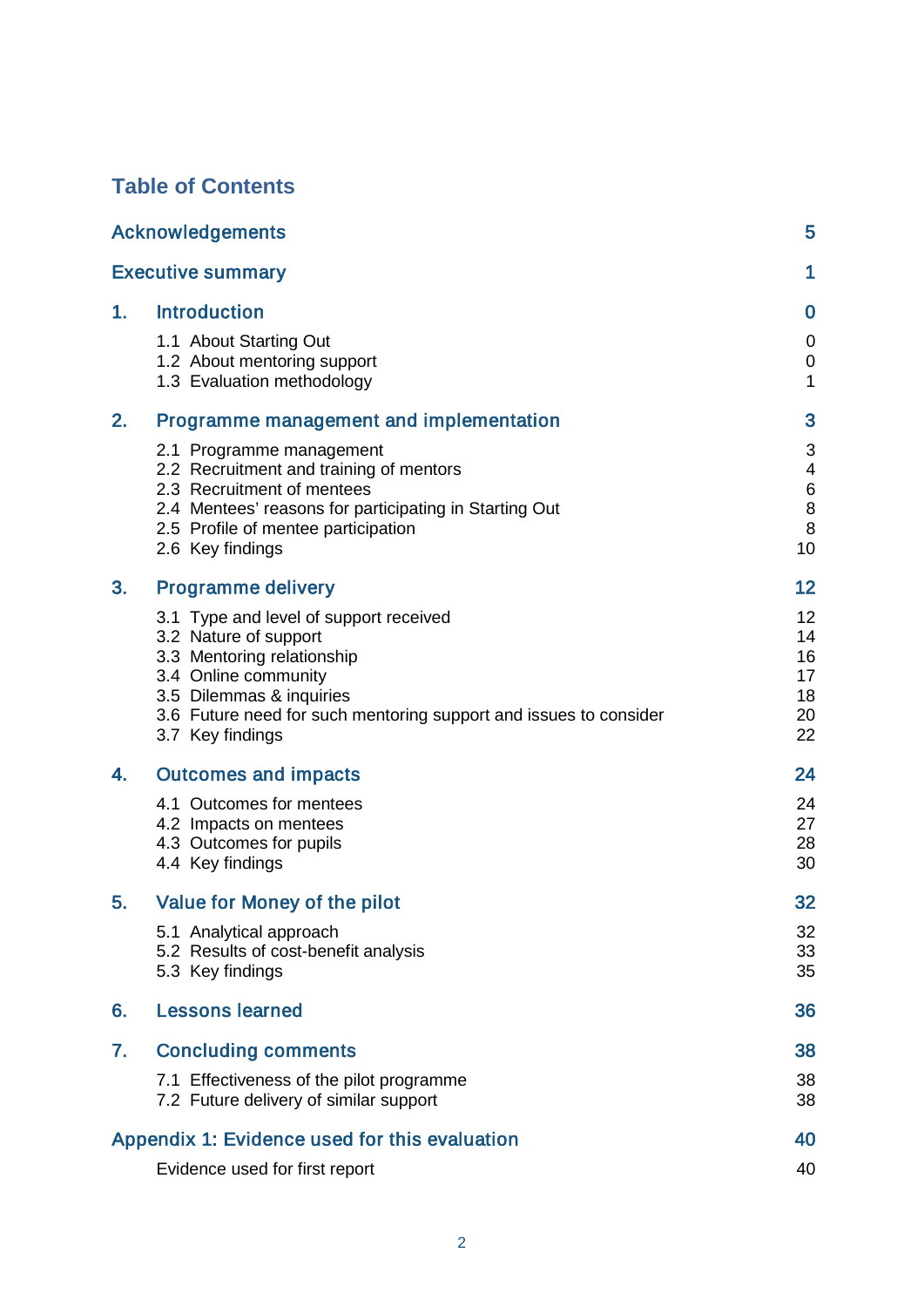| Evidence used for second report<br>Evidence used for third report<br>Evidence used for fourth report                                                                                                 | 41<br>42<br>43       |
|------------------------------------------------------------------------------------------------------------------------------------------------------------------------------------------------------|----------------------|
| Appendix 2: Additional notes on the management of the pilot programme                                                                                                                                | 45                   |
| Appendix 3: Mentee recruitment processes                                                                                                                                                             | 46                   |
| Initial marketing strategy<br>Mentee application and selection process<br>Improving the effectiveness of marketing to mentees in the future<br>Mentees sources of information regarding Starting Out | 46<br>47<br>48<br>49 |
| Appendix 4: Additional details on programme delivery                                                                                                                                                 | 51                   |
| <b>Appendix 5: Logic Framework for Starting Out</b>                                                                                                                                                  | 53                   |
| Appendix 6: Additional details on approach to measuring impact                                                                                                                                       | 54                   |
| Notes on analysis of impact of Starting Out<br>Notes on analysis of national benchmark figures<br>Comparison of recruitment rates<br>Comparison of retention rates                                   | 54<br>56<br>58<br>58 |
| Appendix 7: Additional details on approach to measuring Value for Money                                                                                                                              | 59                   |
| Assumptions made for the cost-benefit analysis<br>Notes on sensitivity testing                                                                                                                       | 59<br>60             |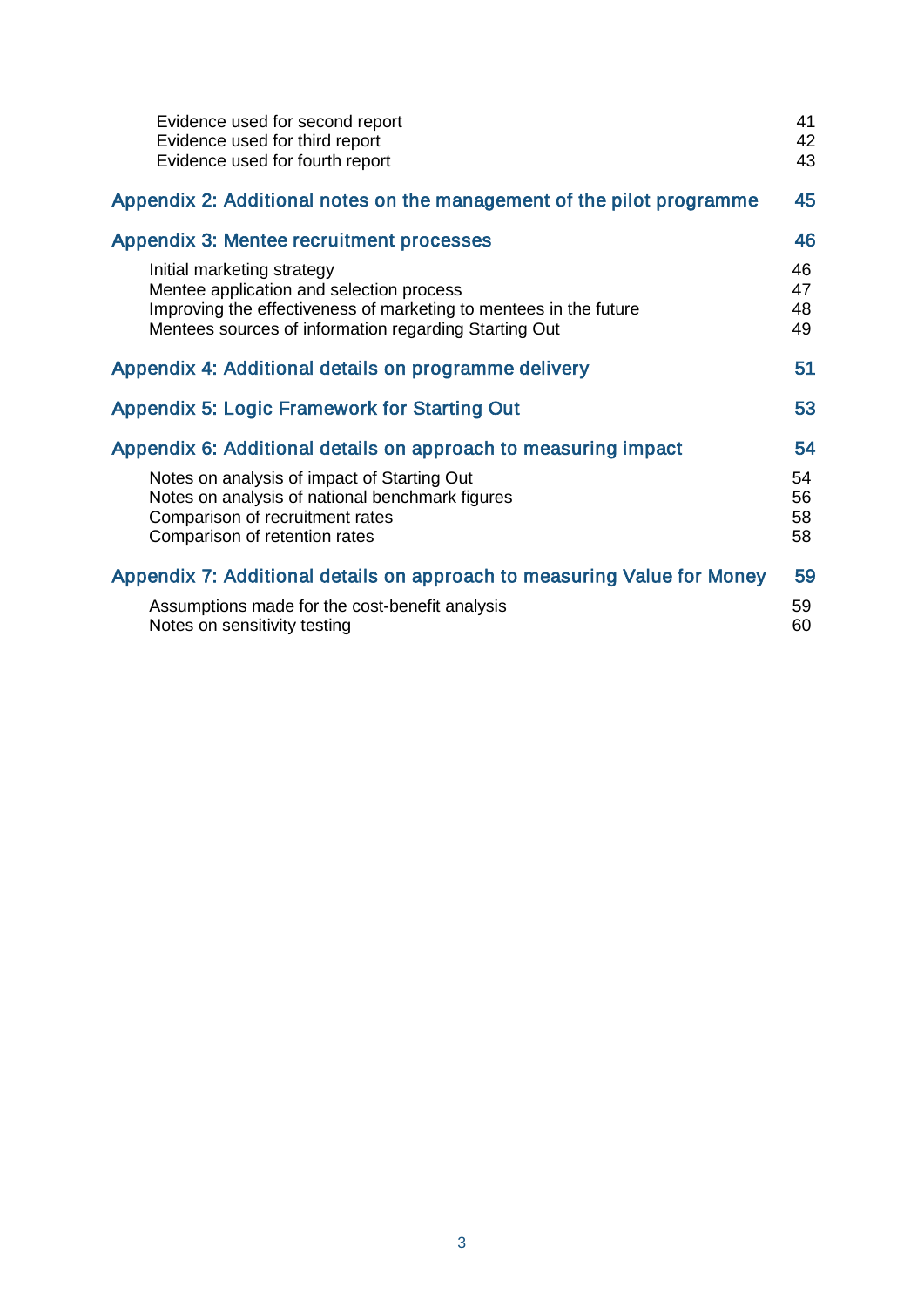Published in January 2012 by the National Foundation for Educational Research, The Mere, Upton Park, Slough, Berkshire SL1 2DQ [www.nfer.ac.uk](http://www.nfer.ac.uk/)

© National Foundation for Educational Research 2011 Registered Charity No. 313392

#### **How to cite this publication:**

Macleod, S., Walker, M., Durbin, B., Jeffes, J. And Straw, S. (2012). *Evaluation of Starting Out Pilot Programme: Final report.* Slough: NFER.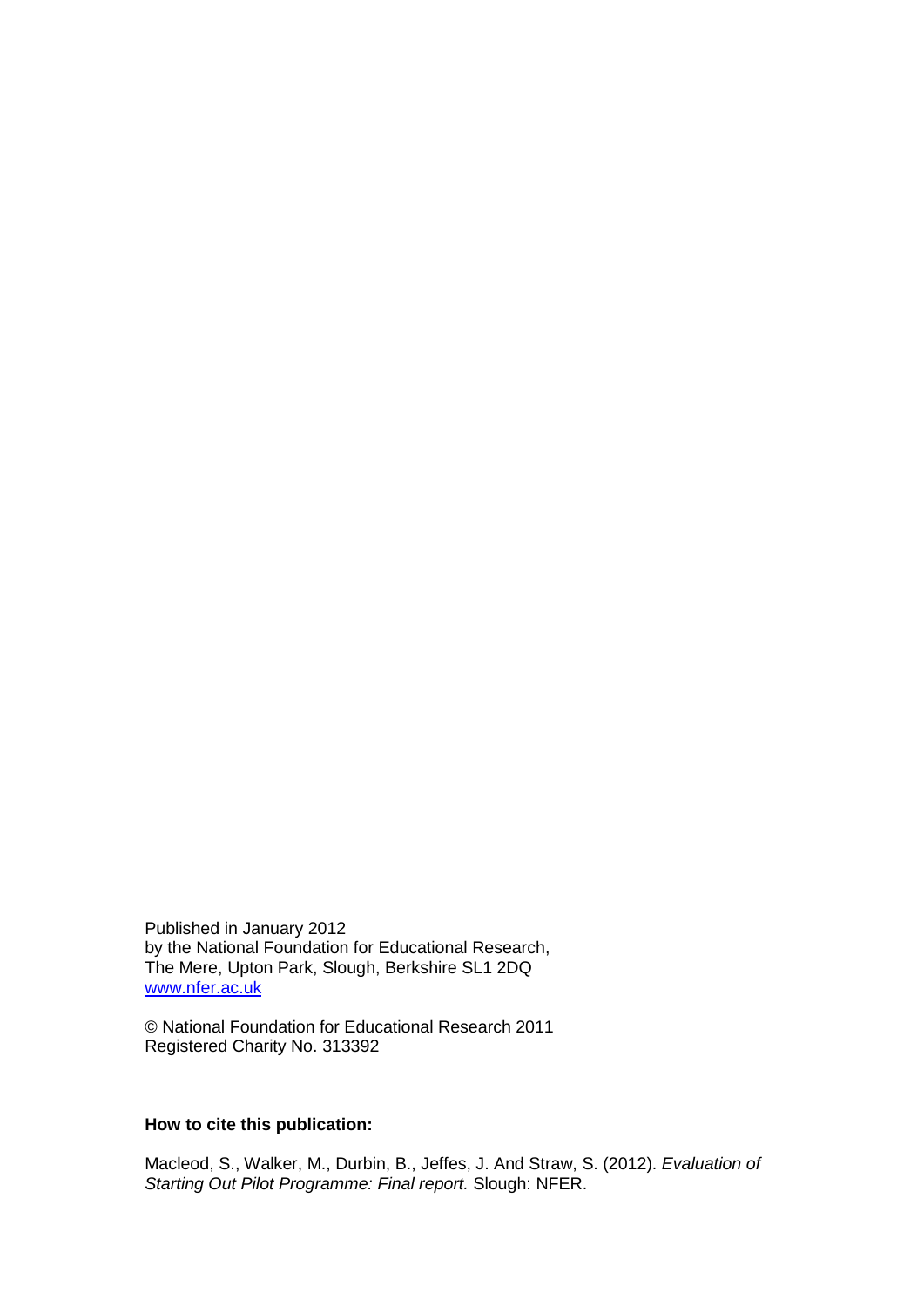## <span id="page-4-0"></span>Acknowledgements

We would like to thank all the trainee and early career teachers, mentors and schools for their participation in this evaluation; the Data Governance team at the General Teaching Council (Alison Vale, Alan Speake and Roger Greenway) for their advice and analysis of national teaching workforce data; the Starting Out Programme Delivery team (Mark Ellis, Marion Thorpe and Stuart Barr) for their cooperation and assistance with the research; and the TDA (Liz Newman and Warren Turner) for all their contributions to the research.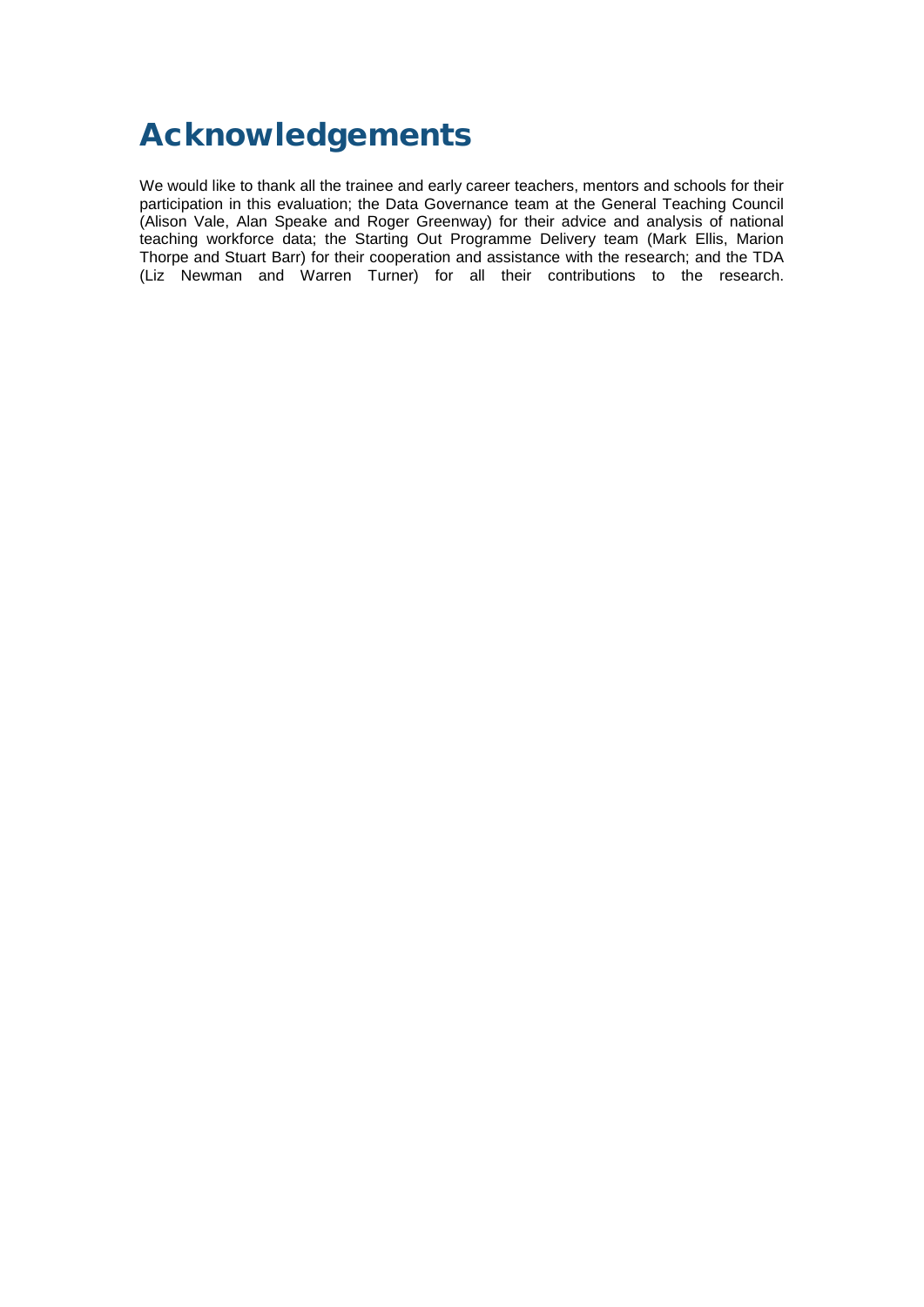## <span id="page-5-0"></span>Executive summary

#### **Introduction**

Commencing in July 2009, the Training and Development Agency for Schools (TDA) funded 'Starting Out' – a two-year mentoring pilot programme for science and mathematics teacher trainees and early career teachers delivered by the Learning and Skills Network in three regions (East of England, London and West Midlands). NFER conducted an evaluation of Starting Out which explored the quality and effectiveness of the models of mentoring support being piloted, and the impact on mentees' personal, professional and career development.

#### **About the evaluation**

The evaluation employed a mixed methods design (qualitative and quantitative), and included telephone interviews, proformas, Computer-assisted Telephone Interviewing (CATI) and online surveys, case studies, and using existing project monitoring data, as well as secondary data on the teaching workforce. In addition to ongoing telephone and face-to-face discussions with LSN, a range of participants took part in the research in a variety of ways, as highlighted in the table below.

| <b>Research participant type</b>     | No.                                       |
|--------------------------------------|-------------------------------------------|
| <b>Mentors</b>                       | 76 training evaluation forms              |
|                                      | 44 proforma responses                     |
|                                      | 5 telephone interviews                    |
|                                      | 12 face-to-face qualitative interviews    |
| <b>Mentees</b>                       | 25 face-to-face qualitative interviews    |
|                                      | 115 responses to CATI survey              |
|                                      | 133 responses to online survey            |
| <b>Advisory Group members</b>        | 13 proforma responses                     |
|                                      | (as well as NFER attendance at Advisory   |
|                                      | Group meetings)                           |
| Regional coordinators                | 4 telephone interviews                    |
|                                      | (as well as NFER attendance at a regional |
|                                      | coordinator keep-in-touch meeting)        |
| Providers of ITT or other school, or | 5 face-to-face qualitative interviews     |
| ITT, support                         |                                           |

#### **Programme management and implementation**

Overall, the programme management of Starting Out has been effective and responsive to issues and challenges as they emerge. This flexibility and responsiveness to the need for modifications to the programme management is reflected in positive impacts such as the higher level of mentee participation in Starting Out following the introduction of a revised mentee marketing approach. The mentor recruitment process worked well, producing a substantial cohort of experienced mentors with diverse expertise, and initial marketing materials were appropriate and effective in engaging mentors' interest and provided early information as to the nature of the programme and mentoring role.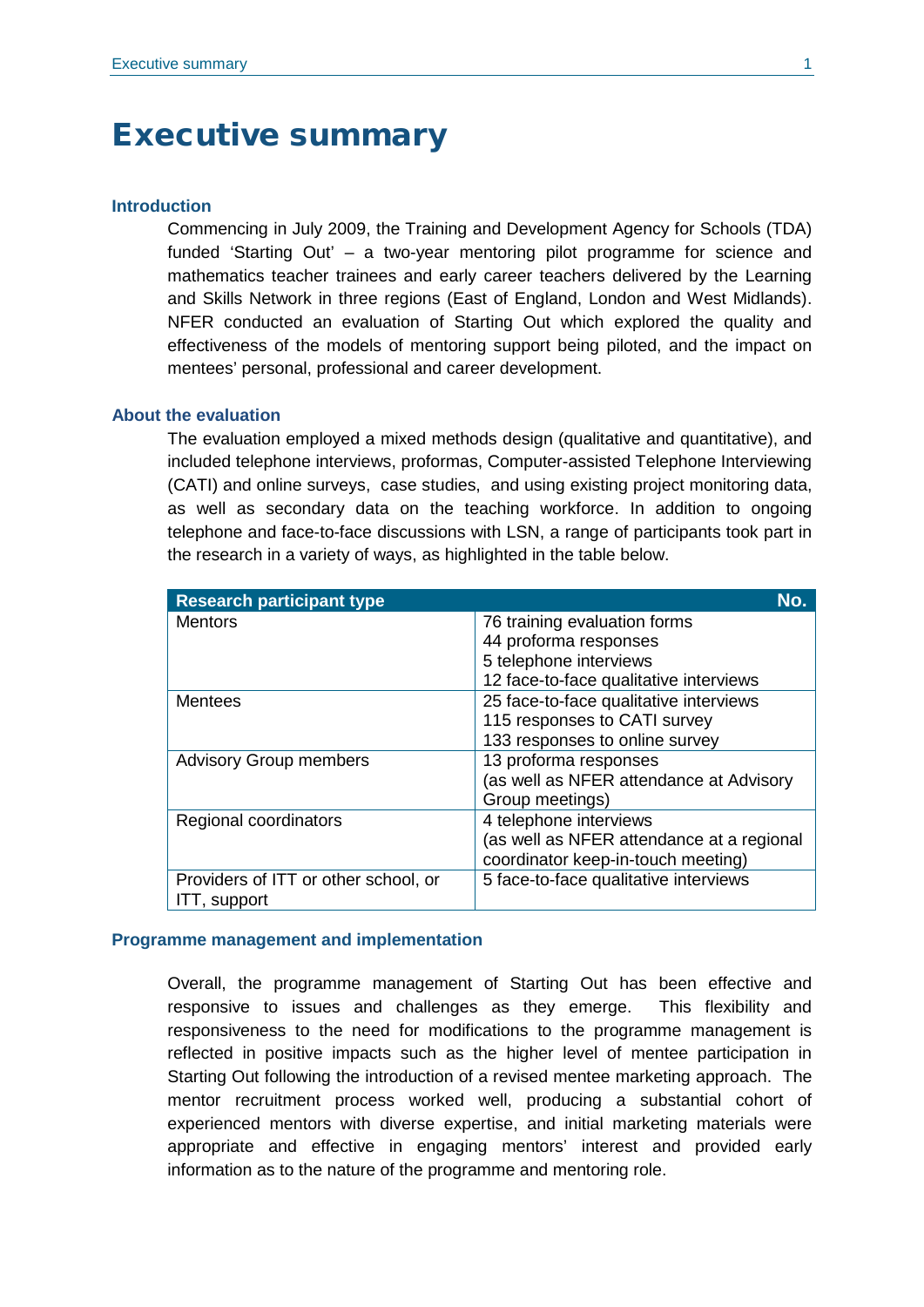The overall effectiveness of the revised mentee marketing approach is reflected in the large increase in the levels of mentees who subsequently joined the programme. Key features of this revised approach included a clearer focus on the benefits of the programme and on more direct forms of communication in addition to building more relationships with key individuals (in ITT institutions, schools and local authorities).

**823** early career teachers were recruited to the programme during the course of its delivery, exceeding the target number of 800 mentees expected to participate in the programme. Mentees were generally open regarding the content and focus of the support they required (in terms of the kinds of topics in which they required support) rather than narrowing it down to a specific aspect of their professional development.

| <b>Region</b>                   | No. (% of total) |  |  |  |
|---------------------------------|------------------|--|--|--|
| London                          | 262 (31.8%)      |  |  |  |
| <b>West Midlands</b>            | 361 (43.9%)      |  |  |  |
| East of England                 | 200 (24.3%)      |  |  |  |
| <b>Teaching Phase</b>           | No.              |  |  |  |
| PGCE/ITE                        | 544 (66.1%)      |  |  |  |
| <b>NQT</b>                      | 242 (29.4%)      |  |  |  |
| Year 2 teacher                  | 37 (4.5%)        |  |  |  |
| Subject specialism <sup>1</sup> | $\frac{0}{0}$    |  |  |  |
| Biology                         | 31.5             |  |  |  |
| Chemistry                       | 28.6             |  |  |  |
| Physics                         | 17.6             |  |  |  |
| <b>Mathematics</b>              | 39.7             |  |  |  |
| <b>General Science</b>          | 28.4             |  |  |  |
| <b>Mentoring type</b>           | No.              |  |  |  |
| Subject mentoring               | $90(10.9\%)$     |  |  |  |
| E-mentoring                     | 291 (35.4%)      |  |  |  |
| Network mentoring               | 442 (53.7%)      |  |  |  |
| <b>Months support received</b>  | No.              |  |  |  |
| 1 month or less                 | 7 (0.9%)         |  |  |  |
| 2 to 5 months                   | 33(4%)           |  |  |  |
| 6 to 11 months                  | 332 (40.3%)      |  |  |  |
| 12 to 23 months                 | 450 (54.7%)      |  |  |  |
| 24 months or more               | $1(0.1\%)$       |  |  |  |

#### Mentee characteristics (as at June 2011)

*Source: LSN mentee database June 2011 (N = 823)*

#### **Programme delivery**

-

Three different levels of support were offered by the pilot programme: subject mentoring, e-mentoring and network mentoring. The type of mentoring support

<span id="page-6-0"></span><sup>1</sup> Proportions based on data from the LSN mentee database supplied in October 2010. Proportions do not sum to 100% as mentees could report more than one subject specialism.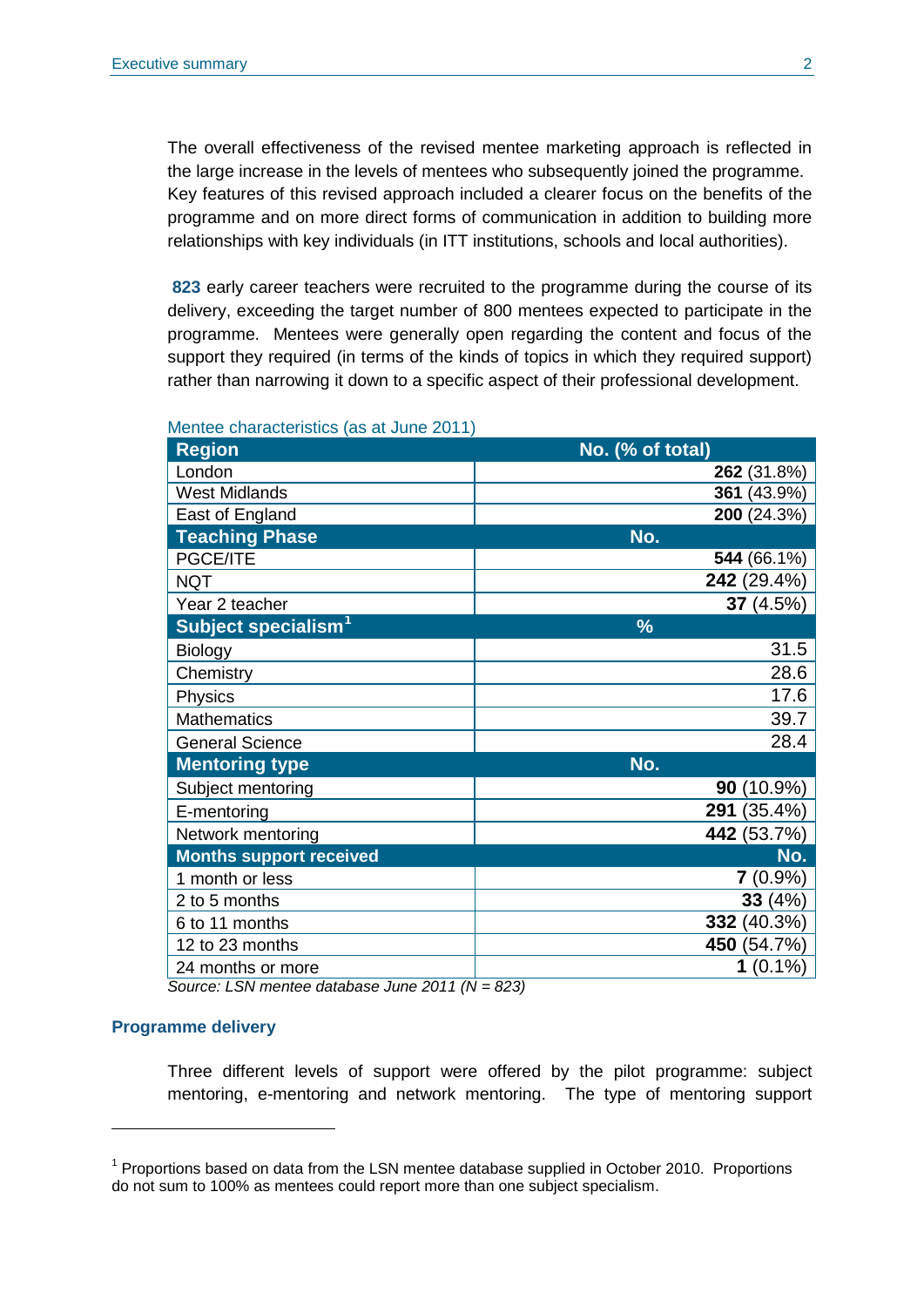mentees chose tended to be based on an understanding of their own need, specifically:

- subject mentees' reasons usually centred on the in-depth and personal nature of the support
- network mentees reported that the opportunity for group contact was a key reason for selecting this type of support.
- e-mentoring mentees were attracted by the convenience and ease that this level of support offered them.

Mentees and mentors were generally in contact between once a month and once a fortnight (depending on mentees' needs). Typically, they communicated by email, although almost all mentees had some face-to-face contact with their mentors (at least initially), irrespective of the type of mentoring support they received.

Mentees involved in both the case studies and the survey were overwhelmingly positive about the value of the programme in addressing their individual needs and aiding their professional development. Mentoring relationships, across all types of support, have developed positively and in response to mentees' needs, as mentees have become more comfortable with: discussing problems openly (in the case of subject mentees) and more confident in the quality of advice and information offered by their mentor (in the case of network mentees), or as both mentee and mentor have developed a mutual understanding of how best to work together (in the case of e-mentoring).

Whilst usage of the Starting Out website increased as the programme developed, there was little positive change from mentees' and mentors' initial limited views and use of the online features of the programme (despite general enthusiasm for the potential of this feature to support the programme's delivery). Mentees made several suggestions to improve this aspect of the programme:

- the site could be easier to navigate
- more help could be offered in using the website
- email alerts could be sent when the website is updated
- more mentees could be encouraged to use the websites
- aspects of the website could be integrated into websites such as Facebook
- the site could be populated with a greater number of resources
- the website could be adapted for use on an Apple Macintosh computer.

Dilemmas and inquiries were considered effective if they were perceived, by both mentors and mentees, as relevant and sufficiently responsive to mentees' specific circumstances i.e. mentees were clear about the practical value and real-world application of the outcome of the dilemmas and inquiries in their professional development. Mentees' view of the ways in which dilemmas and inquiries could be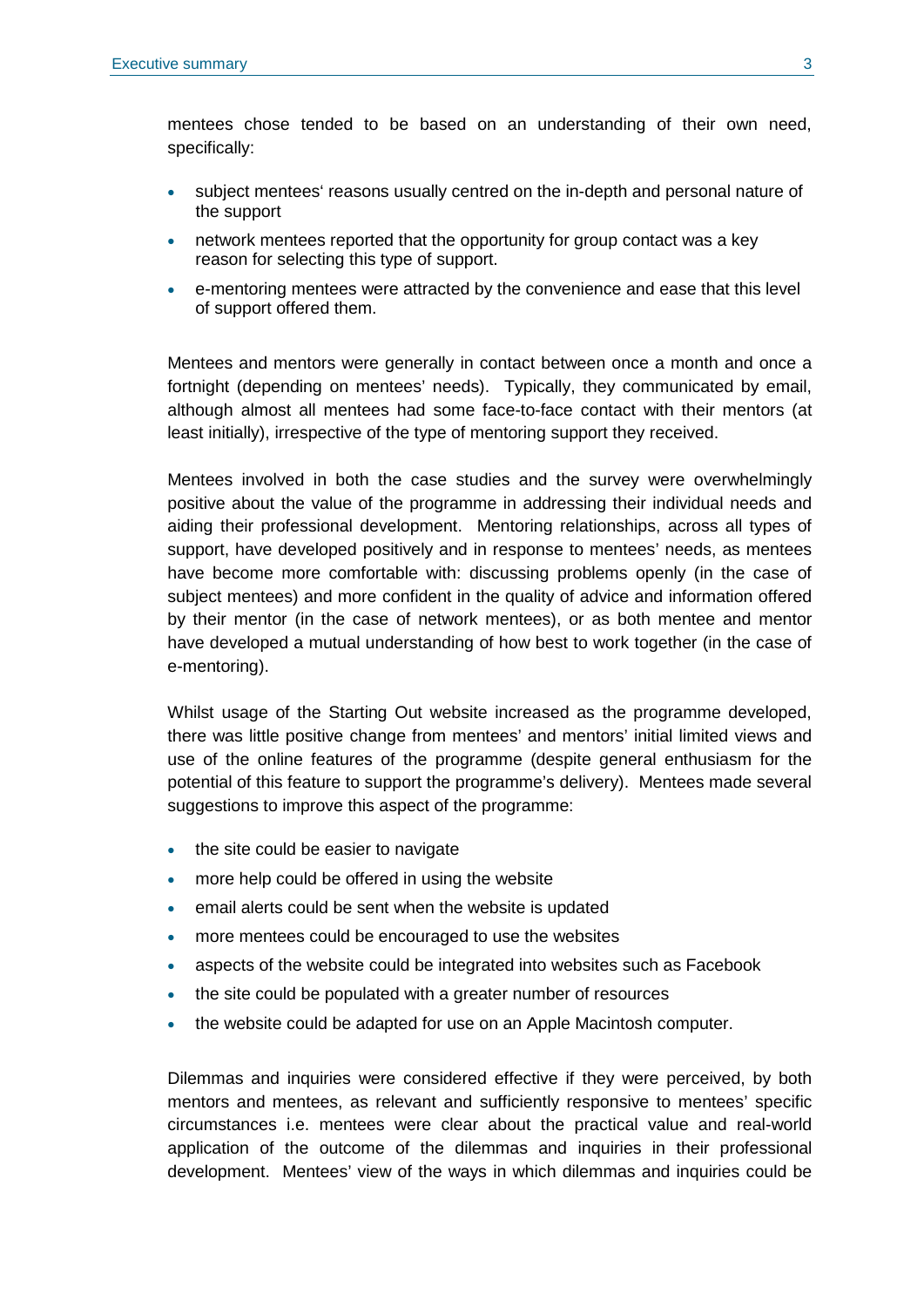improved centred on: tailoring them to mentees' needs perhaps by suggesting their own scenarios; enabling mentees to jointly discuss common dilemmas and inquiries, using them after mentees' initial issues had been addressed; and narrowing their focus, perhaps reflecting the topics covered in mentees' PGCE courses.

Overall, the majority of mentees indicated that they would recommend Starting Out to other early career teachers and anticipated considerable future need for this type of mentoring support. Key aspects of support which featured most prominently in mentees' rationales for recommending Starting Out included: the opportunity to receive support from an experienced teacher who could offer additional and subjectspecific advice and provide a practical perspective on issues and concerns raised by mentees; the value placed on receiving independent, impartial support which was not connected to any assessment of the mentee's teaching ability; and access to support via peer-to-peer networks.

#### **Lessons learned**

Key lessons learned from Starting Out, which could be taken into account when developing or delivering a mentoring programme for early career teachers in science and mathematics in future, are detailed below:

- **Training for mentors**  provide initial training for mentors supported by a mentoring specialist who can produce bespoke mentoring training materials specifically tailored to the nature and scope of the programme. This training must equip mentors to offer support in using any online aspects of the mentoring programme, where these are part of the support provided to mentees,
- **Mentee recruitment**  direct, personal communications from a trusted source support successful recruitment. Mentees are more likely to consider joining a mentoring programme if they receive information and encouragement in a more personalised and direct way from sources such as their ITT tutors, representatives of the mentoring programme and school colleagues.
- **Mentoring relationship foster the development of a positive mentoring** relationship relevant to mentees' needs. The development of a positive mentoring relationship is critical to ensure mentees' needs are identified and support is tailored to meet these needs. Irrespective of the type of mentoring support provided, a flexible approach and personalised forms of communication such as face-to-face or telephone support are necessary (particularly in the initial stages) to establish a foundation for the relationship. Aspects important to the ongoing development of the relationship are regularly discussing mentees' development needs, providing subject-specific guidance and mentors identifying, and recommending, resources.
- **Mentoring relationship**  consider independent support as key to the development of positive mentoring relationships. The mentoring relationship should maintain a focus on the value of specialist mentoring support provided independently of a mentee's school. Mentors' provision of personalised advice and guidance, as experienced, independent professionals, offers mentees support which is complementary to that which they might receive in school. Mentors are valued as an alternative source of support with whom mentees can raise alternative queries or issues which they may be less able, or inclined, to discuss with their line manager or colleagues in their school.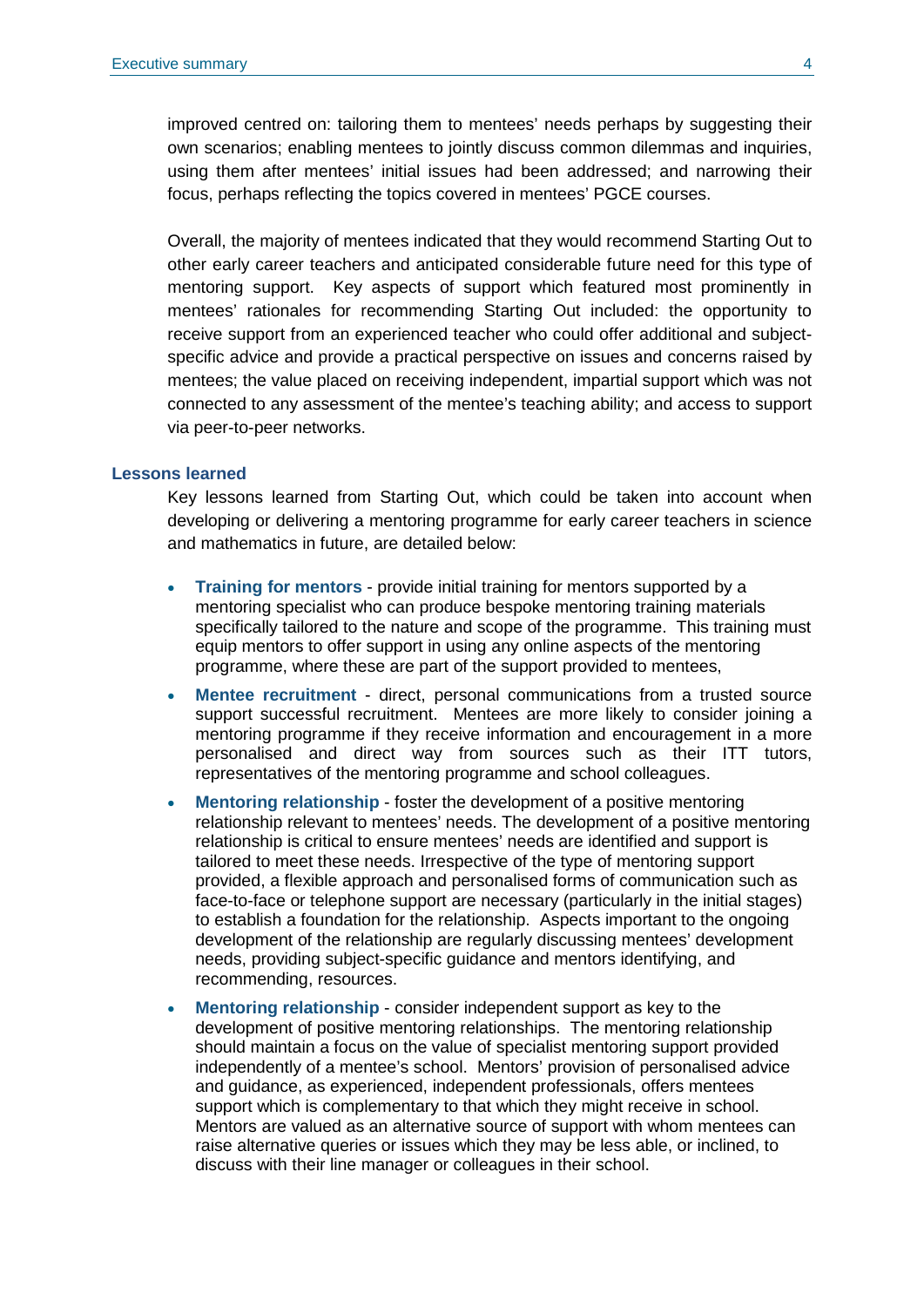#### **Outcomes and impacts**

The support provided to mentees made a difference to their personal, professional and career development in a range of ways such as making them feel more supported as an early career teacher and expanding their repertoire of ideas and activities for teaching science or mathematics. However, the most consistent positive change for mentees was their view that the mentoring support had better equipped them for a career in teaching. The programme also had some beneficial effects for the children and young people taught by the mentees, reflected in their observations that there have been increases in their pupils' interest in, or enjoyment of, science and mathematics.

#### **Value for money of the pilot**

Overall, the Starting Out programme has offered good value for money, with the benefits it has generated outweighing its costs. In other words, every £1 spent on the programme has produced £1.63 in benefits. However, these benefits were primarily due to the recruitment impact of the programme, as the retention impact of the programme was found not to be cost-beneficial. This suggests that there is less of a value for money case for including NQT and  $2^{nd}$  year teachers in any future delivery of similar support. However, this assessment includes one-off set-up costs and so if the programme were to continue (and produce similar levels of impact in future) the economic case for including NQT and  $2<sup>nd</sup>$  year teachers could be expected to improve as the cost of delivery per mentee reduced.

#### **Concluding comments**

.

Mentees at all stages of their early career in teaching were unanimous in their view that there is considerable future need for this form of mentoring. Its most valued features were the impartiality of the support and advice provided, offered independently of the schools in which mentees were based, as well as its provision of additional support which focused on subject-specific knowledge, resources and approaches to teaching.

The evidence base from this pilot programme, which shows that a mentoring programme targeted at early career teachers of science and mathematics can reduce the risk/impact of new teachers leaving the profession, can also provide a useful platform from which to develop a more detailed understanding of this type of intervention in the future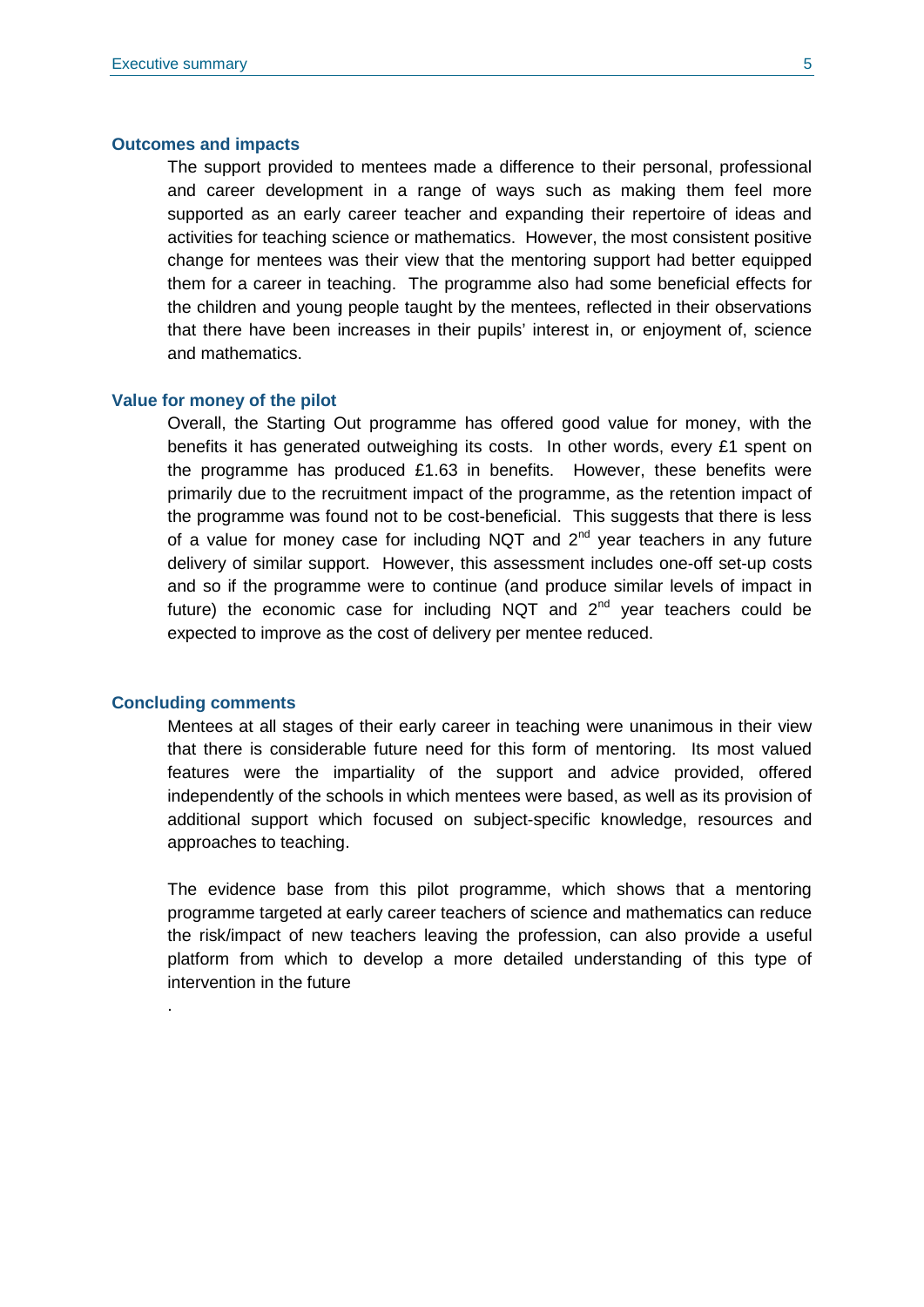## <span id="page-10-0"></span>1. Introduction

## <span id="page-10-1"></span>1.1 About Starting Out

Commencing in July 2009, the Training and Development Agency for Schools (TDA) funded 'Starting Out' – a two-year mentoring pilot programme for science and mathematics teacher trainees and early career teachers delivered by the Learning and Skills Network in three regions (East of England, London and West Midlands).. Through subject-specific mentoring, Starting Out aimed to increase trainees' and teachers' awareness and use of subject materials and resources, and their engagement in subject learning communities. The programme also aimed, ultimately, to increase recruitment to the profession and support the greater retention of science and mathematics trainees and teachers.

The pilot was delivered by the Learning and Skills Network (LSN) in three regions – London, East of England and the West Midlands. The programme operated on a rolling basis, with no stipulations on the minimum or maximum duration of support. This enabled trainees and teachers to join the programme at any point during the academic year and to access support at any time during their first three years of teaching. The pilot programme ran until July 2011.

## <span id="page-10-2"></span>1.2 About mentoring support

Mentees registered for one of the different levels of support offered by the pilot programme, originally set out as three distinct models:

- subject mentoring where one mentor supported a small number of mentees individually (approximately five) through termly face-to-face meetings and online support
- e-mentoring where, following an initial meeting, one mentor supported approximately ten mentees, largely online
- network mentoring where one mentor supported a larger number of mentees (up to 25) through local events and group meetings, providing opportunities for mentees to meet colleagues in a similar role, and some online support.

We refer to these three models where appropriate throughout the report, although, since March 2010, a 'light-touch' version of the e-mentoring support was also offered, partly in response to the feedback from the first cohort of mentees which suggested that there could be different calibrations of e-mentoring support depending upon mentees' needs. As well as direct support through the mentee-mentor relationship, Starting Out also involved the following key elements in which mentees were encouraged to participate: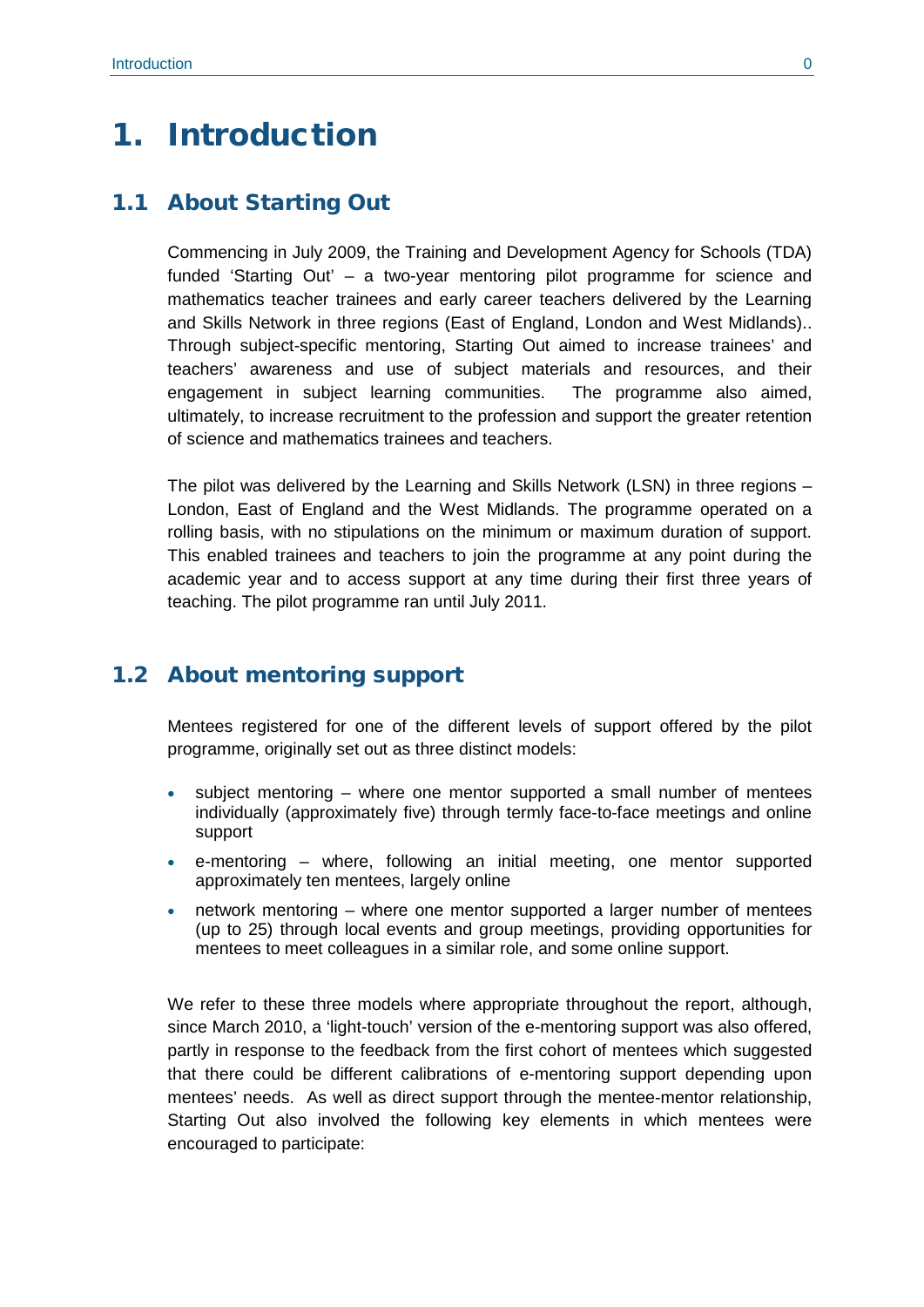- using 'dilemmas' these were typical problems (such as how to differentiate lessons for different abilities) faced by new teachers of science and mathematics. They were presented as scenarios with various solutions, and mentees were encouraged to discuss with their mentor and mentees how these problems would be tackled
- carrying out 'inquiries' small-scale 'action-research' projects carried out by mentees, supported by their mentor (e.g. developing a new scheme of work or lesson plan and reflecting on the experience and making changes before implementing it again)
- engaging with the Starting Out online community mentees were encouraged to post at least once a month on the community (either to their mentor or to other mentees); resources could also be accessed via the online community
- reflecting and evaluating mentees could keep an ongoing reflective diary, and mentors supported mentees with CPD action planning, identifying aims and objectives for the mentoring, and reviewing progress
- attending Starting Out Network regional workshops introduced as a key extra source of support during Year 2 of the pilot, the main focus of these workshops was to reflect and explore issues which mentees identified as key areas in which they required most, or more, support, such as classroom management and assessing pupil progress (based on feedback from mentees received by the programme deliverer, LSN).

We refer to these key elements of the Starting Out programme where appropriate throughout the report.

## <span id="page-11-0"></span>1.3 Evaluation methodology

The evaluation explored the quality and effectiveness of the models of mentoring support being piloted, and the impact on mentees' personal, professional and career development. The aim of the evaluation was to explore the following questions:

- 1. How effective has the design, implementation and delivery of the pilot programme been?
- 2. How effective are the different models of mentoring support being piloted?
- 3. What is the impact of the mentoring support on mentees' personal, professional and career development?
- 4. What other impacts are there from the mentoring pilot (e.g. on pupils)?
- 5. What evidence is there to suggest that a national mentoring programme would support science and mathematics trainees and early career teachers to stay in the profession? (i.e. retention)

In the latter part of the evaluation, the following question was included as part of the evaluation aims:

6. How do the costs of delivering this mentoring pilot programme compare to the benefits which it provides? (i.e. value for money)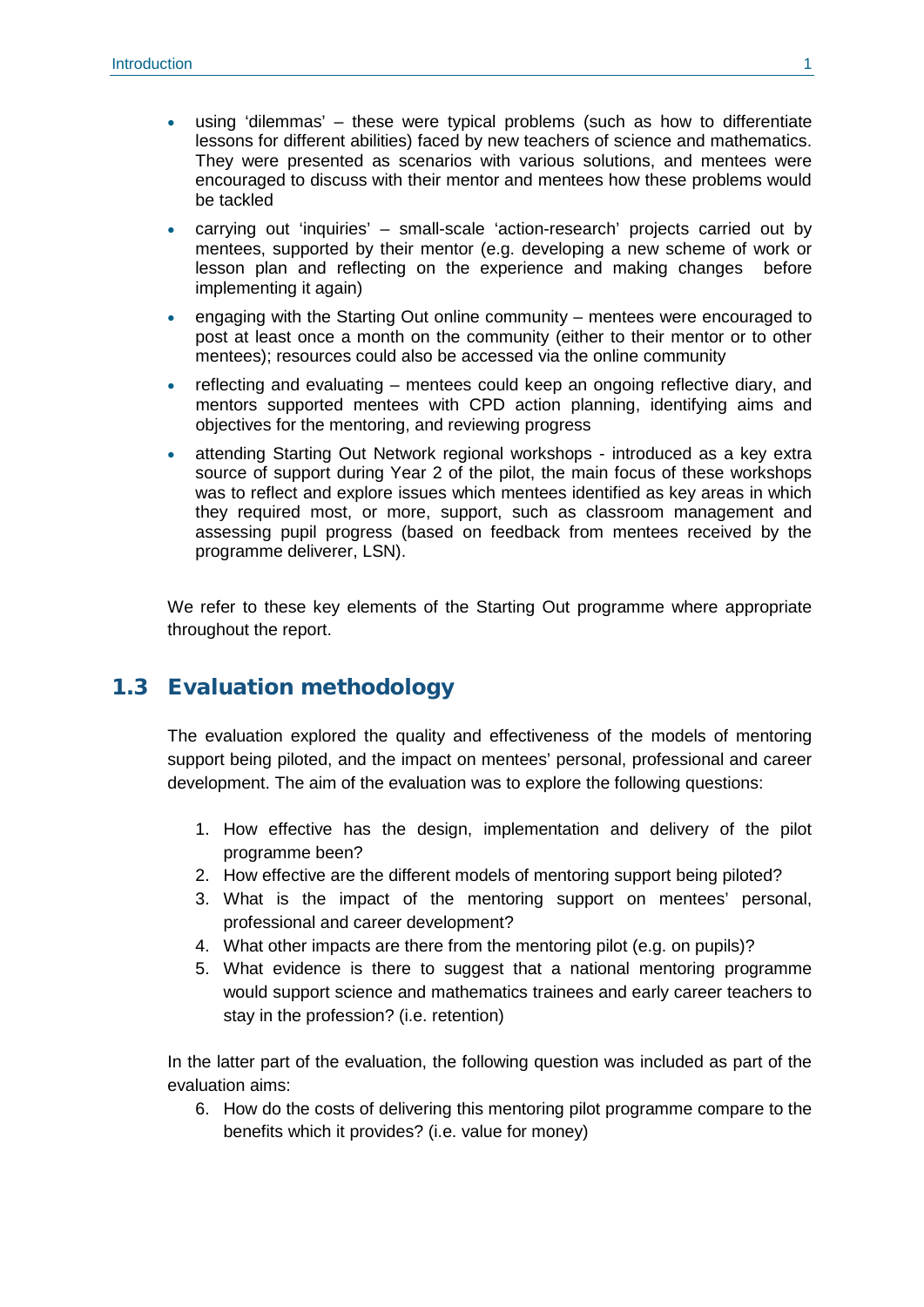The evaluation employed a mixed methods design (qualitative and quantitative), and included telephone interviews, proformas, Computer-assisted Telephone Interviewing (CATI) and online surveys, case studies, and using existing project monitoring data, as well as secondary data on the teaching workforce. In addition to ongoing telephone and face-to-face discussions with LSN, a range of participants took part in the research in a variety of ways, as highlighted in the table below.

| <b>Research participant type</b>     | No.                                     |
|--------------------------------------|-----------------------------------------|
| <b>Mentors</b>                       | 76 training evaluation forms            |
|                                      | 44 proforma responses                   |
|                                      | 5 telephone interviews                  |
|                                      | 12 face-to-face qualitative interviews  |
| <b>Mentees</b>                       | 25 face-to-face qualitative interviews  |
|                                      | 115 responses to CATI survey            |
|                                      | 133 responses to online survey          |
| <b>Advisory Group members</b>        | 13 proforma responses                   |
|                                      | (as well as NFER attendance at Advisory |
|                                      | Group meetings)                         |
| Regional coordinators                | 4 telephone interviews                  |
|                                      | (as well as NFER attendance at regional |
|                                      | coordinator keep-in-touch meeting)      |
| Providers of ITT or other school, or | 5 face-to-face qualitative interviews   |
| ITT, support                         |                                         |

Appendix 1 sets out the full list of evidence collected and used over the course of the evaluation.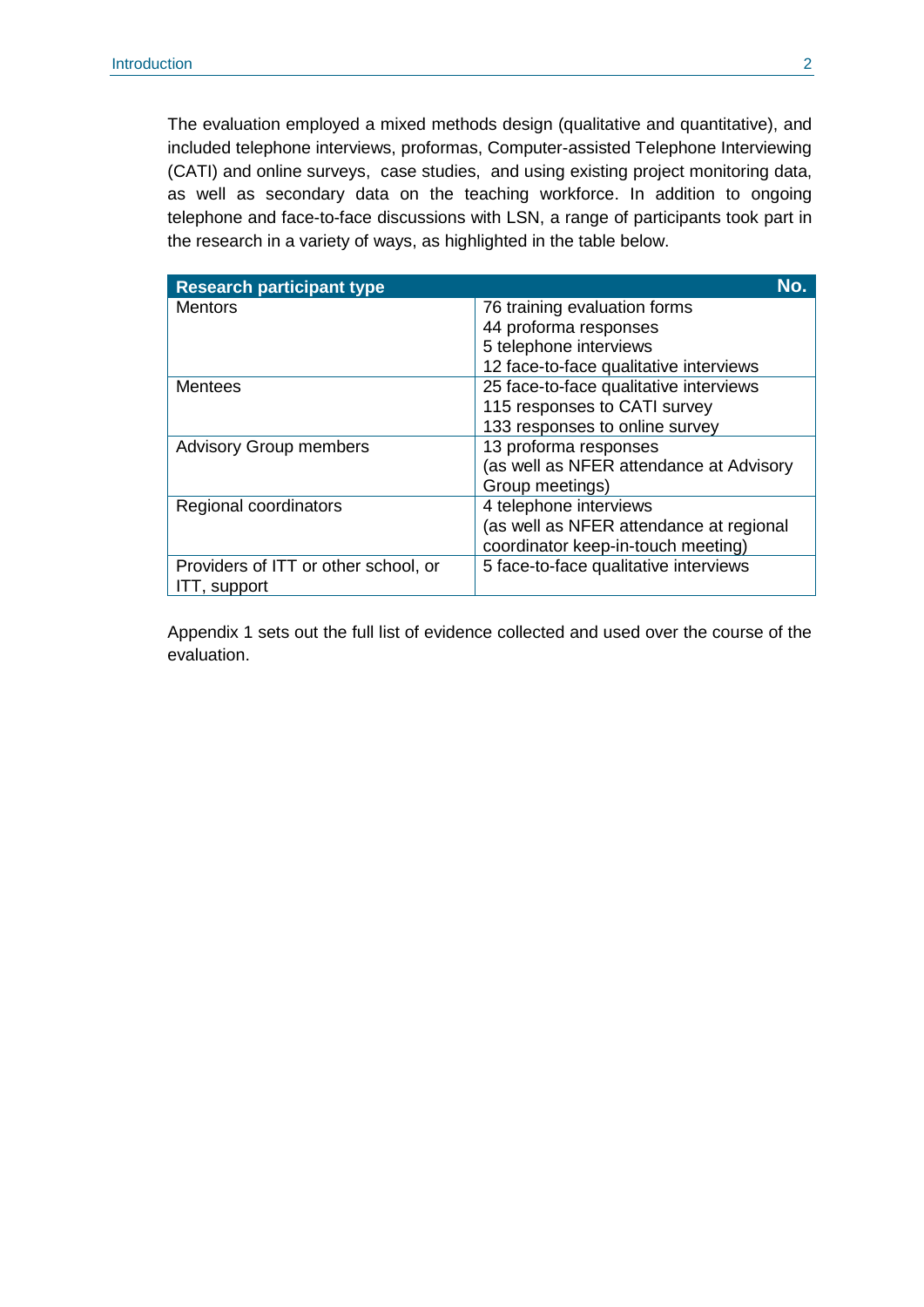## <span id="page-13-0"></span>2. Programme management and implementation

This section explores how the Starting Out programme has been managed and implemented including the roles of the LSN central team managing Starting Out and of the regional coordinators; the recruitment and training of mentors; the recruitment of mentees, and their subsequent participation in the pilot over the lifetime of the mentoring programme.

### <span id="page-13-1"></span>2.1 Programme management

#### **Role of LSN**

A central team at the LSN managed the overall delivery of the pilot. The management structure of the pilot included:

- a Starting Out programme manager at LSN
- two development advisers
- two lead consultants (specialists in mentoring)
- a central administration team at LSN led by an operations manager
- three Starting Out regional coordinators
- an Advisory Group (consisting of some 25 members from national and regional bodies).

Research participants<sup>[2](#page-13-2)</sup> were complimentary about the role of LSN in administering the pilot, and the efficiency of the central administration team in responding to queries: 'the level of support from the administration central team is excellent'. However, in Year 1, some issues were raised around the technical efficiencies of the Starting Out online community, and around the mentee application process (these are covered in more detail in Sections 3.4 and Appendix 3 respectively).

Initial recruitment to the scheme was slower than expected at the beginning of Year 1 of the pilot. A revised marketing and recruitment strategy was developed by the TDA team and introduced by LSN in February 2010, with the aim of increasing applications to the programme. Towards the end of Year 1, LSN's monitoring data showed a marked rise in the numbers of mentees taking part in the programme and, at the beginning of Year 2, the programme had recruited more than three quarters of the target number of mentees expected to receive mentoring support during the lifetime of the programme (further details in Section 2.5). And, by the end, the programme had recruited more than its target of 800 mentees.

<u>.</u>

<span id="page-13-2"></span> $2$  Regional coordinators, mentors and mentees.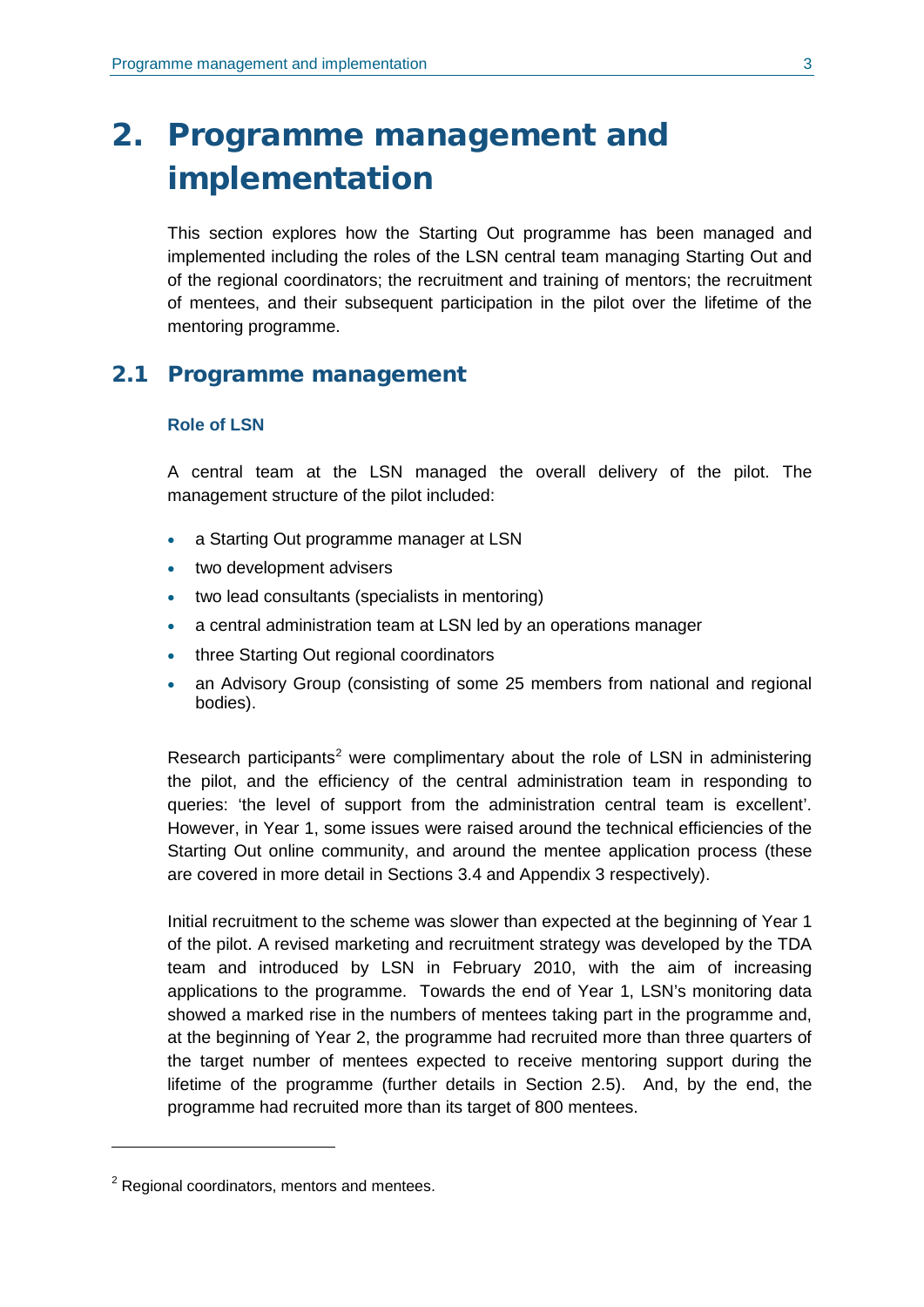#### **Role of regional coordinators**

In Year 1 of the pilot, the role of regional coordinators was described as quite challenging (partly due to the extra demands of setting up the pilot and the lower levels of mentee recruitment), although regional coordinators responded flexibly as new directions and foci emerged. From their perspective, the regional coordinators considered that the sharing of learning, practice and ideas between all three of them, which took place through monthly keep-in-touch (KIT) meetings, was essential, and especially beneficial when conducted face-to-face.

The background and experience of the regional coordinators was reported to be an asset to the programme. All three regional coordinators:

- had existing experience of working with LSN in various capacities and on various programmes (e.g. on LSN's Triple Science Programme)
- had experience (previous and current) of providing STEM support within education through consultancy and similar capacities, including for example providing CPD for teachers, organising enhancement and enrichment activities for young people, and coordinating workforce training in the regions
- had various existing links within the regions (e.g. through work with regional Science Learning Centres, with local universities, and with other regional programmes).

The regional coordinators were a widely used source of support by mentors, through individual meetings as well as at regional meetings for mentors. Mentors were particularly positive about this support and, when asked about their views of the ongoing support and communication within the Starting Out programme, most mentors indicated that they considered it effective or very effective: 'I have found the regional and central support to be responsive and able to get back quickly to my enquiries. They have explained themselves clearly and have been supportive' (Mentor, East of England).

At the beginning of Year 2, the scope of the regional coordinators' role was reviewed and a revised job description was developed, to take into account the lessons learned from Year 1. As a result, the focus of the regional coordinators' role developed a stronger emphasis on the need for quality assurance during the delivery of the pilot in Year 2 and regional coordinators were more able to focus on providing support for the mentor-mentee relationship.

### <span id="page-14-0"></span>2.2 Recruitment and training of mentors

This section considers the effectiveness of the approach adopted to the recruitment of mentors including the mentor application process, the initial information provided to mentors on Starting Out and the training which all mentors received prior to commencing the role.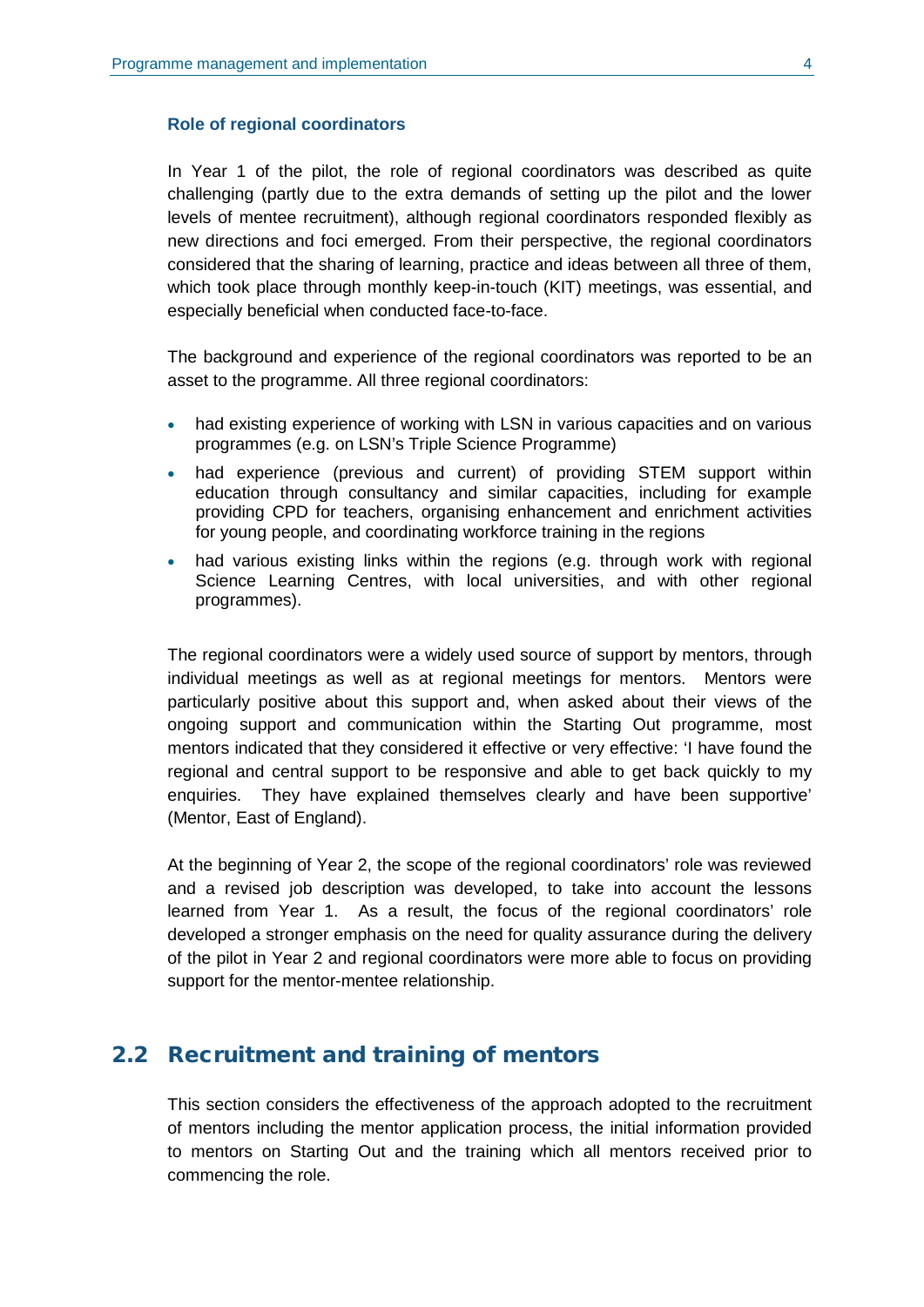#### **Recruitment process**

Regional coordinators and the LSN programme manager indicated that the recruitment of mentors was conducted in two ways. Firstly, there was a national advertising campaign led by the LSN central team. Secondly, particular organisations, networks and individuals were specifically targeted as potential sources of mentors on the basis of local intelligence and advice from regional coordinators, the Starting Out Advisory Group and other LSN contacts and consultants (e.g. through other programmes run by LSN). Mentors' applications to the programme were then reviewed and scored on a range of criteria. The highest scoring applicants, incorporating a suitable spread of subject expertise, were invited to a two-day training event to finalise the selection, and assess the suitability, of mentors and ensure they were equipped and prepared to deliver the mentoring support as part of the programme. In addition to the formal qualifications required of the mentor, the LSN programme manager outlines the essential qualities required for a Starting Out mentor:

*For mentors, we're looking for fairly flexible people who understand the ambiguities and difficulties of people working in a school environment. This is a development project … so we're looking for flexible people.*

LSN programme manager

Sixty-three mentors were recruited to the Starting Out programme. Seventeen of these were recruited to support mentees in the West Midlands; 18 in the East of England; and 28 in London. Regional coordinators felt that the mentor recruitment process had resulted in a population of quality mentors with the appropriate expertise and experience to support the delivery of the programme, as the comment from one regional coordinator exemplifies below.

*The quality of this programme rests with the quality of the mentors we recruit. I am quite humbled by the experience and quality of the mentors we have. They are very experienced in their own fields and have an awful lot to offer.* 

LSN regional coordinator

However, an issue was noted around the challenge of recruiting sufficient mathematics specialist mentors.

The majority of mentors indicated that the initial recruitment information had provided them with sufficient understanding as to what the mentoring role would involve (to enable them to make a decision about their suitability and appropriateness for the role). A small proportion of mentors were slightly less positive about the initial information with some isolated comments being made in relation to: a lack of clarity in the information regarding, for example, the requirements of dilemmas and inquiries; the time commitment associated with e-mentoring; and the lack of time to understand the initial information prior to recruitment.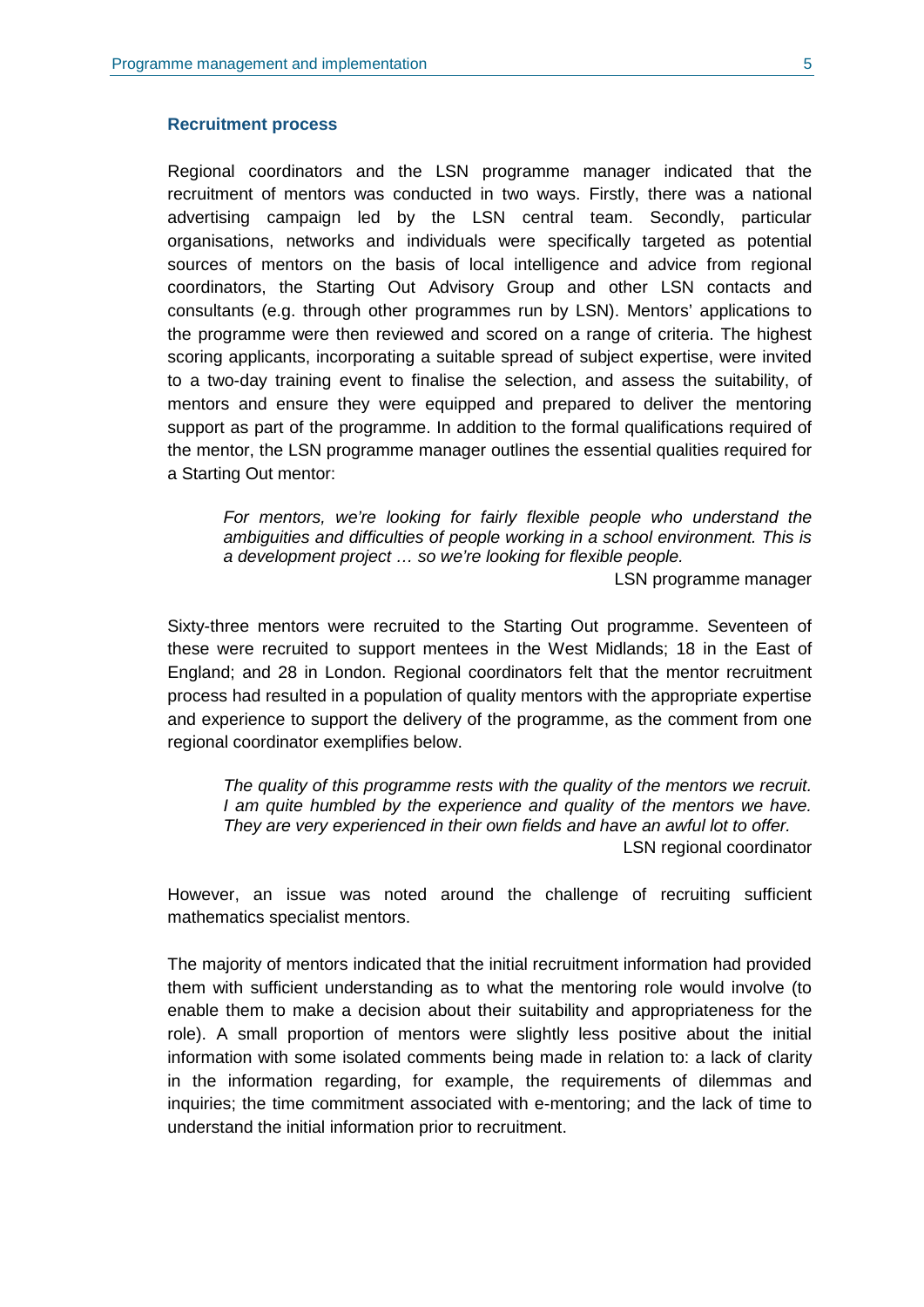#### **Effectiveness of mentor training**

Prior to being assigned to mentees, mentors participated in a two-day training programme facilitated by a specialist in mentoring and supported by a training handbook developed specifically for the programme. The vast majority of mentors found the training 'very effective' or 'effective' in preparing them to support mentees. A number of mentors noted that the training left them with enthusiasm and confidence to take on the mentoring role:

*The training left me with a great deal of enthusiasm for the project and provided a lot of opportunity to think through many of the issues.* Mentor, West Midlands

*The training provided a clear outline of the role, as well as activities that boosted my confidence and contacts with other mentors that proved helpful.*  Mentor, London

## <span id="page-16-0"></span>2.3 Recruitment of mentees

This section explores the effectiveness of the mentee recruitment process.

#### **Mentee recruitment**

The initial marketing strategy (pre-February 2010) used to recruit mentees included: a large-scale, multi-segmented advertising campaign to every school in each of the three regions and to ITT institutions; direct advertising to LSN contacts and key stakeholders; and regional coordinators directly promoting the mentoring programme within their regions using existing regional networks and contacts within HEIs, schools and LAs (see Appendix 3 for more details on mentee recruitment and application processes).

Two aspects of this initial approach to recruitment were considered to be particularly effective: the high quality of the LSN promotional materials for the scheme and the direct promotion of the scheme to particular institutions and contacts and, wherever possible, direct promotion with potential mentees themselves.

However, there were some early issues and challenges with the overall effectiveness of this initial marketing approach, as expressed by mentors, regional coordinators and Advisory Group members (see Appendix 3 for detail). Evidence from the initial evaluation findings identified that the three main challenges were:

• time delays in recruiting mentees prior to the start of the school, or academic, year. It became harder to recruit mentees once they had started studying, or working in school, because by this point potential mentees were often too busy, had learned to cope without additional support or did not want to signal their need for additional support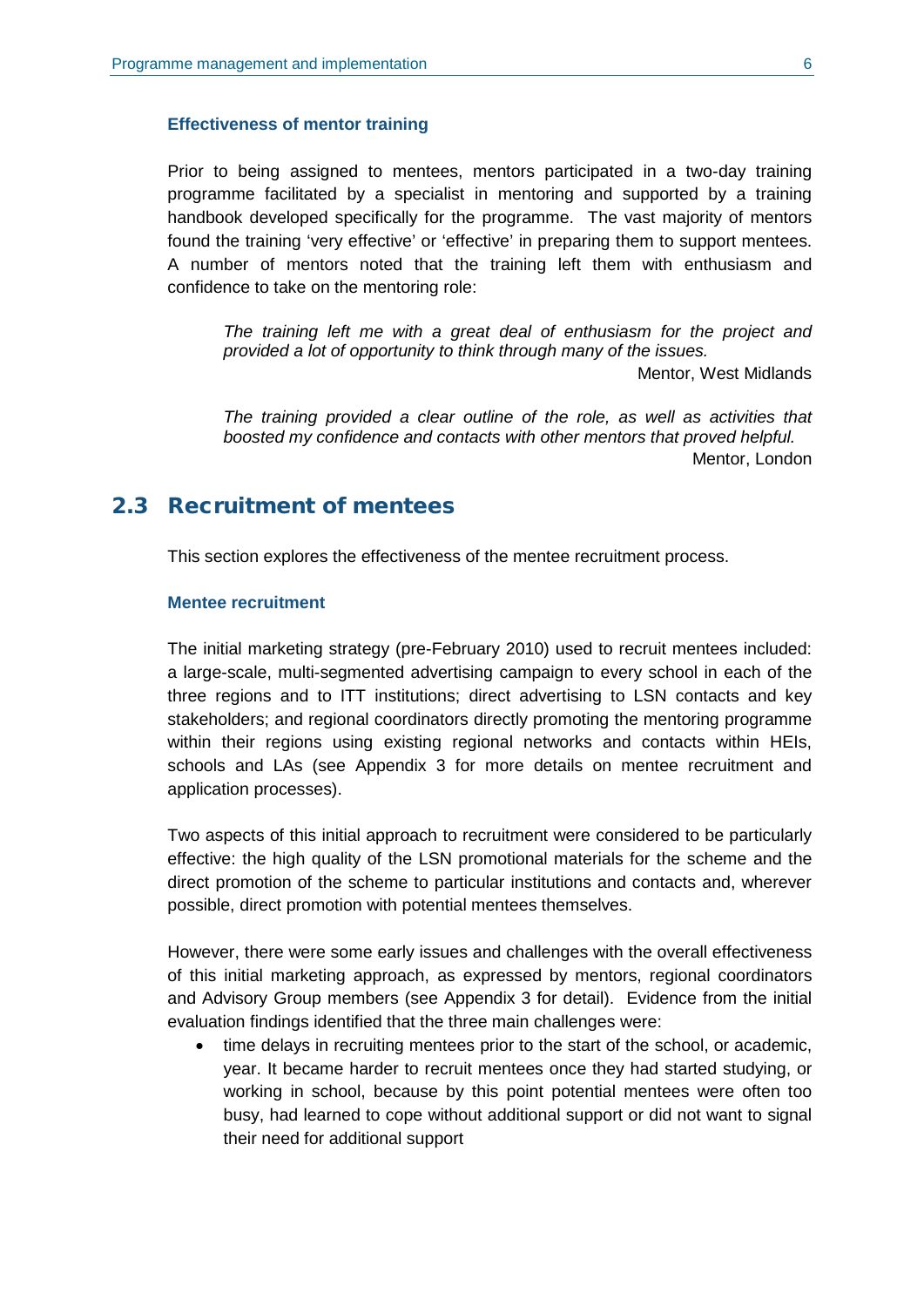- negative perceptions/misconceptions of the programme. For example, some schools, HEIs and LAs felt that there was sufficient support in place already and there was some reluctance on the part of mentees to signal their interest in taking part in the programme in case it was interpreted as weakness, an inability to cope or an indictment of the existing school support
- a 'top-down' approach whereby the perception was that initial programme information directed at potential mentees' senior colleagues, and at local authorities, may not always have been communicated effectively within institutions and local authorities (Las). The view was that direct contact with potential mentees would work better.

Evidence from mentees', mentors' and regional coordinators' experiences of recruitment (in these early stages of the pilot) identified a number of ways to improve the process, including:

- timing recruitment to occur earlier, when potential mentees were still in Initial Teacher Education
- targeting key stakeholders and organisations, which had more direct, personal contact with potential mentees
- targeting initial marketing information more directly at potential mentees
- making minor revisions to initial marketing materials to describe the programme more clearly in terms of, for example, its benefits and the nature of the three levels of mentoring.

A revised marketing and recruitment strategy, designed by the TDA team and introduced in February 2010, addressed many of these early concerns and reflected feedback gathered from the initial stages of the programme. The revised marketing strategy focused more on the benefits of the programme, on more direct forms of communication and building more relationships with key individuals (in ITT institutions, schools and LAs) (see Appendix 3 for more detail).

Evaluation evidence gathered subsequently, illustrated some of the effects of this strategy as mentees indicated that the most common routes by which they found out about the programme were through a person from Starting Out (most likely a member of staff from LSN) or through mentees' own ITT tutors and in-school mentors. When mentees were asked whether they had received encouragement to join the programme, the most common response was that they had engaged with the Starting Out programme of their own volition i.e. nobody in particular had encouraged them to join the scheme. This suggested that mentees' awareness of the programme alone, and what it would offer them, was a considerable motivation for engagement. However, others received encouragement from their ITT tutors, from Starting Out representatives, and from school colleagues. Therefore, the value of personal recommendations and direct contact with mentees should not be underestimated (see tables A3.1 and A3.2 in Appendix 3 for more details).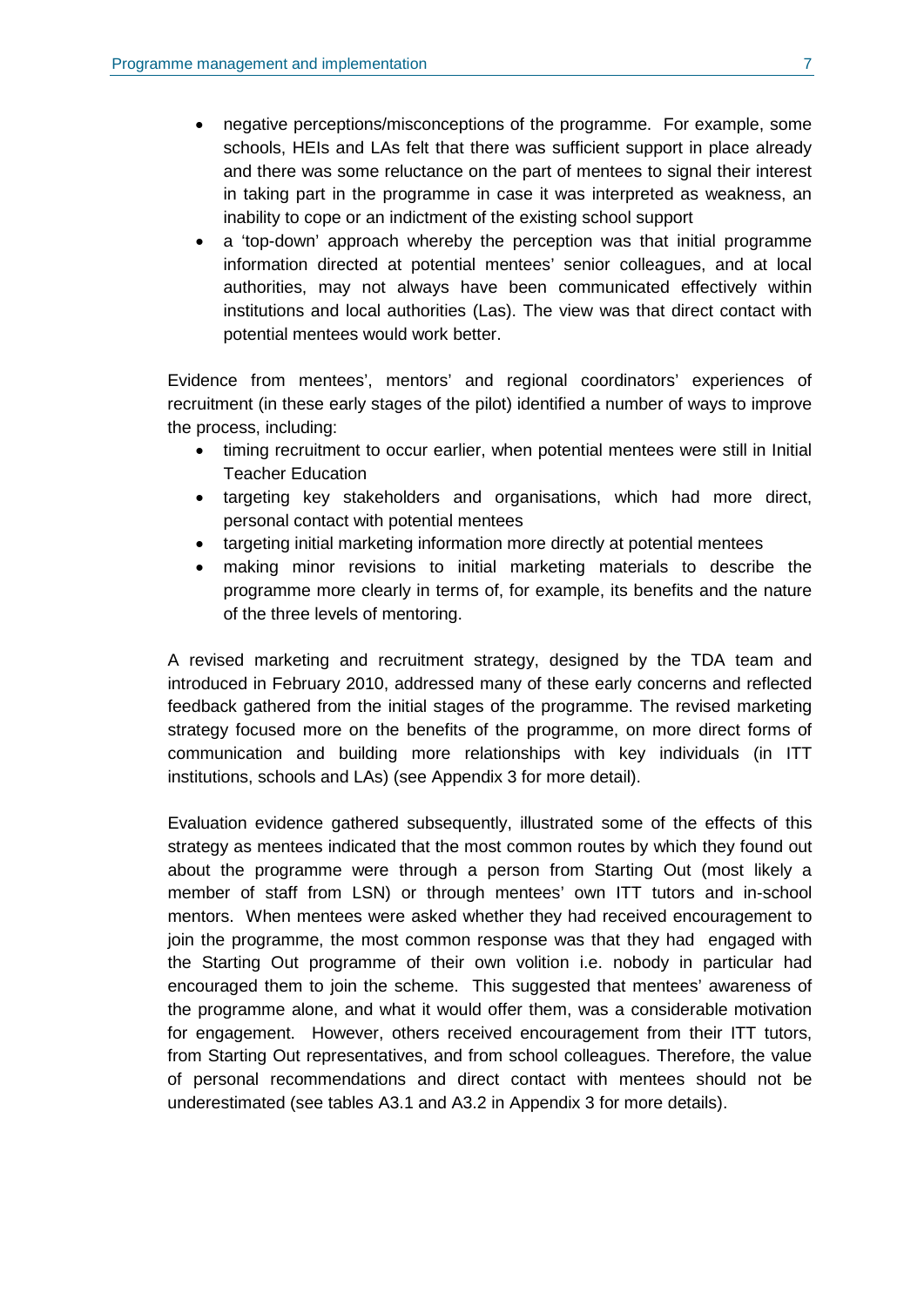### <span id="page-18-0"></span>2.4 Mentees' reasons for participating in Starting Out

The most common way in which mentees expected to benefit from their participation in Starting Out was through the general support offered by the programme. This indicated that mentees were relatively open about the content and focus of the support they would like to receive, rather than being specifically focused on any one aspect of their professional development. Mentees perceived that they would benefit from generic advice and support in relation to classroom management, placing much importance on mentors' own teaching experience and the opportunity this offered them to gain ideas and strategies for how to manage and engage pupils.

Other key ways in which mentees expected to benefit from the programme included:

- enhanced knowledge of teaching methods and skills mentees felt that it would be beneficial to have a different source of support which could help them find out about new approaches, techniques and ideas perhaps not known about within school
- support in developing professional networks mentees anticipated the value of the opportunity for peer support and networking, particularly via the Starting Out online community and network mentoring option
- support from a mentor external to the school many mentees cited the opportunity for a source of non-judgemental and impartial advice, reflection and support from outside of their school setting
- enhanced subject knowledge mentees highlighted the importance of subject-specific mentoring support based on subject experts providing them with creative ideas and resources for teaching particular topics they were perhaps less confident with and strategies for delivering a particular concept
- access to subject-specific resources and classroom equipment the potential to have access to new and different resources (both through the online community and their mentor) was particularly attractive to the mentees.

## <span id="page-18-1"></span>2.5 Profile of mentee participation

As highlighted in Section 2.3 above, the numbers of mentees participating in Starting Out were low in the early stages of the programme but sustained increases in numbers were made following the introduction of the revised marketing strategy in February 2010.

In total, 823 early career teachers were recruited to the programme during the course of its delivery, exceeding the target number of 800 mentees expected to participate in the programme.

Figure 1 below illustrates the change in mentee participation in Starting Out throughout the lifetime of the programme, based on the month in which mentees joined the programme. It reflects the increases in numbers of mentees following the new marketing and recruitment strategy put in place in February 2010.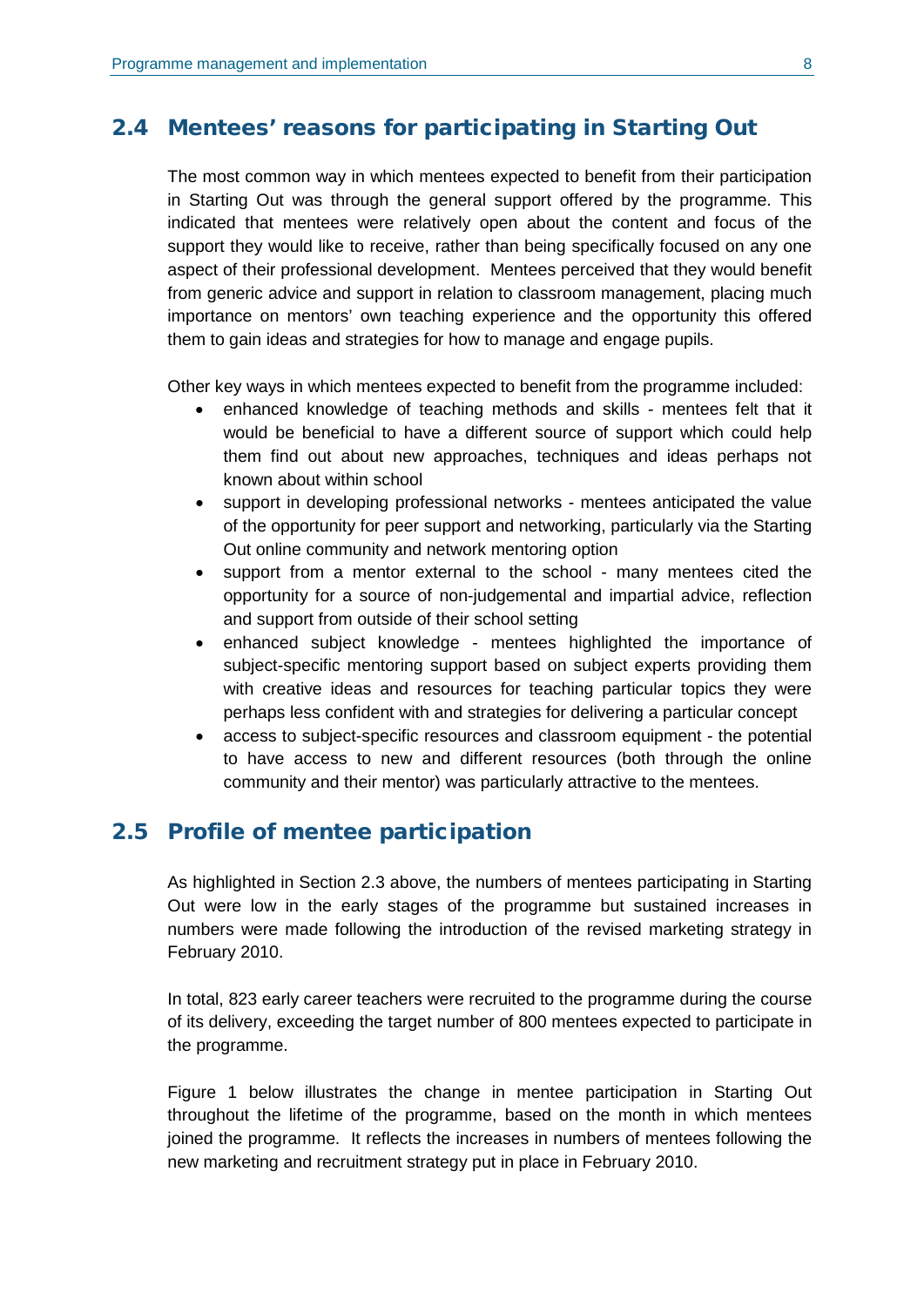

**Figure 1: Change in mentee participation in Starting Out, 2009-2011**

*Source: LSN mentee database, June 2011 (N=823)*

Table 2.1 below shows the key characteristics of the total number of mentees who participated in the programme. Participation was highest in the West Midlands and the majority of mentees joined Starting Out as PGCE/ITE students. Network mentoring was the most common form of support provided to mentees.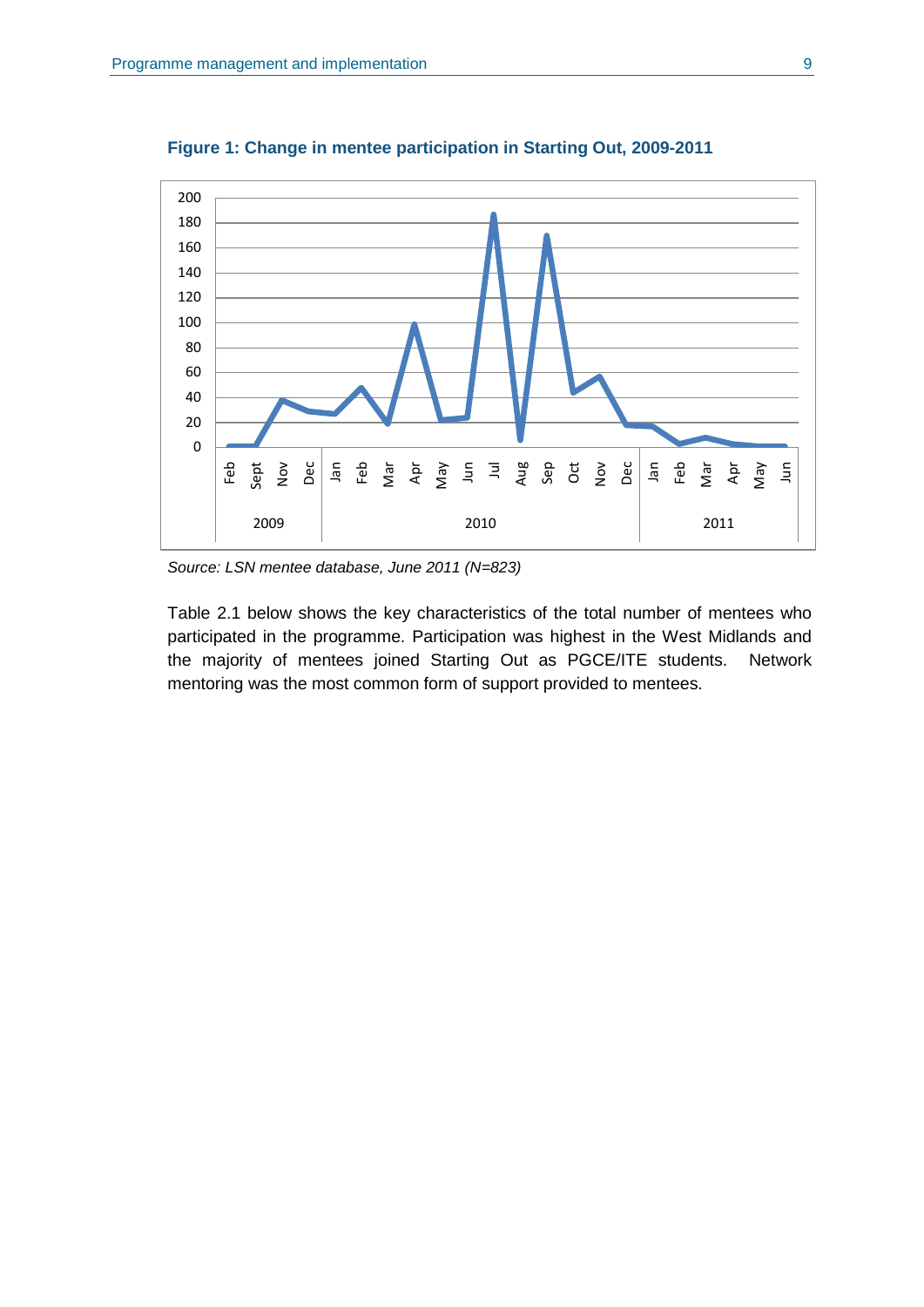| <b>Region</b>                   | No. (% of total)     |
|---------------------------------|----------------------|
| London                          | 262 (31.8%)          |
| <b>West Midlands</b>            | 361 (43.9%)          |
| East of England                 | 200 (24.3%)          |
| <b>Teaching Phase</b>           | No.                  |
| PGCE/ITE                        | 544 (66.1%)          |
| <b>NQT</b>                      | 242 (29.4%)          |
| Year 2 teacher                  | 37 $(4.5%)$          |
| Subject specialism <sup>3</sup> | $\frac{9}{6}$        |
| Biology                         | 31.5                 |
| Chemistry                       | 28.6                 |
| Physics                         | 17.6                 |
| <b>Mathematics</b>              | 39.7                 |
| <b>General Science</b>          | 28.4                 |
| <b>Mentoring type</b>           | No.                  |
| Subject mentoring               | <b>90</b> $(10.9\%)$ |
| E-mentoring                     | 291 (35.4%)          |
| Network mentoring               | 442 (53.7%)          |
| <b>Months support received</b>  | No.                  |
| 1 month or less                 | $7(0.9\%)$           |
| 2 to 5 months                   | 33(4%)               |
| 6 to 11 months                  | 332 (40.3%)          |
| 12 to 23 months                 | 450 (54.7%)          |
| 24 months or more               | $1(0.1\%)$           |

**Table 2.1:** Mentee characteristics (as at June 2011)

*Source: LSN mentee database June 2011 (N = 823)*

## <span id="page-20-0"></span>2.6 Key findings

-

Overall, the programme management of Starting Out has been effective and responsive to issues and challenges as they have emerged. This flexibility and responsiveness to the need for modifications to the programme management is reflected in positive impacts both in terms of the higher level of participation in Starting Out and the refocusing of the regional coordinator role on the support for the of the mentee/mentor relationship in the second year of the pilot.

The findings suggest that the mentor recruitment process worked well, producing a substantial cohort of experienced mentors with diverse expertise, and that initial marketing materials were appropriate and effective in engaging mentors' interest and provided early information as to the nature of the programme and the mentoring role.

The overall effectiveness of the revised mentee marketing approach is reflected in the large increase in the levels of mentees who subsequently joined the programme.

<span id="page-20-1"></span><sup>&</sup>lt;sup>3</sup> Proportions based on data from the LSN mentee database supplied in October 2010. Proportions do not sum to 100% as mentees could report more than one subject specialism.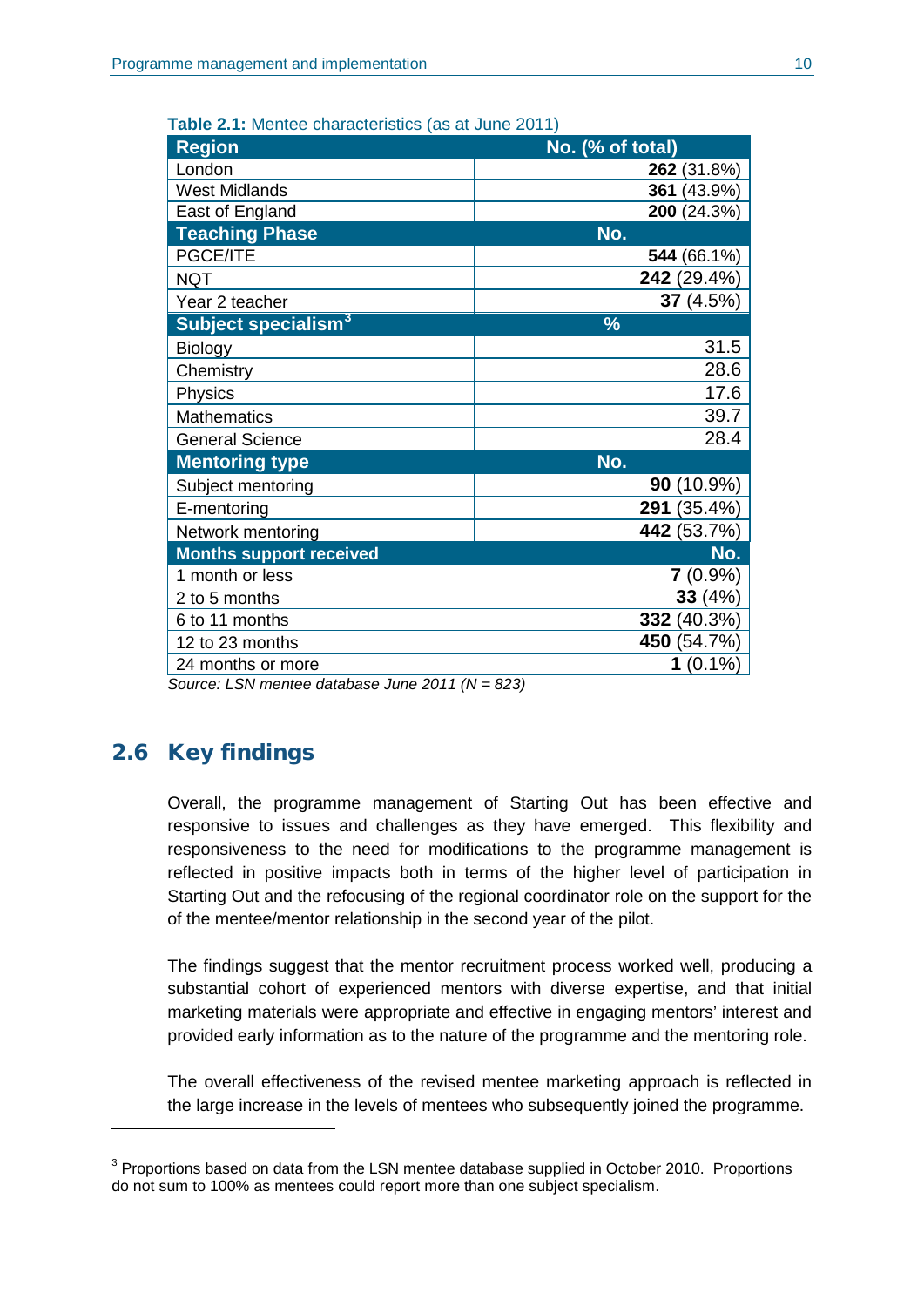Key features of this revised approach included a clearer focus on the benefits of the programme and on more direct forms of communication in addition to building more relationships with key individuals (in ITT institutions, schools and local authorities).

**823** early career teachers were recruited to the programme during the course of its delivery, exceeding the target number of 800 mentees expected to participate in the programme. Participation was highest in the West Midlands and the majority of mentees joined Starting Out as PGCE/ITE students. Network mentoring was the most common form of support provided to mentees. Mentees reported a variety of different reasons for their initial involvement in Starting Out although the most commonly cited reason was the opportunity to access to general support, suggesting openness about the focus and content of the support they would like to receive, rather than it being specifically focused on any one aspect of their professional development.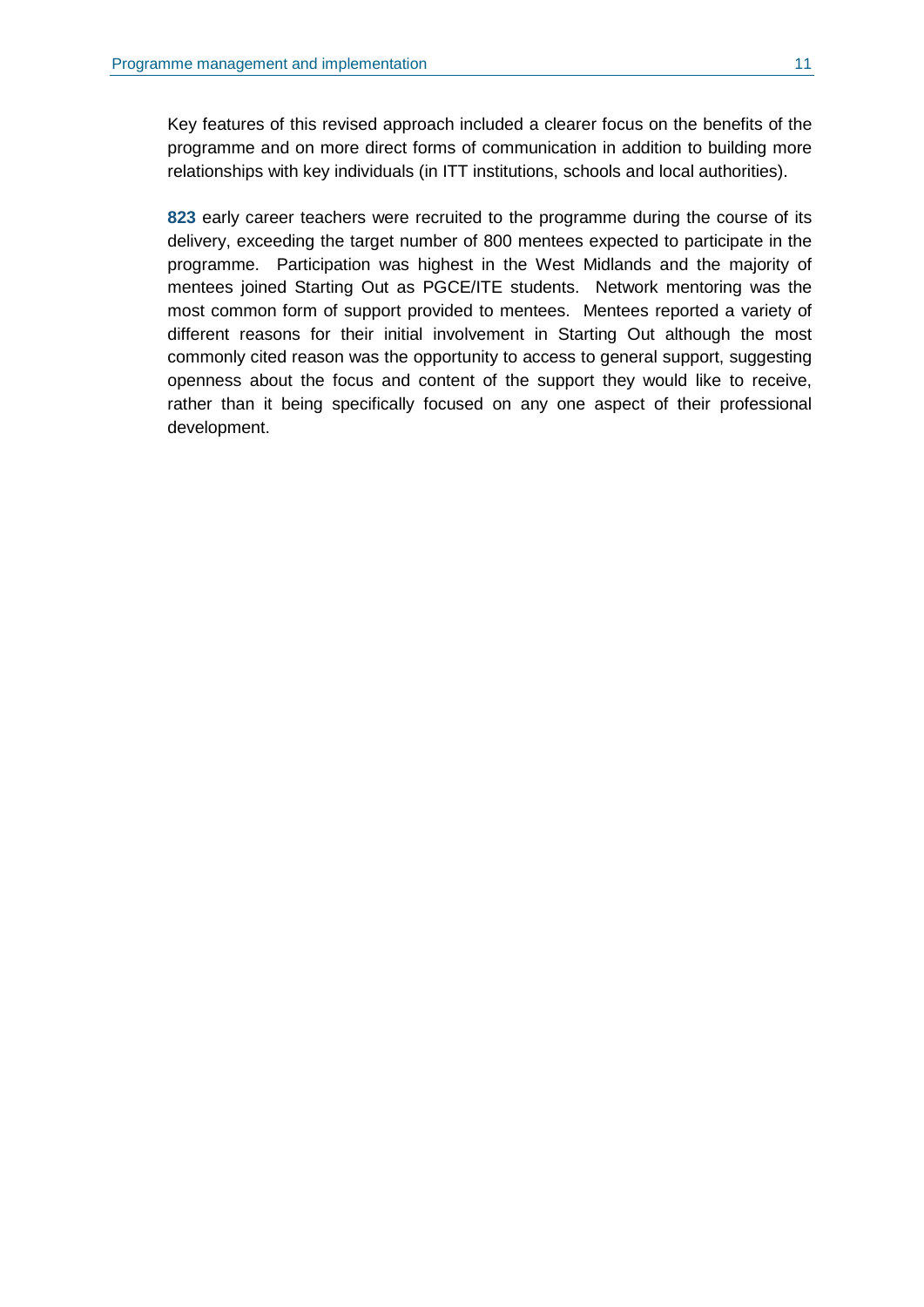## <span id="page-22-0"></span>3. Programme delivery

In this section, mentees' experiences of the different aspects of programme delivery are considered. It begins by exploring the level and nature of support provided to mentees, including the type of communication used for mentee/mentor contact. The substance of the mentoring support and the mentee/mentor relationship is then covered. The section goes on to consider the mentees' and mentors' experience of the online components of the Starting Out programme and their views on the use of dilemmas and inquiries. It concludes with an explanation of the perceived future need for this type of mentoring support and any issues to consider in its delivery.

## <span id="page-22-1"></span>3.1 Type and level of support received

Mentees were asked about the type and level of support they had received, including the reasons for choosing their chosen mentoring programme as well as the frequency, and modes, of their contact with their mentors.

#### **Reasons for chosen mentoring programme**

In the initial stages of the programme, mentees who had a good awareness of the different types of mentoring had generally chosen the mentoring option they wanted to pursue in response to an understanding of their own needs and the time they felt they could invest into the programme:

*I chose* [subject mentoring] *because with other levels, I might forget about it, or not take it very seriously... Having someone actually come and visit would make sure I engaged with the programme*.

Mentee, subject mentoring, East of England

*I really didn't feel that I needed proper mentoring, and meeting up all the time. I find it easier to email.*

Mentee, e-mentoring, West Midlands

*To meet NQTs in different schools and share ideas. This is why I went for the network one.*

Mentee, network mentoring, East of England

At this stage, mainly because of the smaller than expected numbers in the ementoring and network groups, some mentees had received a more individualised level of support than expected. Although appreciative of this opportunity for more personal support, these mentees also expressed a hope that a stronger group dynamic would eventually form: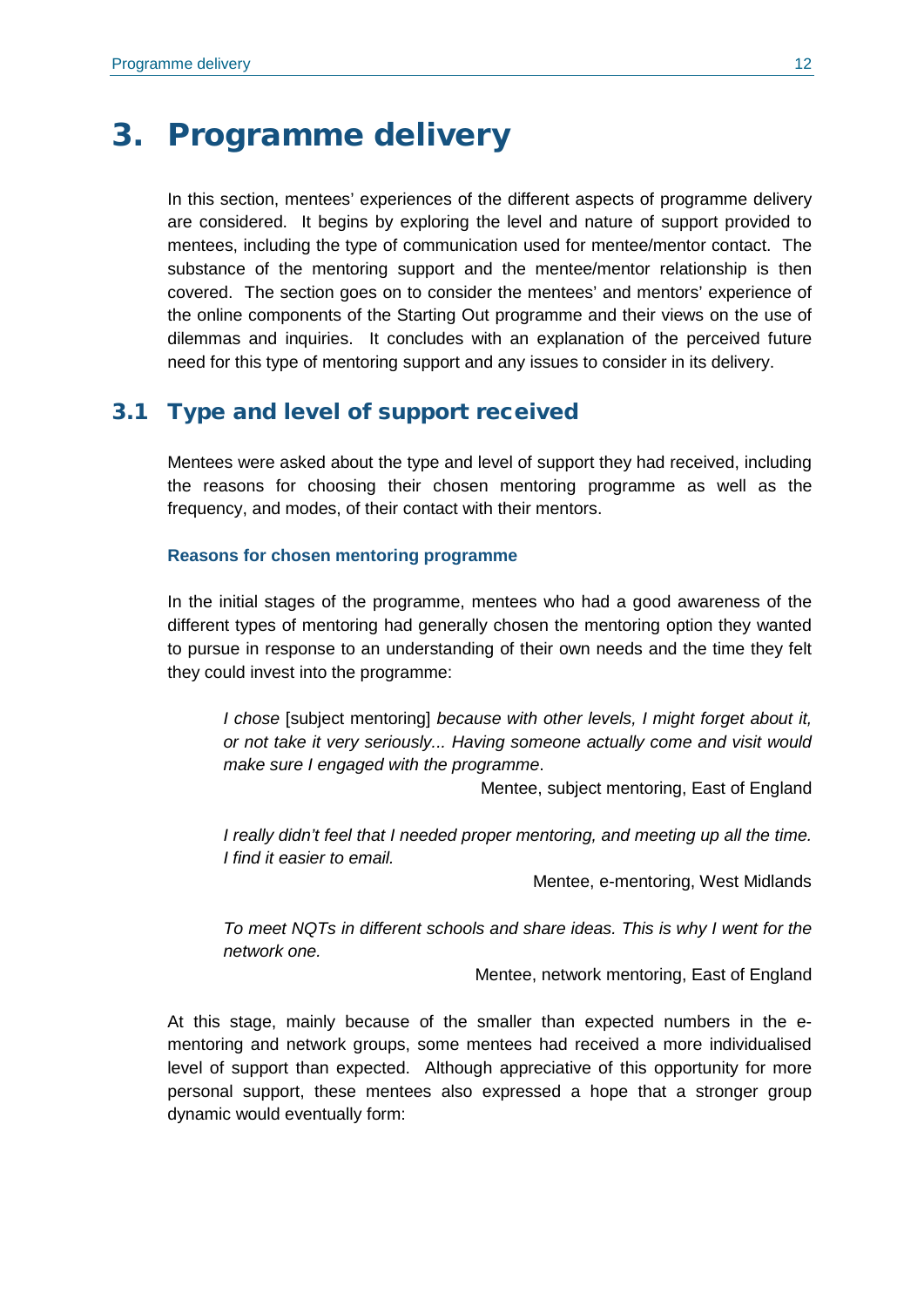*I'd much rather sit in a room with* [my mentor] *one-to-one than with 20 others! However, if we had a few more people from different* [teacher training] providers], *then that would make it stronger in a different way.*

Mentee, network mentoring, London

Towards the end of Year 1 of the programme, when surveyed, mentees' most commonly reported reason for their chosen type of mentoring was because other programmes were already full. However, whilst this may give some indication of the respective popularity of the other two types of mentoring, it should be borne in mind that a considerably higher number of mentees who responded to the survey were involved in the e-mentoring option. By type of mentoring, mentees' other main reasons, for choosing a particular type of mentoring, closely reflected those expressed by the mentees at the preliminary stages of the evaluation:

- subject mentees' reasons usually centred on the in-depth and personal nature of the support
- network mentees reported that the opportunity for group contact was a key reason for selecting this type of support.
- e-mentoring mentees were attracted by the convenience and ease that this level of support offered them.

#### **Frequency and modes of contact**

Typically, mentees reported being in contact with their mentor between once a month and once a fortnight. This frequency of contact varied according to the different types of mentoring mentees received (with mentees on subject mentoring likely to have more intensive and frequent contact) and/or the level of a mentee's need (contact becoming more frequent if mentees required support on a specific issue or concern e.g. a forthcoming difficult lesson).

Overwhelmingly, mentees' contact with mentors was most commonly by email. Face-to-face contact was the next most common method, albeit for a much smaller proportion of mentees. A very small proportion of mentees reported using the online facilities provided by the Starting Out online community, for example its message or live 'chat' functions. Irrespective of the level of mentoring support they received, almost all mentees reported that they had had some face-to-face communication with their mentor, whether as a single meeting (including individually or collectively as in the case of mentees on e-mentoring and network mentoring) or as a regular part of ongoing support to establish an effective working relationship or to clarify the mentor's role.

*I've had two face-to-face meetings with my mentor. We've also had some contact back and forth through the Starting Out website, but we ended up just talking through regular email. It was easier than trying to open up another whole set of things.* 

Mentee, network mentoring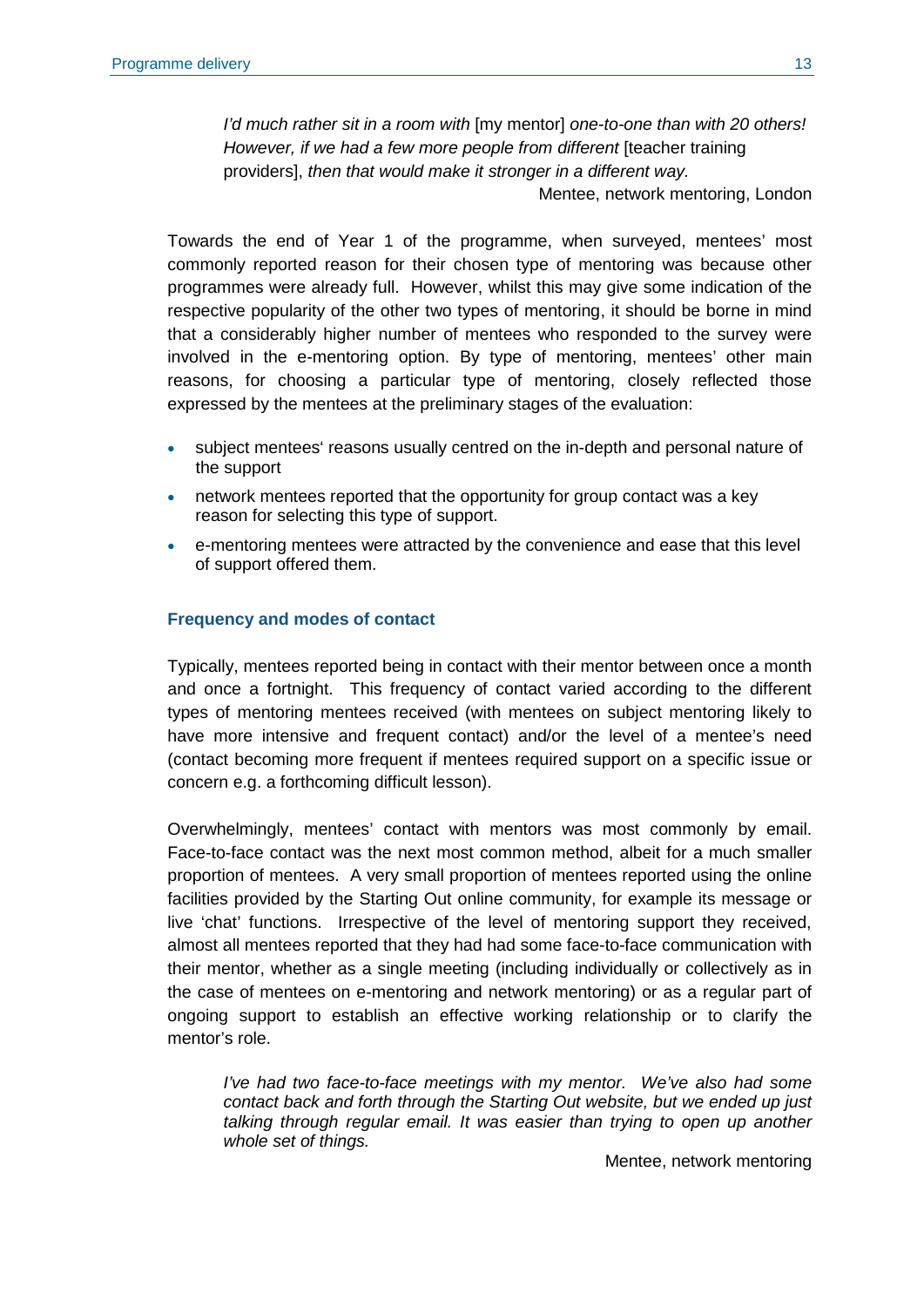[During my mentor's first visit] *we went through loads of stuff... the school was not in session so we were in an empty classroom and he literally demonstrated to me how you can get students' attention, where you can position yourself so that everybody notices you – a lot of tips, he gave me a lot of coaching on how to push my lessons to outstanding. So he was very helpful in that initial visit, brilliant*.

Mentee, e-mentoring

## <span id="page-24-0"></span>3.2 Nature of support

Mentees and mentors were asked about the nature of support they received through Starting Out, both in terms of the frequency and helpfulness of the kinds of support they had received, as well as the types of activities they had engaged in with their mentor.

#### **Frequency, helpfulness and type of support**

Mentees cited three broad areas in which mentoring support was most frequently provided: help with subject knowledge and subject-specific resources; support with wider pedagogical and classroom management skills; and broader professional advice. Mentees receiving subject knowledge support were particularly appreciative of their mentor's input in this area. For example, one mentee felt that exploring subject knowledge was easier with a mentor external to the school:

*I feel less embarrassed asking* [my mentor] *questions I don't understand, whereas at school, it's maybe like 'well maybe I should know the answer', so...* [I had better not ask]. *It's nice to have someone out of the loop of the school.* 

Mentee, NQT, East of England

These early reports were consistent with evaluation findings towards the end of Year 1 when mentees' views of the frequency and helpfulness of activities (captured in a survey and case studies) indicated that the support activities they most frequently participated in centred on three main areas which all involved direct contact with their mentors. These were:

- discussing their development needs
- using resources identified by their mentors
- receiving guidance on subject knowledge from their mentor.

When asked about the helpfulness of support, those activities which were most frequently undertaken were also considered, by mentees, to be the ones which were most helpful.

The least frequent activities related to use of the online components of the Starting Out programme. This included: accessing resources on the Starting Out website;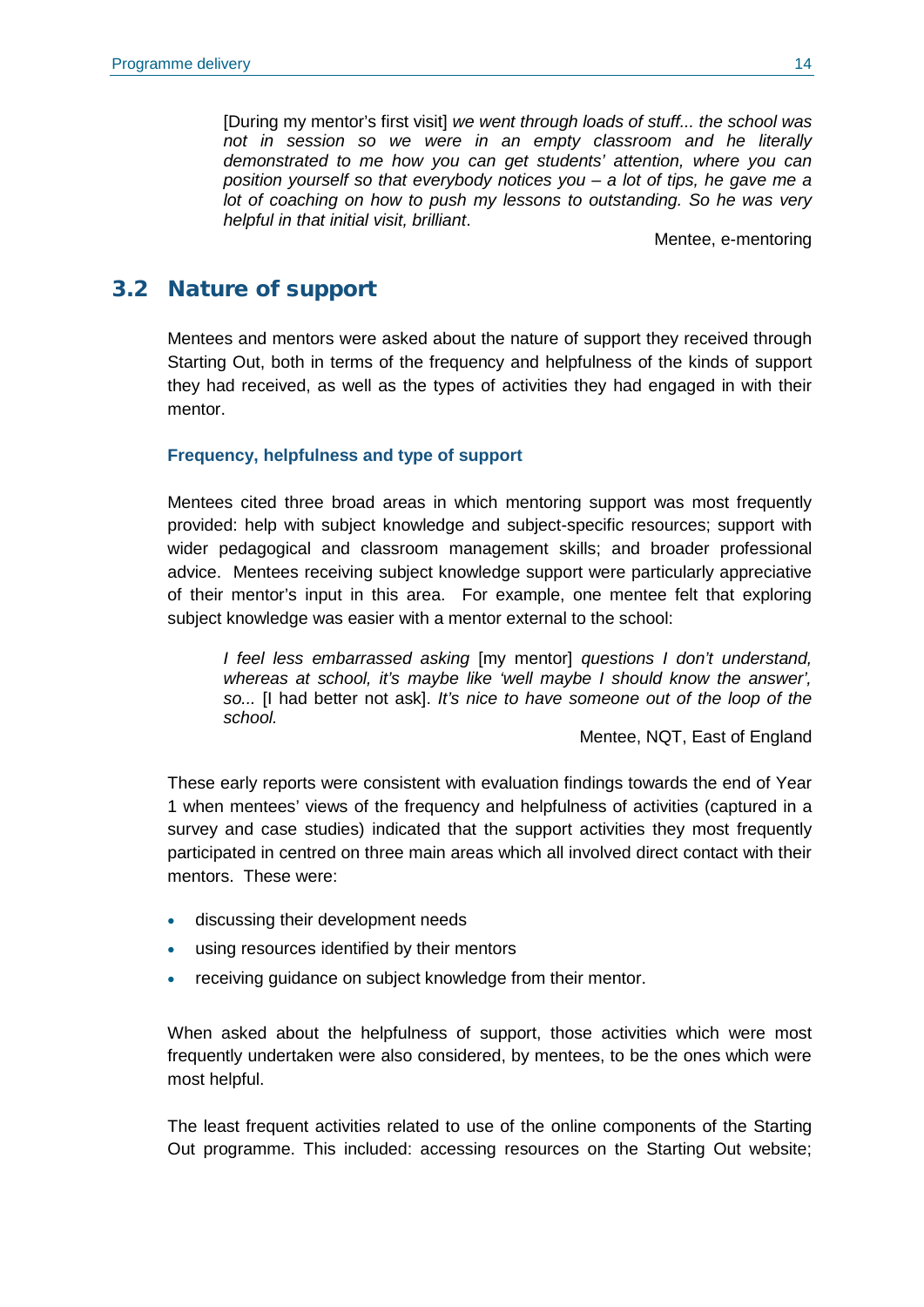reading and participating in online forums; and using 'live chat' with their mentor and other mentees.

#### **Types of activities undertaken**

The types of activities which mentees and mentors undertook within the above, broad areas, were explored in more depth through case studies towards the end of Year 1. Mentees received a wide range of support from their mentors as part of the Starting Out mentoring programme, which covered four main groups of activities:

- 1. **planning and delivering lessons** this covered: support with teaching a range of subjects (for example mentees commonly sought support with teaching skills in relation to global warming); skills for engaging and motivating pupils; planning differentiated activities for a range of pupil abilities; and engaging pupils with special educational needs. Mentors also: helped mentees review lesson plans; sent them resources and links to useful websites; and provided advice by email. As one mentee commented: '*So if I've got some lessons in physics and I was stuck for ideas then I would fire an email off to him but give him enough notice to*  do it, and he'd come back to me. He was really good at coming back and giving *me websites and things like that that I could look up or he'd got his own ideas.' (*Mentee, subject mentoring)
- 2. **job applications and career planning** mentors provided some mentees with support by reviewing their job application forms; offered help to plan sample lesson activities; and advised mentees on pensions and 'golden hellos'. As one mentor explained: '[M*y] mentee asked for my advice and ideas on the delivery and content of a short sample lesson. I sketched out for her one way of doing it, but with several asides, variations on a theme ... what she's actually doing is looking to show that she's friendly, that she keeps children working, and that she*  has a hands on practical. The perfect show off interview lesson would have all *these things*.' (Mentor, subject mentoring)
- 3. **behaviour and classroom management** mentees received advice from mentors on how to deal with inappropriate behaviour from particular pupils; and practical tips on approaching these issues, as well as emotional and moral support with mentees' individual concerns. One mentee commented on the value of such support stating that: '*When you're dealing with behaviour management you need practical support and emotional support. I feel I've had both from my Starting Out mentor*'. (Mentee, network mentoring)
- 4. **time management and finding a work-life balance** this type of support was sought by a small number of mentees and included using dilemmas to explore these issues, as well mentors providing advice and resources to help mentees deal with their workload. In the view of one mentor '[My mentee] *said that the support had really helped her. I think one of the things about the Starting Out Programme as someone who is doing their PGCE is trying to get everything sorted out, and the time management side of it, you know she was working every hour God sends her.' (*Mentor, e-mentoring)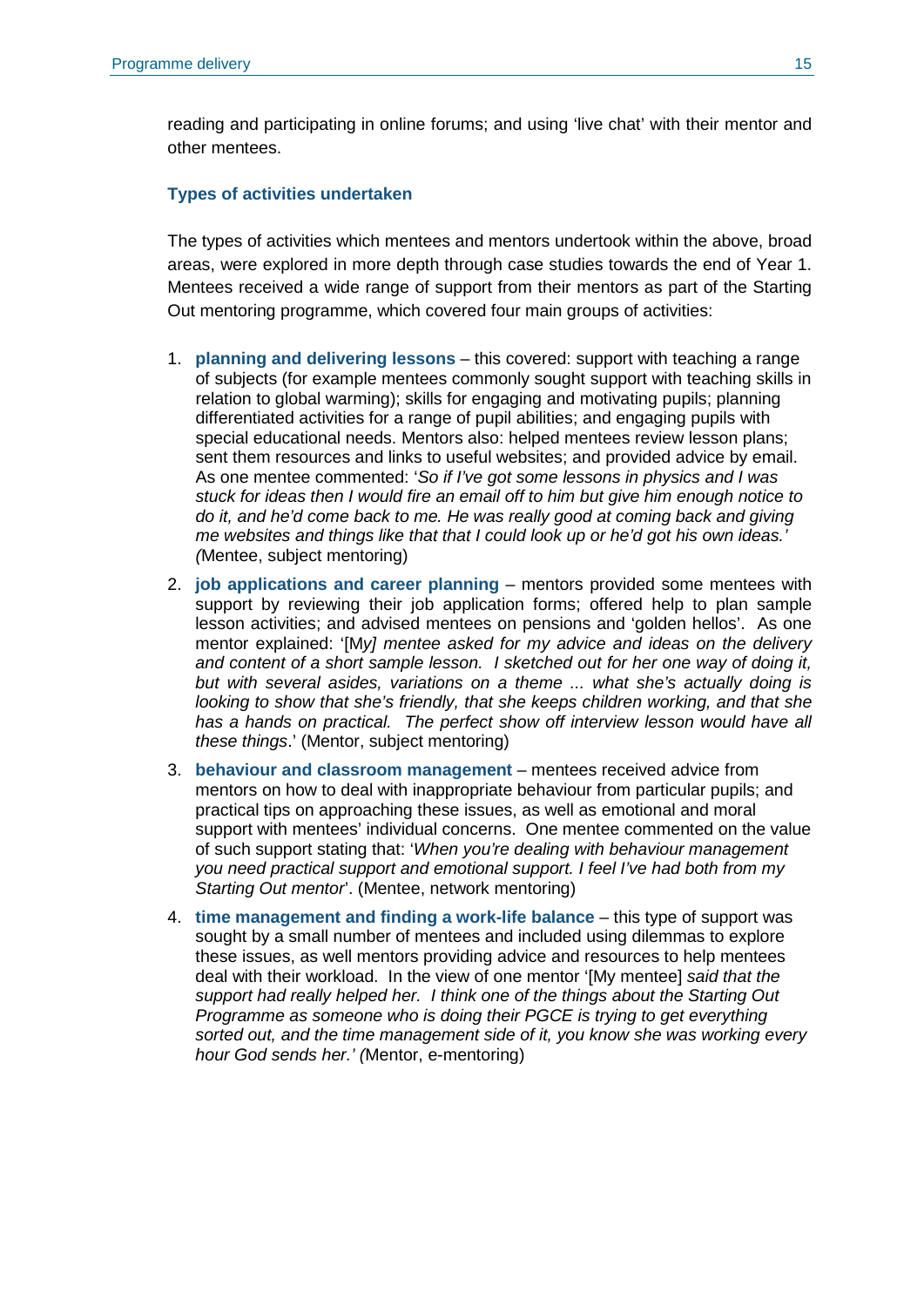## <span id="page-26-0"></span>3.3 Mentoring relationship

Mentees and mentors were consistently very positive about the development, and effectiveness, of the mentoring relationship as the Starting Out programme progressed.

Mentees involved in subject mentoring reported becoming progressively more comfortable with their mentor and better able to discuss problems more openly, as time went on. Many perceived this to be a result of the enthusiasm and support of their mentors. Subject mentors echoed this view, however some were more cautious about the development of their mentoring relationship partly because of the limited feedback they had received from mentees about whether their input had supported their mentees' professional development. One mentor suggested that the relationship could potentially be improved by further development of a framework for identifying mentees' needs and that they may benefit from targeted support in areas other than those in which they (the mentees) had identified themselves.

Network mentors were also positive about the development of the mentoring relationship which was characterised by one as more dependent on both trust and the growing confidence on the part of the mentee in the quality of advice and information offered by the mentor. Two mentors commented:

*She* [the mentee] *is happy to fire away with an email when she needs something. I think she's happy that what I come back with seems to hit the spot.* 

Mentor, network mentoring

[My mentee] *tends to go straight to the point and, because it's written contact rather than a dialogue through online talk or face-to-face, it tends to be fairly business like and fairly brief... a polite but focused approach.*

Mentor, network mentoring

Similarly, from the perspective of those involved in e-mentoring, the development of the mentoring relationship was positive overall and based more on developing a mutual understanding of how the relationship would work best for both as illustrated by the following mentors' accounts:

*Right from the start, we've gotten on well. It takes two to make it work.* [My mentee] *has been fantastic as she has been prompt in responding and has made the most of the programme. I'm looking forward to carrying on.*

Mentor, e-mentoring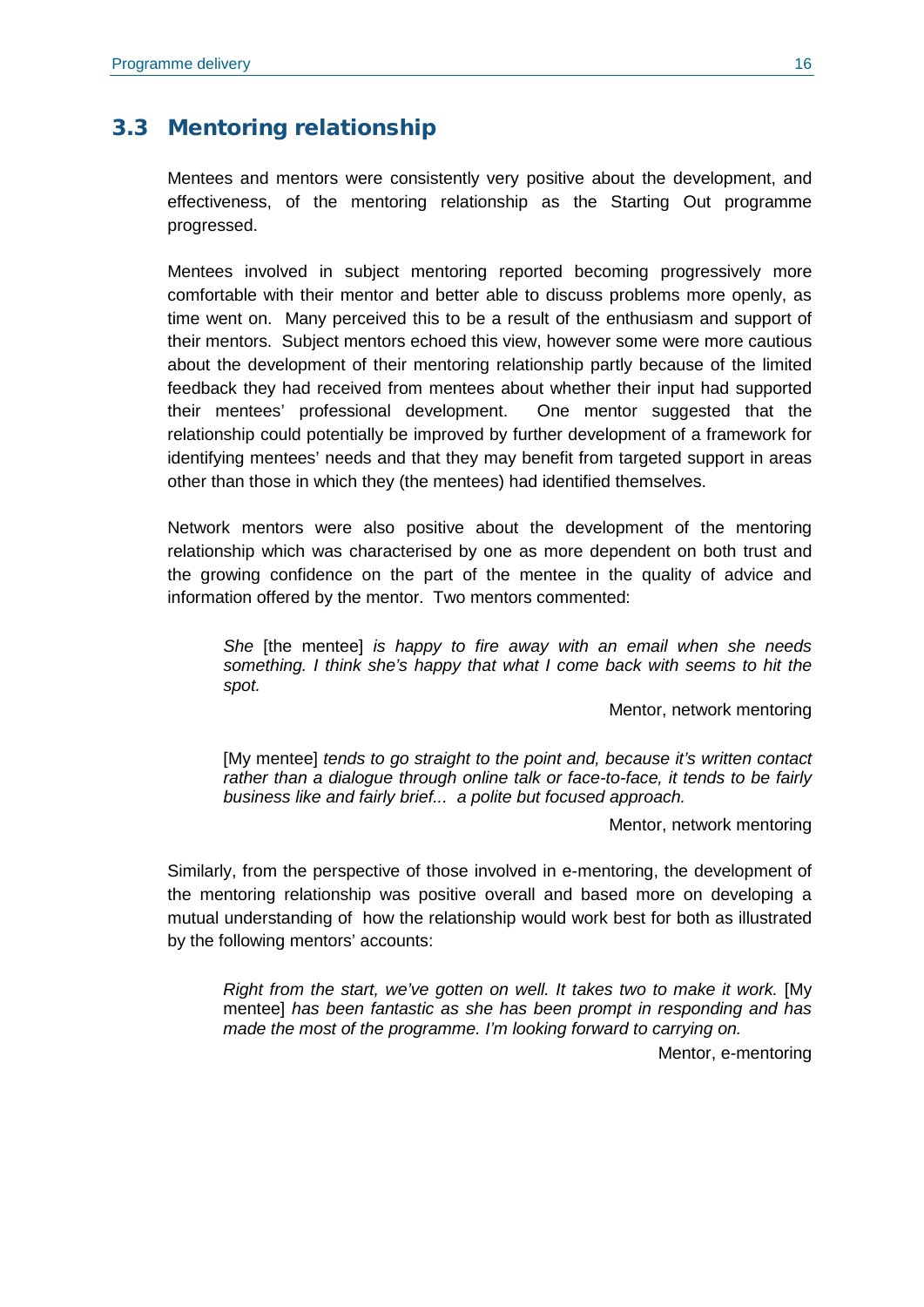*I think obviously at the beginning there was a bit of uncertainty as to what the relationship would be. But, because you are given this opportunity to have a mentor, you just have to work it out ... fairly quickly we realised what was in it for us.*

Mentee, e-mentoring

### <span id="page-27-0"></span>3.4 Online community

At the beginning of the programme, mentees indicated that their use of the Starting Out website and Virtual Learning Environment (VLE) was low. Most mentors felt that the VLE was 'not very effective' or 'not at all effective'. Various reasons for this negative perception were given by both mentees and mentors and included: technical glitches with the live 'chat' function and 'alerts' system; relatively little activity on the online forums; a perception that the discussion area of the site was 'not the lively ongoing discussion board that it might be' (according to one mentor); and the difficulties encountered when navigating the website, making it more time consuming than expected. These issues with the online components of the programme were perceived to have contributed to the adoption of alternative modes of communication (between mentees and mentors) such as email and telephone.

Irrespective of these early 'teething problems', mentees and mentors alike were generally very positive about the concept and potential of the online aspects of the Starting Out programme with a number of mentors recognising that, once initial problems had been addressed, the VLE had the potential to be very effective.

As the programme progressed, evidence of the usage of the Starting Out website indicated that, between November 2009 and September 2010, there was a general increase in the number of visits to the website, suggesting that mentees used the site on a regular basis during this period (see Appendix 4 for more details). The bounce rate of the Starting Out website (the percentage of visitors who viewed only a single page without visiting any other pages on the website) remained relatively stable between November 2009 and September 2010, with approximately two-thirds of website users choosing to visit additional pages.

When asked about the effectiveness of the VLE towards the end of Year 1, a small number of the mentees who responded reported that they valued: chatting with their mentors online; getting help online from an outside perspective; and using the website resources. They felt that the resources were well organised and that the components were quick and easy to use.

However, almost half of the mentees who responded to the same question indicated that the VLE and the online components of the Starting Out website were only 'somewhat' or 'not at all' effective. Similarly, data from the mentees and mentors involved in the case studies indicated that the use of the online aspects of the programme had not been particularly successful, with most attributing their view to the technical difficulties associated with using the website. A small number of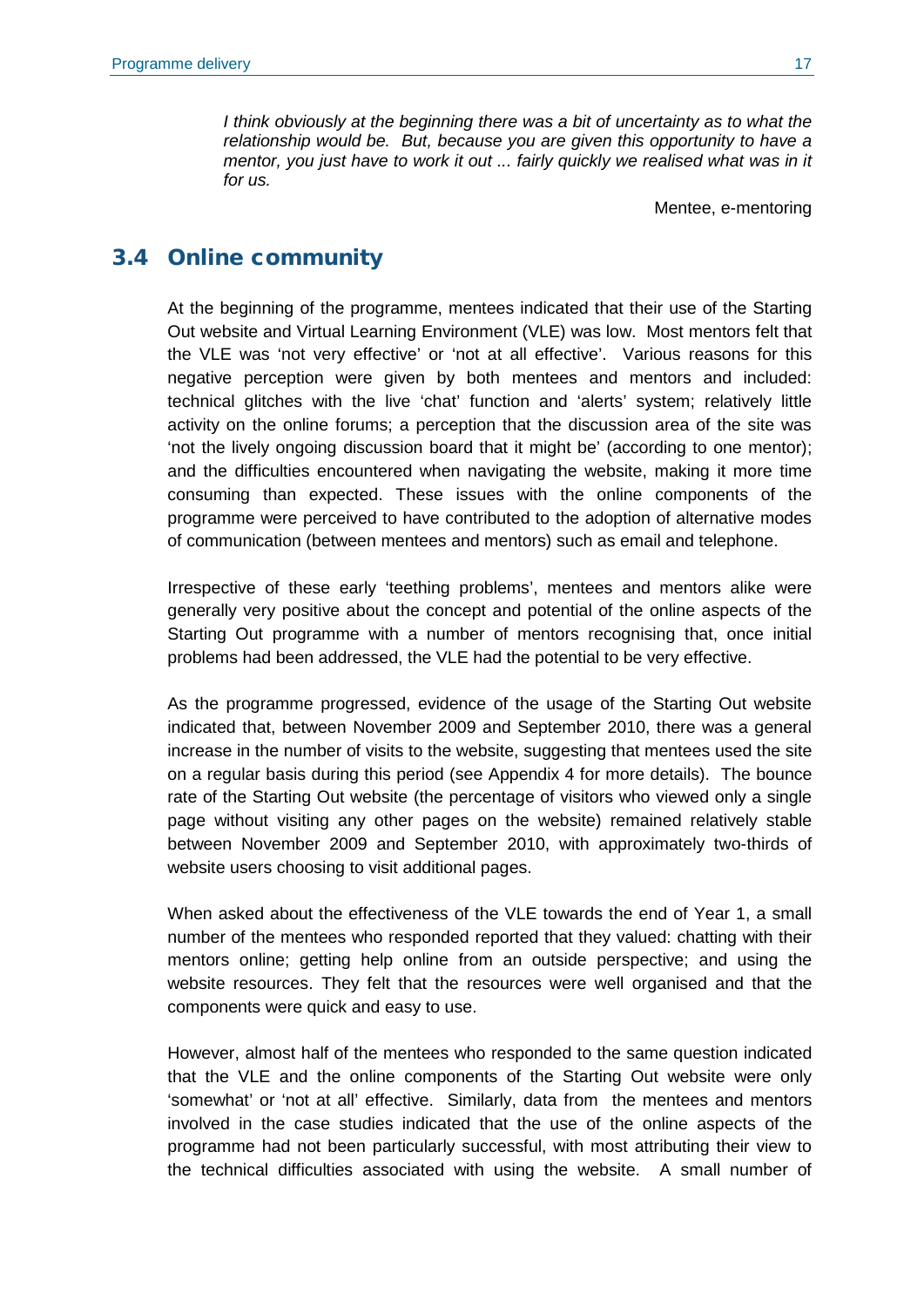mentees from the survey and the case studies remained unaware of the online components of the Starting Out mentoring programme. As two mentees commented:

*When we first started looking at the* [Starting Out] *website, it wasn't very easy to use. You'd click on something once and it wouldn't work ... responding to some of the dilemmas, I'd written about three responses, pressed save, and a box came up saying that I'd logged out. I'm not going to be bothered again ... it's really frustrating.* 

Mentee, e-mentoring

*There are so many things to look at, and you're wondering where the buttons are to press. So it was a little bit hard to use, but not awful.*

Mentee, e-mentoring

Explanations given by mentees and mentors, for their limited use, or success, of the VLE or online community included: a preference for other forms of technology; the perception that the online components were not relevant to their needs; the difficulty in using the site for networking when so few mentees used the site; the desire for more guidance on what was required from the dilemmas and inquiries; and the lack of time to make full use of the resources available online.

Mentees suggested the following ways to improve this aspect of the programme:

- the site could be easier to navigate
- more help could be offered in using the website
- email alerts could be sent when the website is updated
- more mentees could be encouraged to use the websites
- aspects of the website could be integrated into websites such as Facebook
- the site could be populated with a greater number of resources
- the website could be adapted for use on an Apple Macintosh computer.

#### <span id="page-28-0"></span>3.5 Dilemmas & inquiries

At the beginning of the programme, reports from mentees and mentors indicated that use of the dilemmas and inquiries was quite low, although those who had engaged with the dilemmas were generally positive about the experience, finding them relevant to real-world situations, helpful for career development and useful to prompt reflection.

Towards the end of Year 1, when mentees were asked about the relevance of the dilemmas and inquiries to their work as an early career teacher/trainee teacher, views were mixed with almost equal proportions finding them 'relevant' or 'very relevant' compared to those finding them 'somewhat' or 'not at all' relevant to their work as an early career teacher.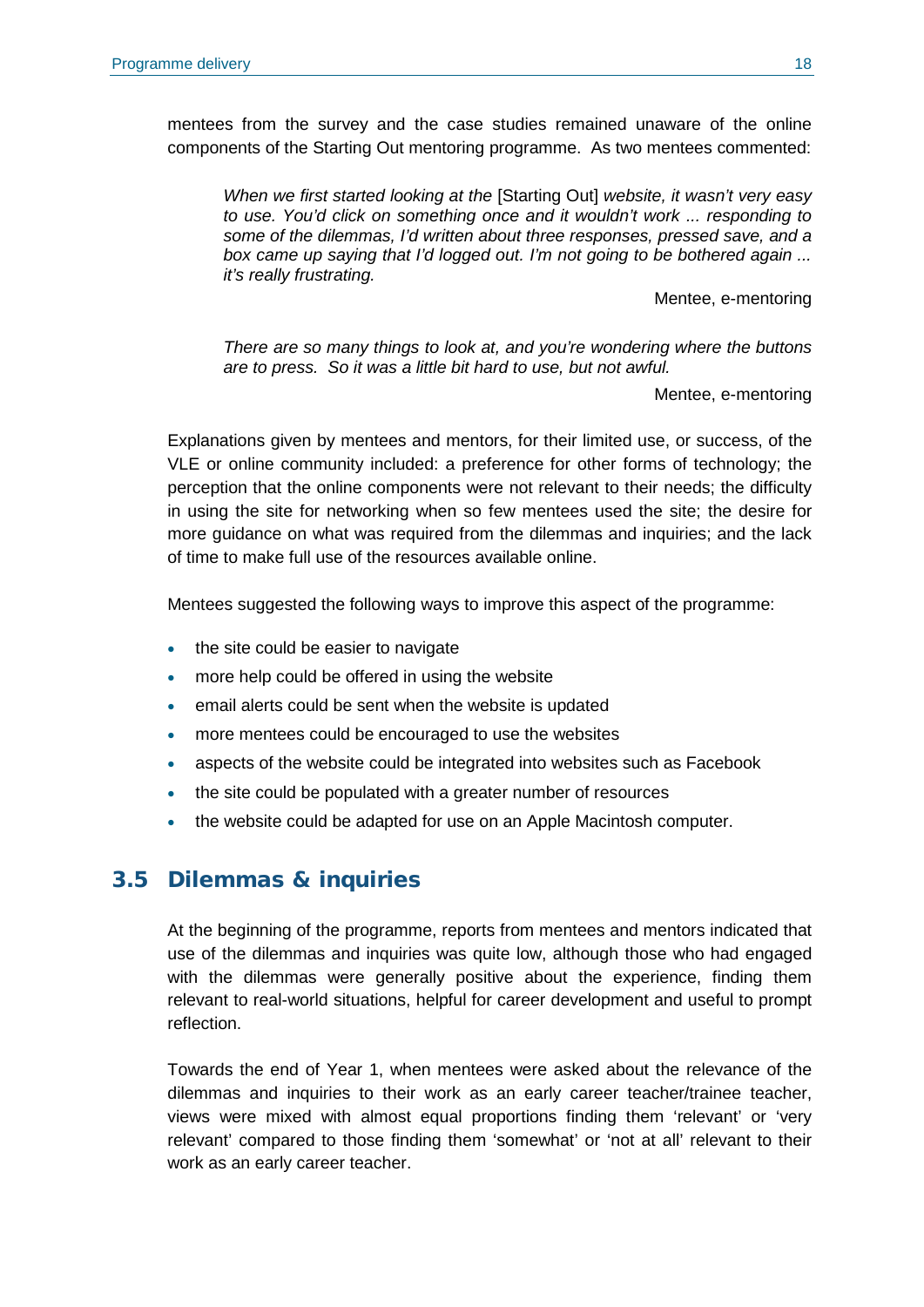Those mentees who found them relevant, or very relevant, considered them useful for a range of reasons including being able to:

- implement some of the strategies considered successful in the classroom
- receive good advice from the mentor about solving problems
- seek out information about how other teaching professionals had solved similar problems.

Several accounts from mentees and mentors involved in the case studies, and who had used the dilemmas and inquiries, indicated that they were particularly useful for teaching and learning (see Appendix 4 for examples of the dilemmas and inquiries used). For example, one mentee had developed a pupil progress recording system in response to working on a dilemma and another mentee had undertaken an inquiry to explore the implications of conducting first-hand practical work for interpreting results in coursework and projects.

Mentees who felt that the dilemmas and inquiries were only 'somewhat' or 'not at all' relevant commented that they could be improved in the following ways:

- dilemmas and inquiries could be made less 'one size fits all'
- mentees could suggest their own dilemmas and inquiries
- groups of mentees could meet to share common dilemmas and inquiries
- dilemmas and inquiries could be made compulsory for NQTs
- dilemmas and inquiries could be introduced later in the programme, to enable mentees to address more immediate issues from the outset
- dilemmas and inquiries could thematically reflect the topics covered during mentees' PGCE courses
- dilemmas and inquiries could be more narrowly focused to reduce the area the mentor has to cover.

Amongst case study mentees and mentors, there were also some who reported either not having used the dilemmas and inquiries or not knowing about them at all. Mentors' explanations for this highlighted the considerable pressure which mentees were under already, particularly PGCE students, and, as a result, the lack of time available to them to engage in dilemmas and inquiries. A small number of mentors had not used the dilemmas and inquiries with their mentees as they did not consider them especially relevant. In one case, this was because the mentee was already engaged in inquiries as part of studying for a Masters degree.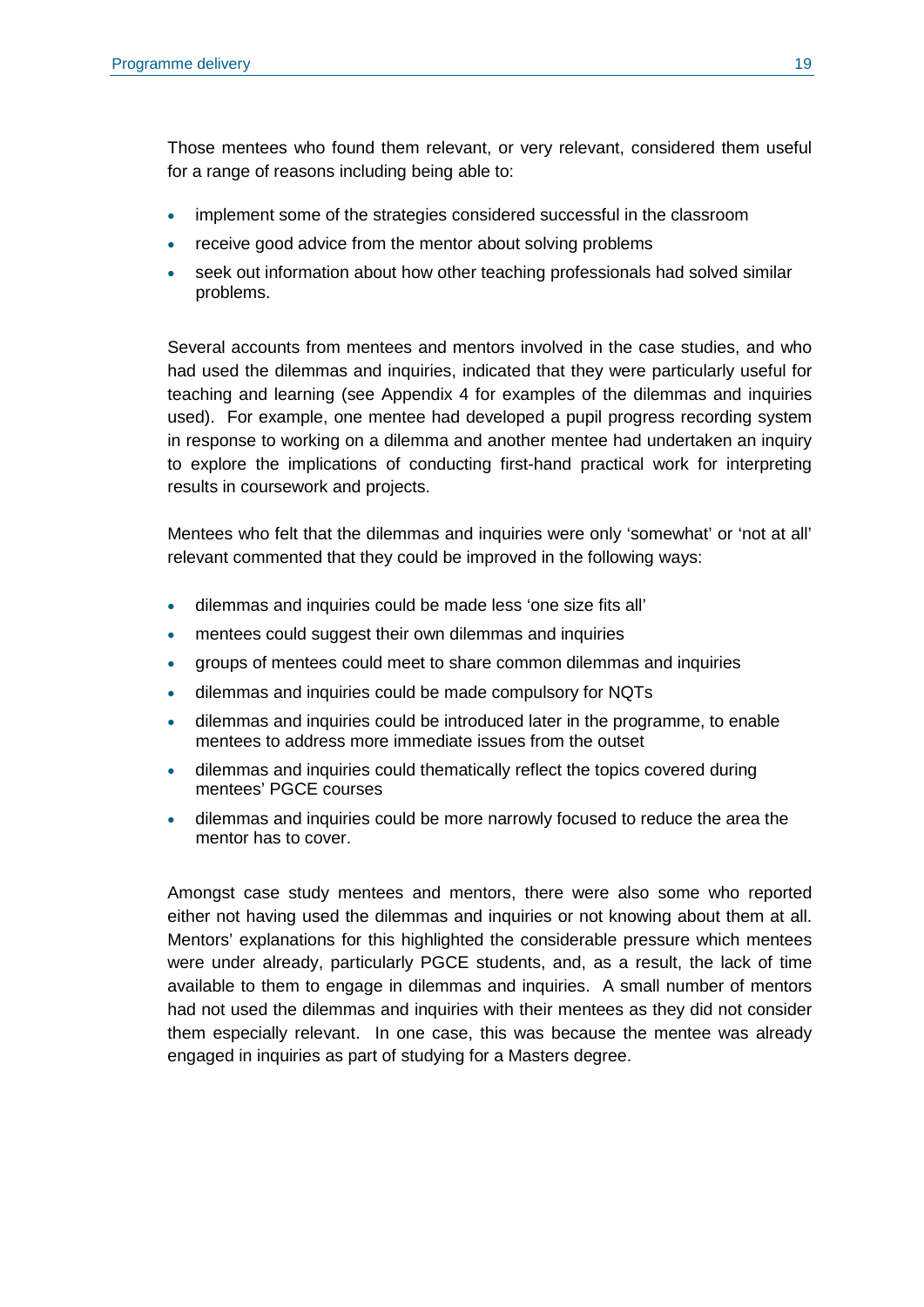## <span id="page-30-0"></span>3.6 Future need for such mentoring support and issues to consider

Towards the end of Year 1, mentees involved in the case studies were asked whether they anticipated an ongoing need for the type of support provided by the Starting Out programme, either for themselves, as they progressed to the next stage of their teaching career, or for other early career teachers.

Mentees anticipated considerable future need for the type of mentoring support they had received because it was perceived to provide additional and complementary support to other forms of professional development, offering mentees a valuable source of external and impartial advice and support. The overwhelming majority of mentees indicated that they would recommend Starting Out to other trainee and early career teachers (some had already done so):

*I think it's fantastic. I think it's a really good scheme, and I think as the year goes on it will come into its own for me personally. And I think for other people starting out in teaching as well, it will be a really useful, helpful scheme for new teachers.*

Mentee, e-mentoring

*I definitely would* [recommend Starting Out to trainee teachers, NQTs and early career teachers]. *It's having the time to reflect that's quite important, and being able to brainstorm some ideas with other teachers. And if you're in a school and you haven't got a lot of support, I think it's especially beneficial.*

Mentee, subject mentoring

These views were corroborated by the online survey of mentees conducted at the end of the programme (to which 133 mentees responded), in which 84 per cent of mentees said that they would recommend Starting Out to other teacher trainees, NQTs and second year teachers. Mentees' explanations for this view covered a variety of rationales however three tkey reasons emerged:

The first of these was the opportunity to receive support from an experienced teacher who could offer additional and subject-specific advice, be a sounding board for ideas and provide a practical, 'real-world' perspective on issues and concerns raised by mentees:

*It provides the back-up of an experienced teacher to lend some perspective to concerns, advice for applications, lesson ideas, finding resources, and stress/time management.*

*It helped me deal with issues that I could only read about, having someone to relay problems to and discuss them is of great importance.*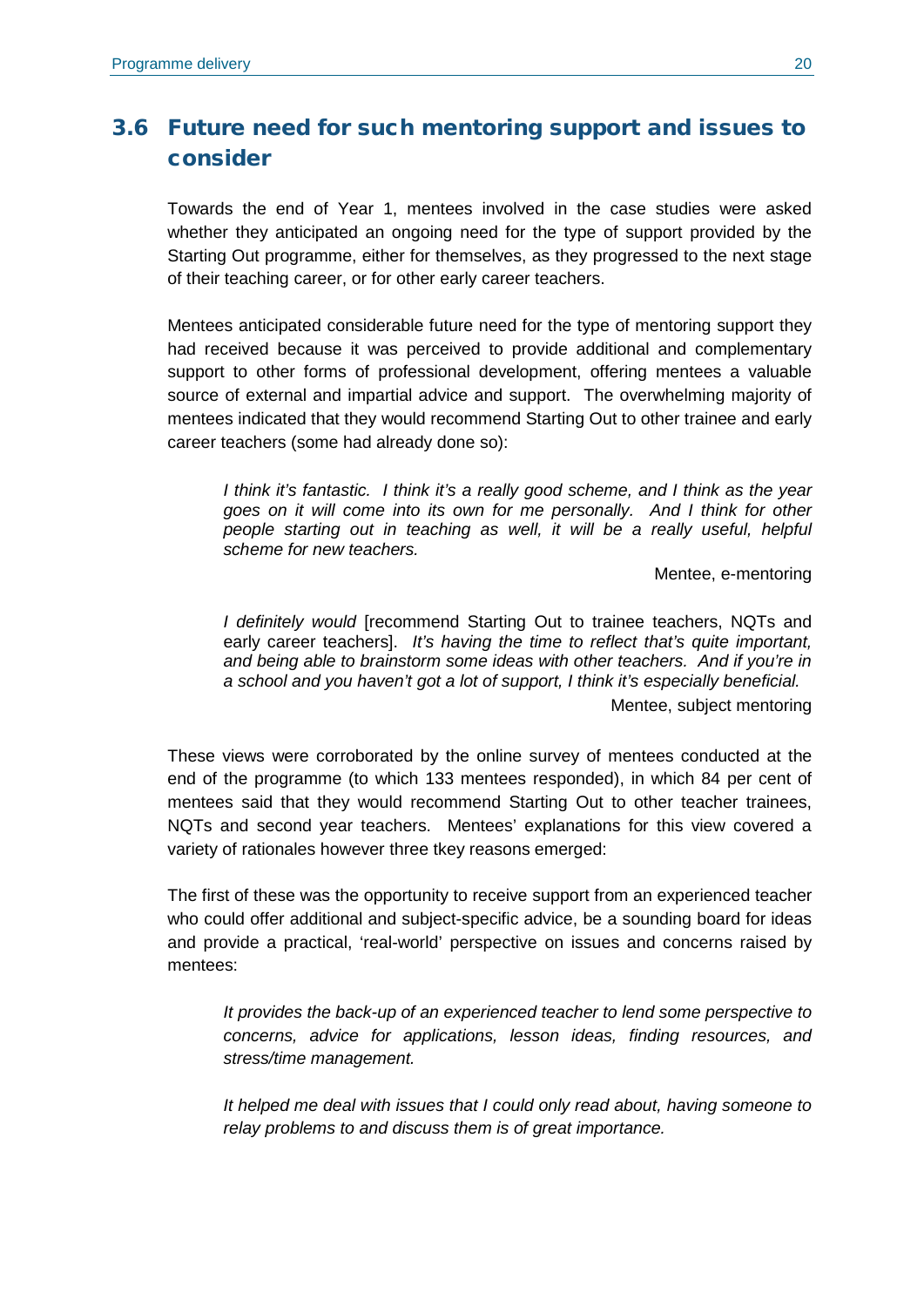*It is great having an expert in the subject and general teaching field at the end of an email or telephone.*

Several mentees reported not using the Starting Out support very much, or at all, as often their in-school support was sufficient. However, most of these mentees still indicated that it had been important to know that the support was available to them, if the needed it, and felt it would have been critical if they had not had such a supportive environment in their school. Although mentees at different stages in their teaching career raised this, those in their first or second year of teaching were more likely to be of this opinion. As several mentees commented:

*I was lucky enough to have excellent support in my school...although my mentor was excellent and I know he would be an enormous help to someone who was not as lucky as I was with my school support.*

*Although I did not use this facility as much as I could have, I am glad the support was available.*

*It was good to feel that I had extra support outside school, however I was well supported by the school and so I did not really need to make use of the Starting Out mentoring scheme.*

*It was nice to know it was there as a safety net, but my school support was excellent.*

Secondly, mentees indicated that they would recommend Starting Out because of the value they placed on receiving independent, impartial advice and guidance, from someone external to the mentee's school, which was not connected to any assessment of the mentee's teaching ability:

*The Starting Out programme gives teachers the opportunity to seek impartial and unbiased guidance and advice from a 'mentor', a real education professional, not linked to the school. The fact that there was no link to the school was really beneficial to me.*

*It's another type of support – but it has no vested interest in your ITT outcome.....The university want you to pass, the school want you to teach well, the Starting Out mentor wants you to be a good teacher, if it suits you.*

*It was beneficial to be supported by an individual external to my own school*

*Having a friendly and enthusiastic mentor on an informal basis ...has allowed me to be more honest and open about any problems I've had and allowed me to discuss any ideas for lessons and projects that I've had without the pressure of giving the right impression at work.*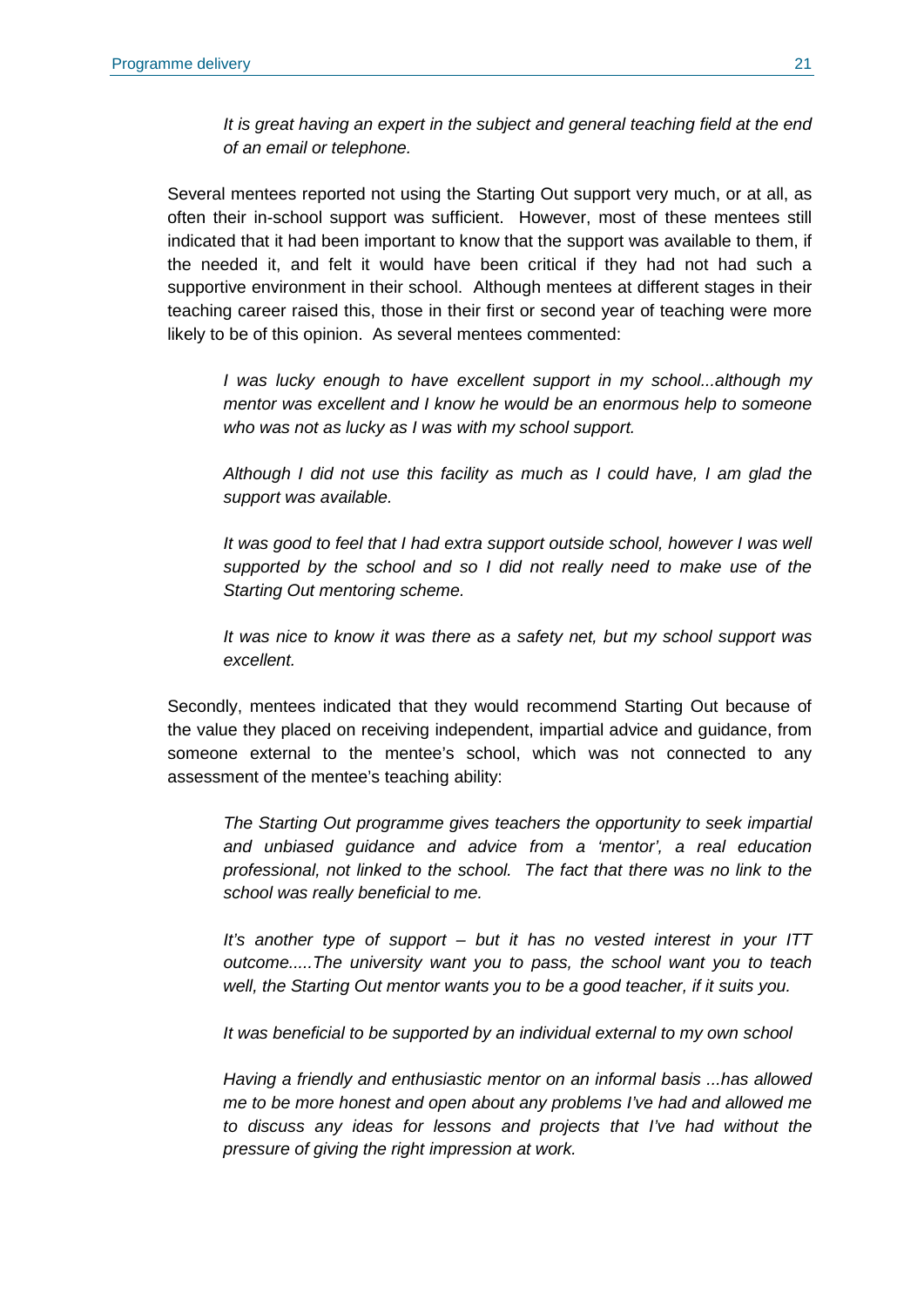Finally, the importance of access to support via peer-to-peer networks was highlighted by mentees, typically by those who had begun receiving support when they were in training (in ITE):

*It was good to meet other students and discuss real scenarios.*

*It was a huge help and a great place to share ideas, stories and techniques. It was like a little support group in the first year of teaching.*

*More needs to be made out of the 'networking' opportunities with other locally based NQTs.*

### <span id="page-32-0"></span>3.7 Key findings

Mentees' choice of mentoring support was usually based on an understanding of their own needs and the amount of time they had to invest in the programme. Mentees and mentors were typically in contact between once a month and once a fortnight (depending on mentees' needs). Typically, they communicated by email, although almost all mentees had some face-to-face contact with their mentors (at least initially), irrespective of the type of mentoring support they received.

Mentees involved in both the case studies and the survey were overwhelmingly positive about the value of the programme in addressing their individual needs. In this respect, case-study mentees were also universally positive about the value of the support they had received in aiding their professional development. Mentoring relationships, across all types of support, have developed positively and in response to mentees' needs, as mentees have become more comfortable with: discussing problems openly (in the case of subject mentees) and more confident in the quality of advice and information offered by their mentor (in the case of network mentees), or as both mentee and mentor have developed a mutual understanding of how best to work together (in the case of e-mentoring).

Whilst usage of the Starting Out website increased as the programme developed, there was little positive change from mentees' and mentors' initial, more negative, views on, and use of the online features of the programme (despite general enthusiasm for the potential of this feature to support the programme's delivery). Although a small group of mentees reported positive experiences of using the VLE and other online components of the programme, their experiences were outweighed by those who had either not found this aspect helpful in meeting, or relevant to, their needs.

Dilemmas and inquiries were considered effective if they were perceived, by both mentors and mentees, as relevant and sufficiently responsive to mentees' specific circumstances i.e. mentees were clear about the practical value and application of the outcome of the dilemmas and inquiries, in their professional development.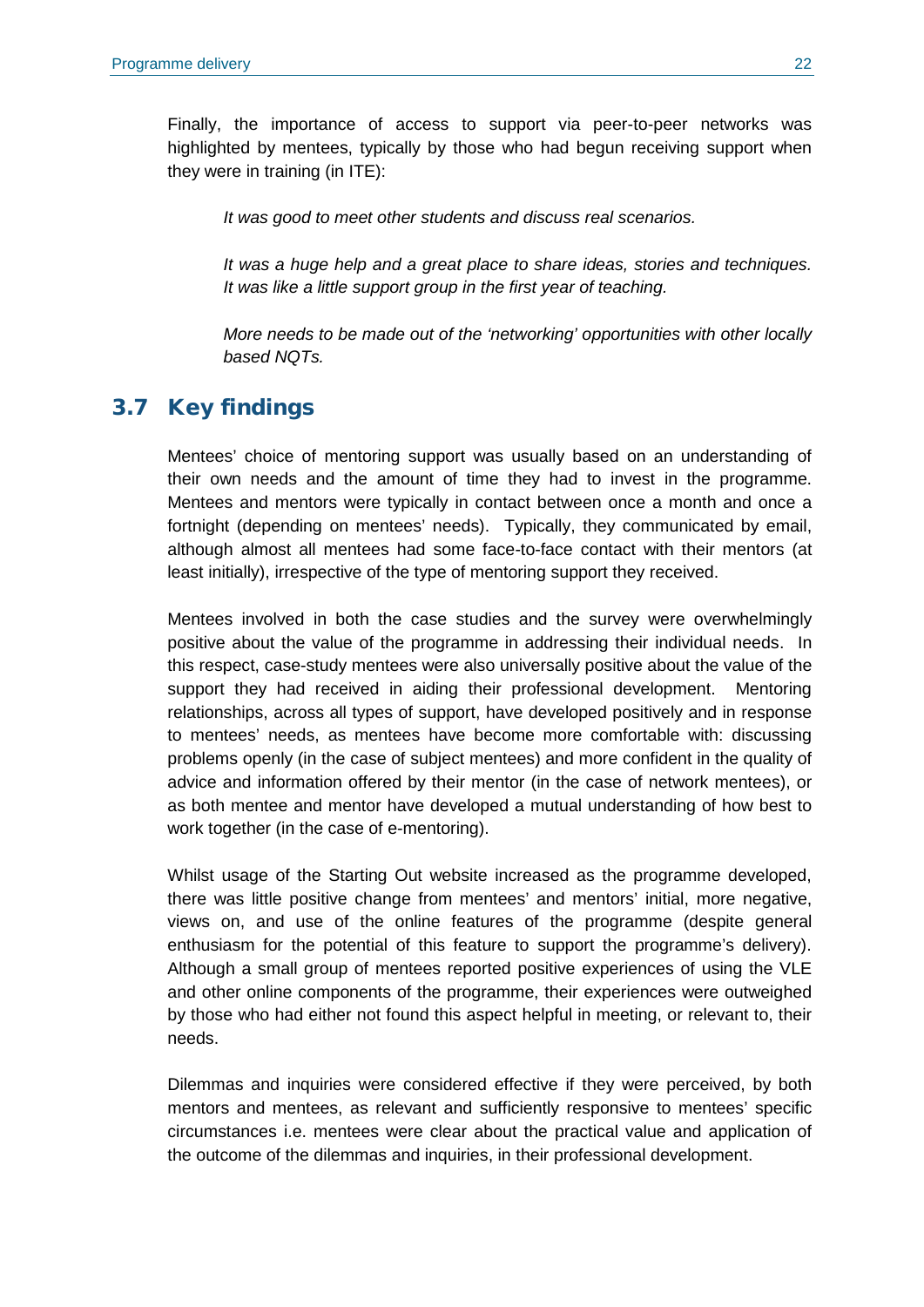Overall, the majority of mentees indicated that they would recommend Starting Out to other early career teachers and anticipated considerable future need for this type of mentoring support. Key aspects of support which featured most prominently in mentees' rationales for recommending Starting Out included: the opportunity to receive support from an experienced teacher who could offer additional and subjectspecific advice and provide a practical perspective on issues and concerns raised by mentees; the value placed on receiving independent, impartial support which was not connected to any assessment of the mentee's teaching ability; and access to support via peer-to-peer networks.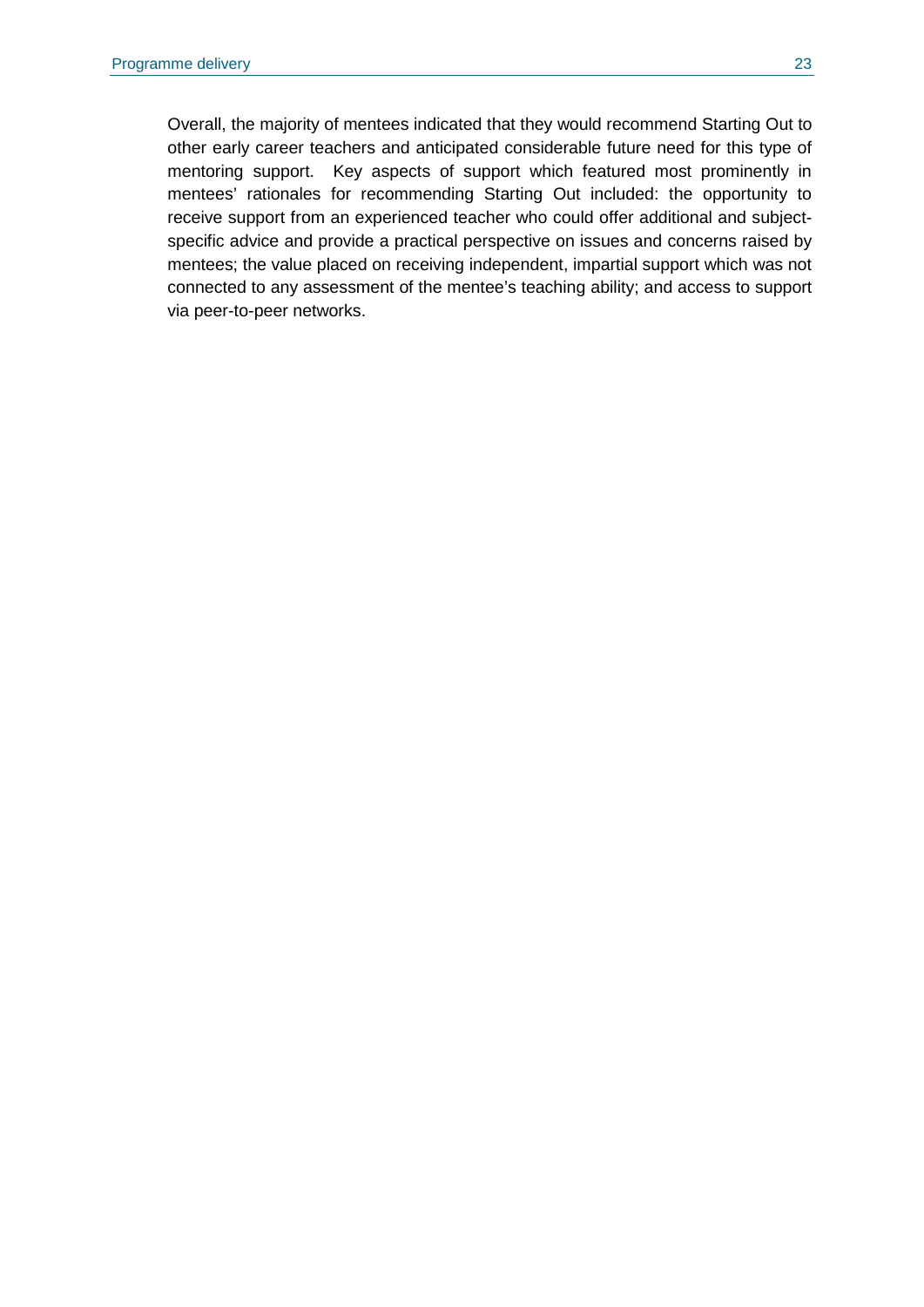## <span id="page-34-0"></span>4. Outcomes and impacts

This chapter explores the outcomes and impacts of the Starting Out Programme on mentees and pupils. A distinction has been made, in this report, between the outcomes for mentees (which are defined here as the immediate, shorter-term effects of participating in the programme) and the impacts for mentees (which are defined here as the longer-term, more quantifiable results of participating in the programme).

### <span id="page-34-1"></span>4.1 Outcomes for mentees

The programme was found to have impacted positively on aspects of mentees' personal, professional and career development. Mentees responding to the online survey conducted at the end of the programme were asked whether they agreed that Starting Out had impacted on a number of areas related to their personal development. The findings are presented in Table 4.1 below.

| <b>Table 4.1:</b> | Mentees' views on whether Starting Out had impacted on the following |
|-------------------|----------------------------------------------------------------------|
|                   | areas related to their personal development                          |

| <b>Item</b>                                                              | <b>Yes</b><br>$\%$ | No<br>$\%$ | N   |
|--------------------------------------------------------------------------|--------------------|------------|-----|
| Increased your feelings of being supported as an early<br>career teacher | 80                 | 20         | 128 |
| Increased your capacity to reflect on your approaches to<br>teaching     | 61                 | 39         | 127 |
| Increased your morale as a teacher                                       | 59                 | 41         | 127 |
| Increased your confidence in teaching                                    | 57                 | 43         | 127 |
| Reduced your feelings of stress                                          | 54                 | 46         | 125 |
| Increased your job satisfaction                                          | 42                 | 58         | 125 |
| Increased your enjoyment of teaching                                     | 39                 | 61         | 125 |

Percentages may not sum to 100 due to rounding

*Source:* NFER online survey of Starting Out mentees, 2011

Table 4.1 shows that:

- the area where the programme has had the greatest impact is in making mentees feel supported as an early career teacher (80 per cent agreed)
- the majority of the mentees also agreed that Starting Out had: increased their capacity to reflect on their teaching approaches; increased their morale; increased their confidence; and reduced their feelings of stress
- although a smaller proportion of mentees agreed that Starting Out had increased their job satisfaction and increased their enjoyment of teaching, this is a very positive result given that these kinds of outcomes are much less likely to be observed in a programme focused on professional development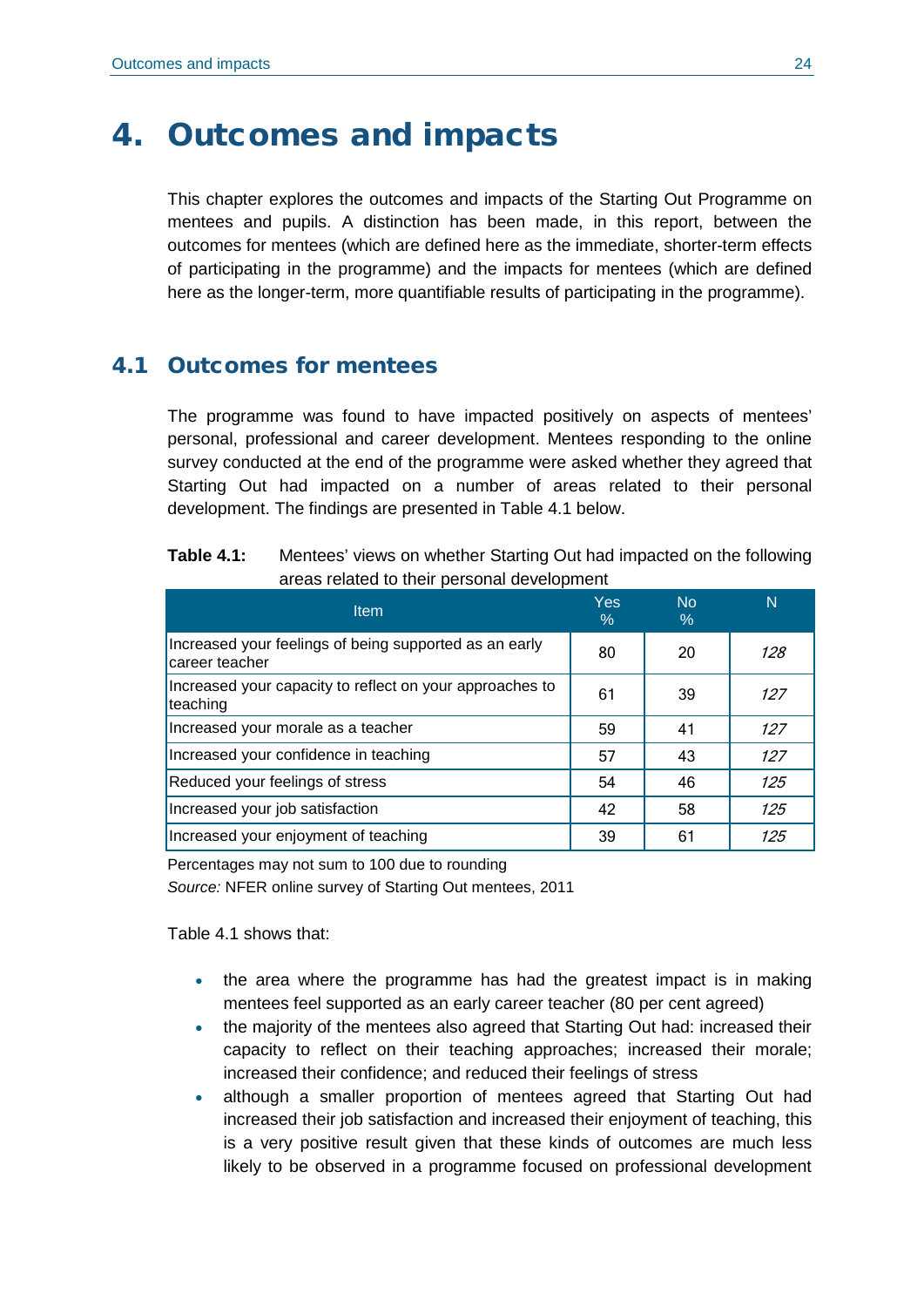and when there are many other factors which could contribute to a mentee's job satisfaction or enjoyment of teaching.

In addition to the most recent findings reported above, the case-study evidence collected earlier in the evaluation corroborated the finding that mentees felt better supported as a result of participating in the Starting Out Programme. In addition it revealed that mentees had experienced increased confidence and morale, and reduced feelings of stress.

Mentees responding to the online survey were asked whether they agreed that Starting Out had impacted on a number of areas related to their professional development. The findings are presented in Table 4.2 below.

#### **Table 4.2:** Mentees' views on whether Starting Out had impacted on the following areas related to their professional development

| <b>Item</b>                                                                              | To a<br>great<br>extent<br>$\%$ | To some<br>extent<br>$\%$ | Not at all<br>$\%$ | N   |
|------------------------------------------------------------------------------------------|---------------------------------|---------------------------|--------------------|-----|
|                                                                                          |                                 |                           |                    |     |
| Increased your repertoire of ideas and activities for<br>teaching mathematics or science | 30                              | 45                        | 25                 | 128 |
| Helped you to make progress towards becoming a<br>better teacher                         | 33                              | 41                        | 26                 | 128 |
| Increased your awareness of how to access<br>teaching resources                          | 33                              | 39                        | 29                 | 126 |
| Increased your range of approaches to engaging<br>and motivating pupils                  | 30                              | 35                        | 35                 | 128 |
| Improved your classroom and/or behaviour<br>management skills or approaches              | 17                              | 38                        | 45                 | 128 |
| Improved your ability to differentiate learning                                          | 14                              | 40                        | 46                 | 128 |
| Broadened your mathematics and/or science<br>subject knowledge                           | 20                              | 31                        | 50                 | 127 |

Percentages may not sum to 100 due to rounding

*Source:* NFER online survey of Starting Out mentees, 2011

Table 4.2 shows that:

- overall, at least half (and in most cases the majority) of the mentees responding agreed that Starting Out had impacted on all of the areas listed above 'to a great extent' or 'to some extent'
- the three areas where mentees reported that Starting Out had made the biggest impact on their professional development 'to a great extent' or 'to some extent' were: increasing their repertoire of ideas and activities for teaching mathematics or science (75 per cent); helping to make progress towards becoming a better teacher (74 per cent); and increasing their awareness of how to access teaching resources (72 per cent)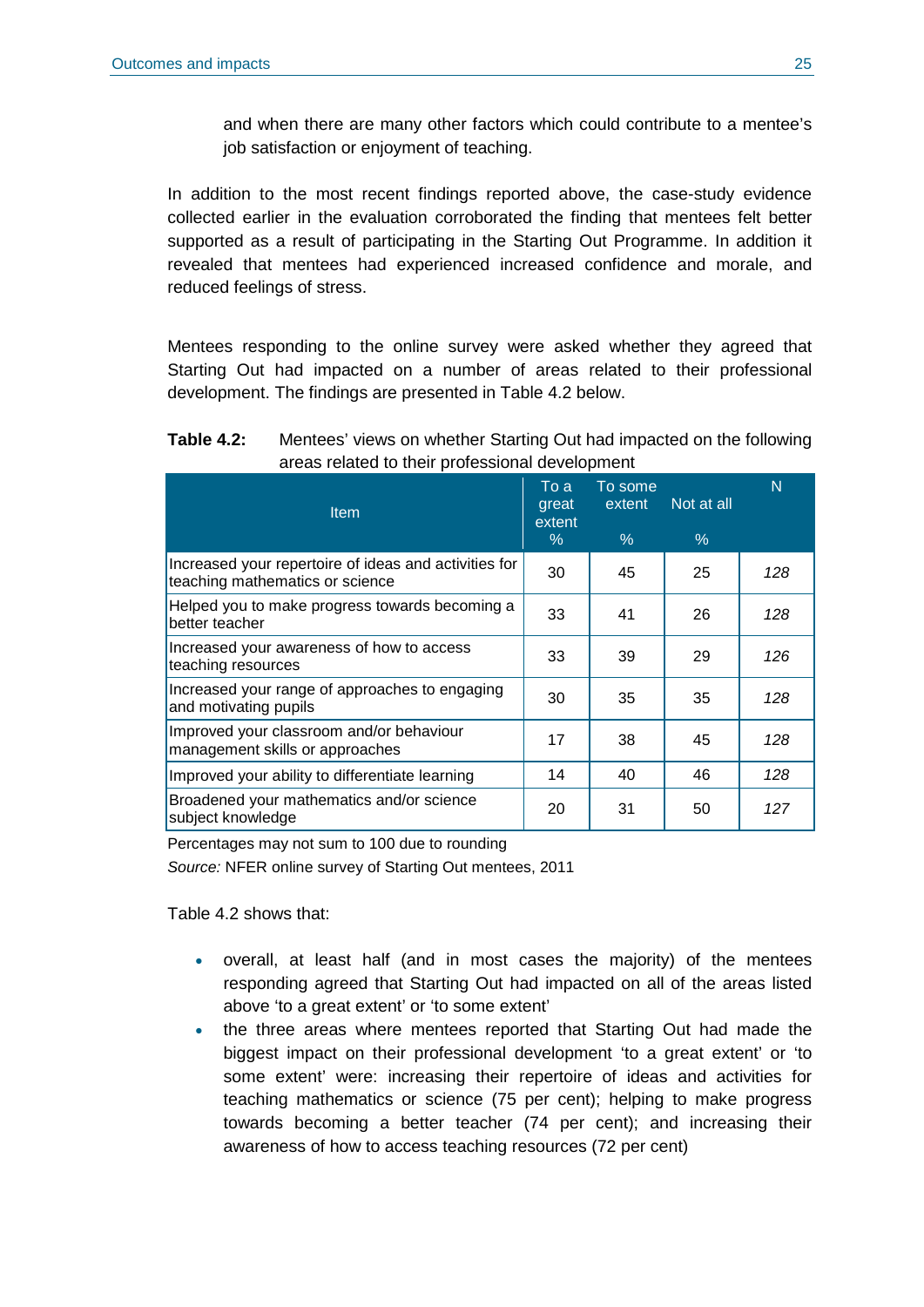• mentees were more divided on the impact of the programme in three of the areas listed above. Half (51 per cent) reported that the programme had helped them to broaden their mathematics and/or science subject knowledge, while similar proportions reported that the programme had improved their ability to differentiate learning (54 per cent) or improved their classroom and/or behaviour management skills or approaches (55 per cent).

Earlier survey findings largely confirm the pattern of responses reported above, with the main impacts reported by mentees clustering around: increased confidence in the use of varied learning and teaching strategies; increased likelihood that they will remain in the teaching profession; enhanced pedagogy or repertoire for teaching mathematics or science; and awareness of how to access teaching resources.

Case-study evidence in relation to the difference Starting Out made to mentees' professional practice identified seven key outcomes resulting from the programme. In descending order of importance mentees reported that the programme had:

- 1. facilitated their transition from trainee to NQT
- 2. increased their range of teaching techniques or styles and approaches to engaging and motivating pupils
- 3. improved their repertoire of ideas and activities for teaching mathematics or science
- 4. supported improvements in classroom or behaviour management skills
- 5. provided all round support with general professional development as a teacher
- 6. increased their likelihood of remaining in teaching
- 7. offered an additional source of subject specific support or teaching resources.

Mentees responding to the online survey were also asked to what extent they agreed that they were better equipped for a career in teaching as a result of the mentoring support they had received through Starting Out. The findings are presented in Table 4.3 below.

| Table 4.3: | Extent to which mentees felt they were better equipped for a career in |
|------------|------------------------------------------------------------------------|
|            | teaching as a result of Starting Out                                   |

| Strongly agree | <b>Agree</b> | Neither agree nor<br>disagree | <b>Disagree</b> | Strongly disagree |
|----------------|--------------|-------------------------------|-----------------|-------------------|
| $\%$           | $\%$         | $\%$                          | $\%$            | $\%$              |
| 23             | 40           |                               | 1 C             |                   |

N=127

Percentages may not sum to 100 due to rounding

*Source:* NFER online survey of Starting Out mentees, 2011

Almost two-thirds (63 per cent) 'agreed' or 'strongly agreed' that they were better equipped for a career in teaching as a result of Starting Out. A minority (16 per cent) 'disagreed' or 'strongly disagreed'. Further analysis revealed that a slightly greater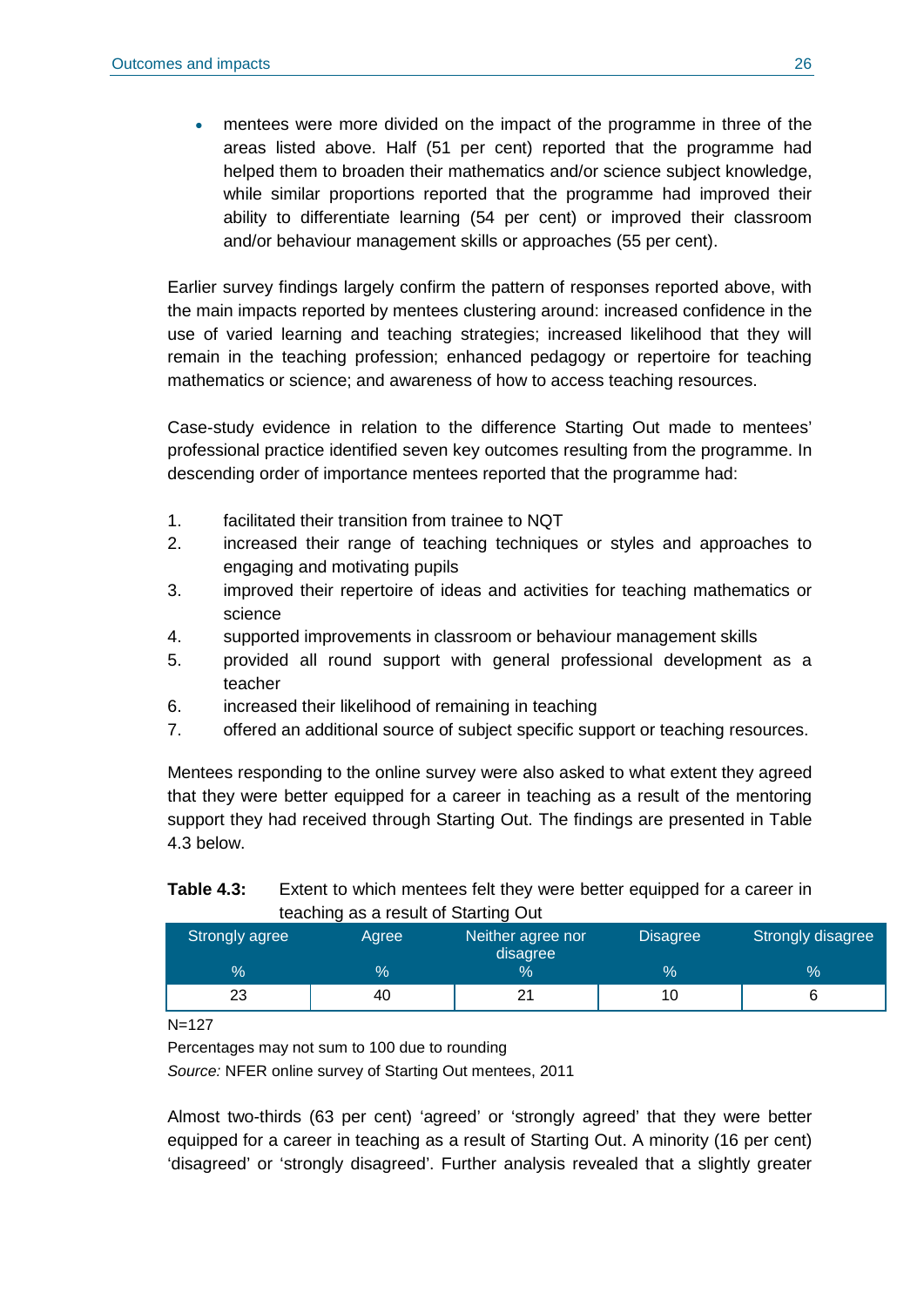proportion of those mentees in their first or second year of teaching 'agreed' or 'strongly agreed' that Starting Out had better equipped them for a career in teaching than those in their ITE year at the time of joining the programme (64 per cent and 56 per cent respectively).

### 4.2 Impacts on mentees

There is evidence to suggest that the programme has been successful in increasing both the number of trainee teachers recruited into the profession and the number of science and mathematics teachers retained in the profession. In response to an online survey of mentees conducted after the programme had ended, 99 per cent of mentees surveyed reported that they planned to stay on in teaching. Of these, three quarters (75 per cent) said they planned to stay on in teaching for six years or more (see Figure 4.1 below).

#### **Figure 4.1** Proportion of time teachers planning to stay on in teaching after completing the Starting Out Programme





In order to benchmark the impact of Starting Out on recruiting and retaining teachers compared with the national picture, NFER undertook a comparative analysis of LSN management information and General Teaching Council data (see Appendix 6 for more details). This analysis revealed that more science and mathematics teachers were recruited into and retained in the profession than would have been the case in the absence of the programme. Specifically, we found that:

• an additional 26 Starting Out participants were recruited into the teaching profession as a result of participating in the programme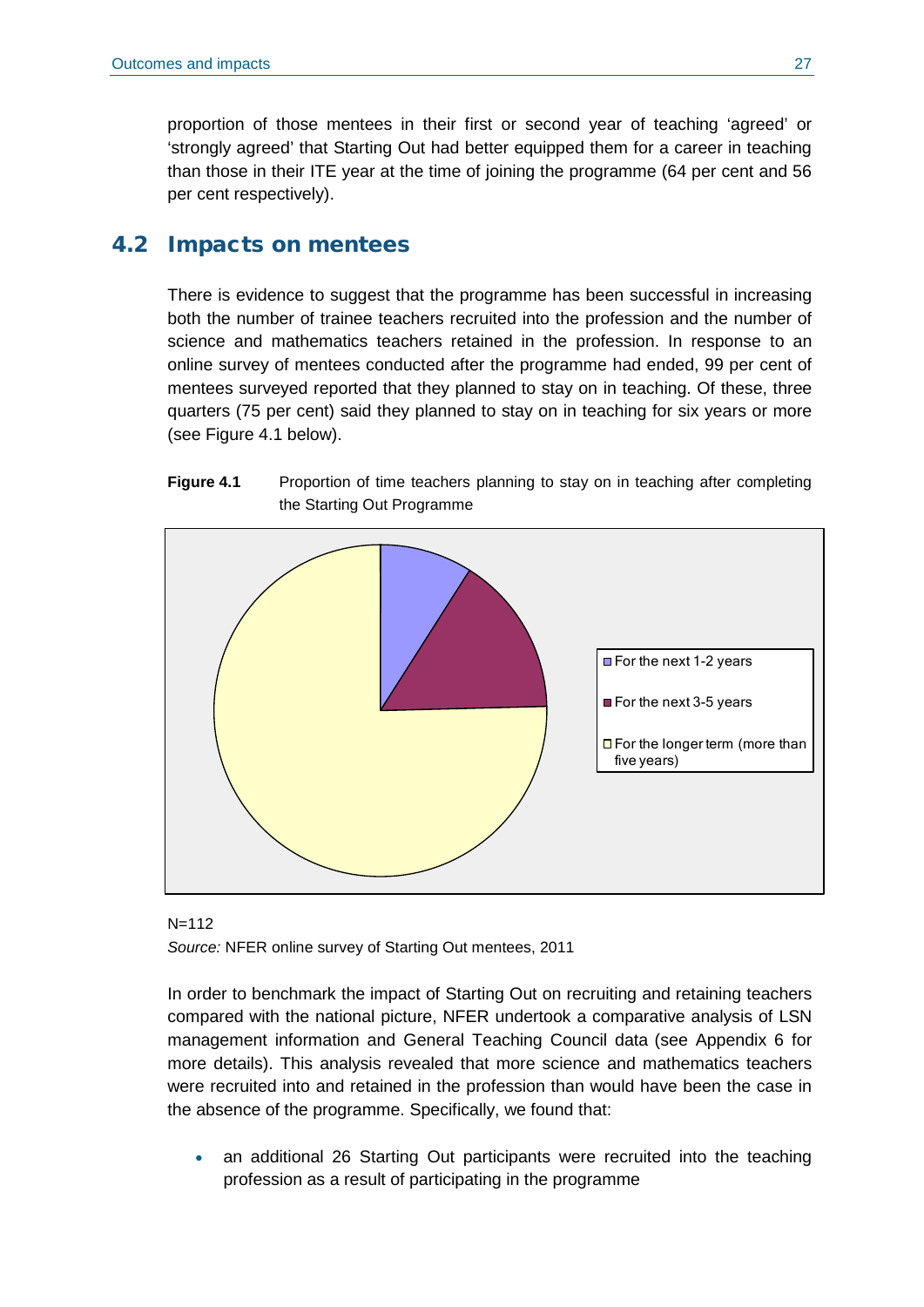• an additional four Starting Out participants were retained in the teaching profession as a result of participating in Starting Out.

While the findings from the impact analysis reported above suggest that the programme had a greater impact on teachers in their training year compared to those in their induction or second year of teaching, mentees' responses to the online survey suggest the programme had a broadly similar impact on their decisions to stay in teaching. Sixty-seven per cent of those in Initial Teacher Education (ITE) and 59 per cent of those in their first or second year of teaching (at the time of joining the programme) reported that they planned to stay in teaching. Of these, 24 per cent of those in their training year and 22 per cent of those in their first or second year of teaching reported that Starting Out had influenced their decisions about their teaching career.

Open responses to the online survey provided further evidence that the mentoring support provided by Starting Out had encouraged some mentees to join, or stay in, the profession:

*The Starting Out mentoring programme has supported me in continuing teaching for the first year and the support has been very valuable.* **Mentee** *The extra support and meetings has helped give some perspective on the general stresses and problems that are typical in the teaching profession. It has definitely helped me stay focussed on the teaching and learning rather than getting stressed out by all the workplace politics.* Mentee *It has slightly influenced my decision to stay on because I received advice and guidance that made the job easier…and I was in touch with an experienced Head of Science who clearly enjoyed his job.* Mentee [The programme] *has reaffirmed that I made the right decision to change professions* [and to enter teaching] *after 15 years in industry.*

**Mentee** 

## 4.3 Outcomes for pupils

Mentees responding to the online survey were asked to what extent they agreed that their involvement in Starting Out had impacted on their pupils in a number of areas. The findings are presented in Table 4.4 below.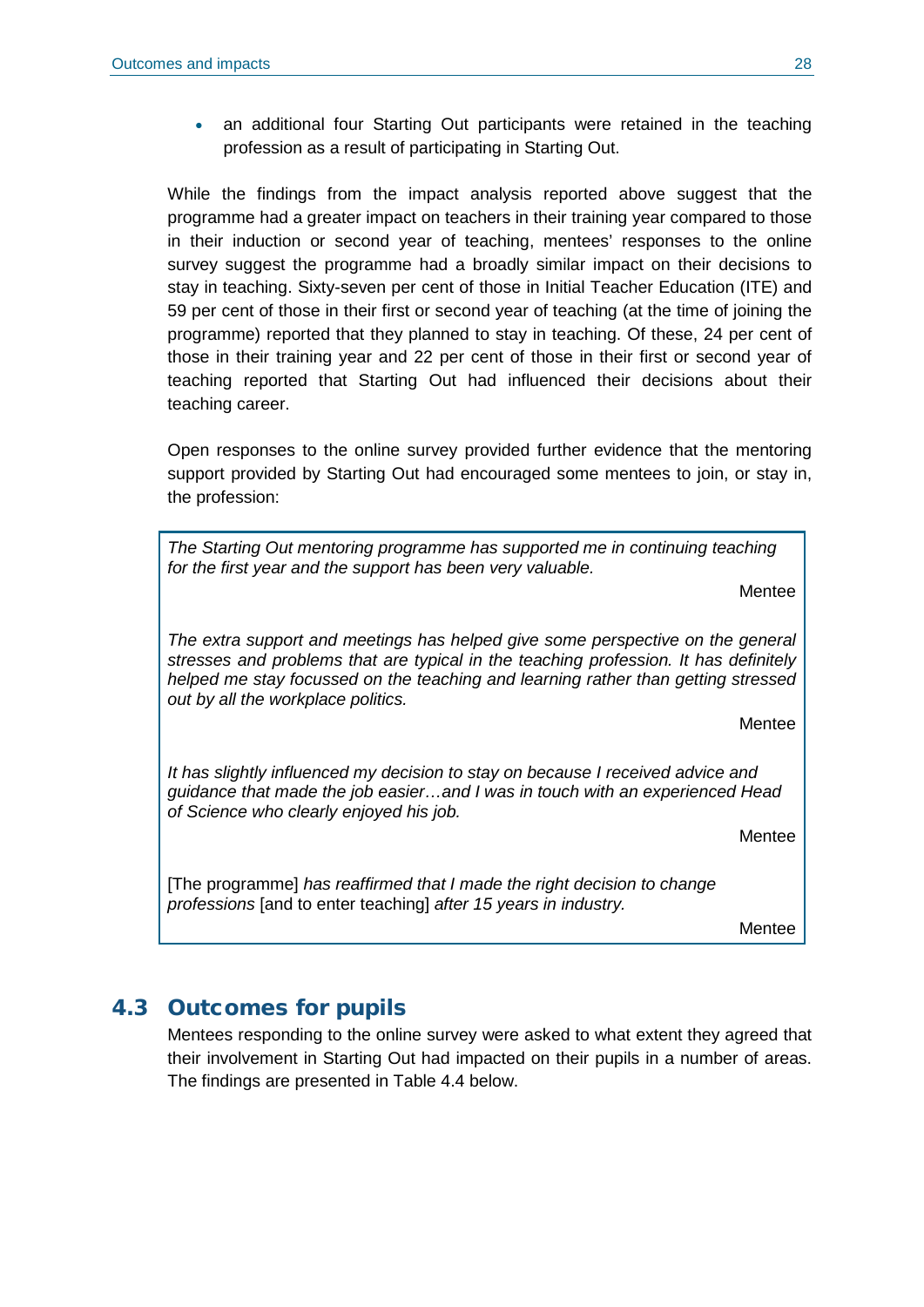| Table 4.4: | Extent to which mentees agreed that Starting Out had impacted on |  |
|------------|------------------------------------------------------------------|--|
|            | pupils in the following areas                                    |  |

| <b>Item</b>                                                        | To a<br>great<br>extent<br>$\%$ | To<br>some<br>extent<br>$\%$ | Not at<br>all<br>% | Don't<br>know<br>$\%$ | N   |
|--------------------------------------------------------------------|---------------------------------|------------------------------|--------------------|-----------------------|-----|
| Your pupils' enjoyment of science and/or<br>mathematics activities | 15                              | 42                           | 30                 | 12                    | 125 |
| Your pupils' interest in science and/or<br>mathematics             | 11                              | 44                           | 33                 | 13                    | 126 |
| Your pupils' behaviour in mathematics and/or<br>science lessons    | 7                               | 43                           | 37                 | 13                    | 127 |
| Your pupils' confidence in science and/or<br>mathematics           | 10                              | 37                           | 39                 | 14                    | 127 |
| Your pupils' attainment in science and/or<br>mathematics           | 13                              | 31                           | 38                 | 18                    | 126 |
| Your pupils' practical skills in science and/or<br>mathematics     | 9                               | 34                           | 43                 | 14                    | 127 |

Percentages may not sum to 100 due to rounding

*Source:* NFER online survey of Starting Out mentees, 2011

Table 4.4 shows that:

- the three areas where mentees reported that Starting Out had made the biggest impact on pupils 'to a great extent' or 'to some extent' were in increasing their: enjoyment of science and/or mathematics activities (57 per cent); interest in science and/or mathematics (55 per cent); and behaviour in science and/or mathematics (50 per cent).
- a smaller proportion (43 per cent) reported that pupils' practical skills in science and/or mathematics had increased as a result of the programme.

Mentees and mentors alike reported that mentees' range of teaching techniques or styles had improved as a result of their participation in Starting Out and that this had benefited pupils. Specifically, both groups reported that, as a result of Starting Out, mentees were better able to develop a rapport with their pupils and were better equipped to develop and adapt lessons to engage and motivate them.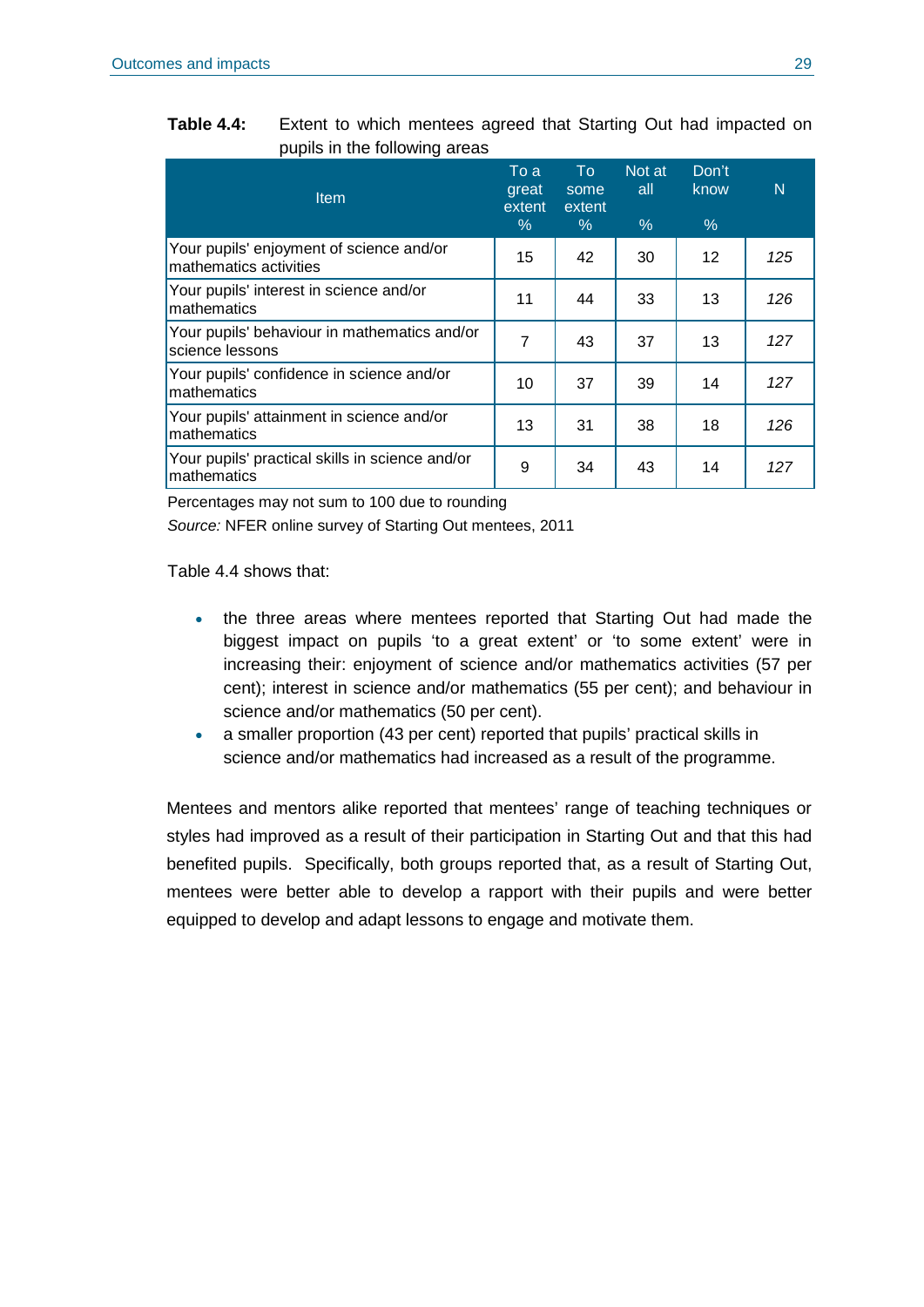*When I did my PGCE last year, you get a certain number of techniques to use. The* [Starting Out] *scheme is increasing the number of techniques that I can use in a classroom so knowing that other people have used them successfully I'll then go away and use them.*

Mentee, network mentoring

*...some of the science subjects can be pretty dry and it's really difficult to get pupils engaged, a lot of my questions have been around how to engage pupils....*

Mentee, network mentoring

*I always felt it was difficult to come in at the start of the lesson and get everybody to want to get involved – so my mentor is very good for trying to suggest...little things I could start off a lesson to make it interesting and that made the whole lesson easier, not just the beginning.*

Mentee, subject mentoring

*...I remember the* [Starting Out mentor] *said to me, they* [pupils] *are not interested in school, they don't care about coming to school but it is your responsibility to provide an environment that can stimulate them and make them interested in learning....so he really helped, he really helped me understand this is a different culture, you have to do this, you have to do that.*

Mentee, e-mentoring

*I'd hate to take the full praise for having achieved it, but certainly after our meeting I sent him an email of what we discussed, and his reply was okay he's decided that he's going to give up this Mr Angry bit, because it's not him. He's going to start to relate to children in a way that suits his personality,....because he was going to enjoy teaching under that basis.*

Mentor, e-mentoring

[Starting Out] *has helped to develop his professional teaching skills, I think that he would have had more difficulties if he hadn't had the time from me and the support I've been able to give. I'm quite positive that has helped.*

Mentor, network mentoring

*Taking on board ideas, how to get pupils more engaged in work, how to order concepts in a series of lessons to avoid misconceptions.*

Mentor, e-mentoring

## 4.4 Key findings

In summary, the support provided to mentees has made a difference to their personal, professional and career development in a range of ways such as making them feel more supported as an early career teacher and expanding their repertoire of ideas and activities for teaching science or mathematics. However, the most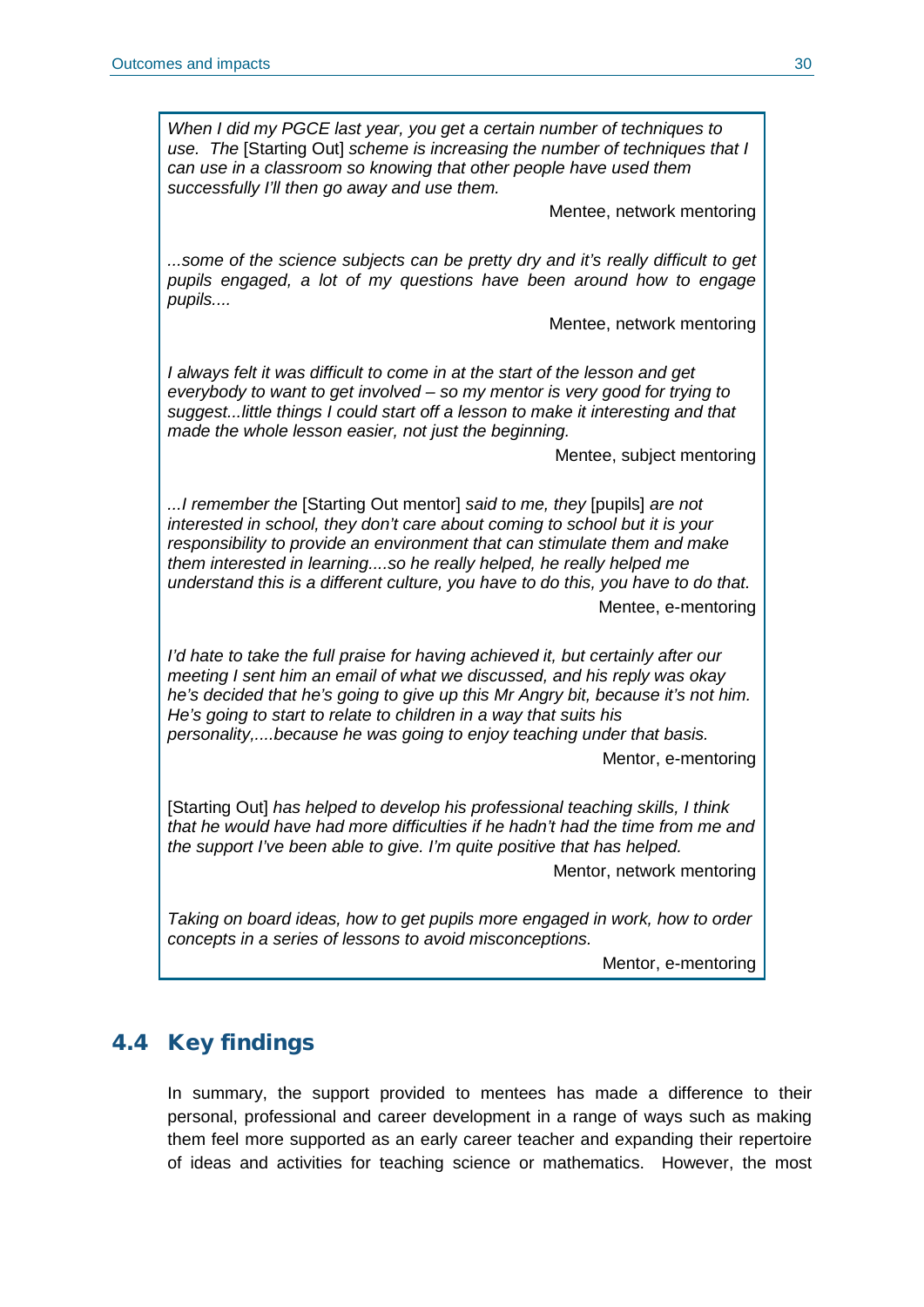consistent positive change for mentees was their view that the mentoring support had better equipped them for a career in teaching. Benchmarking the impact of Starting Out against national trends, in the recruitment and retention of teachers, revealed that more science and mathematics teachers entered, or remained in, the teaching profession compared to what could have been expected to happen without the programme. The programme also had some beneficial effects for the children and young people taught by the mentees, reflected in their observations that there have been increases in their pupils' interest in, or enjoyment of, science and mathematics.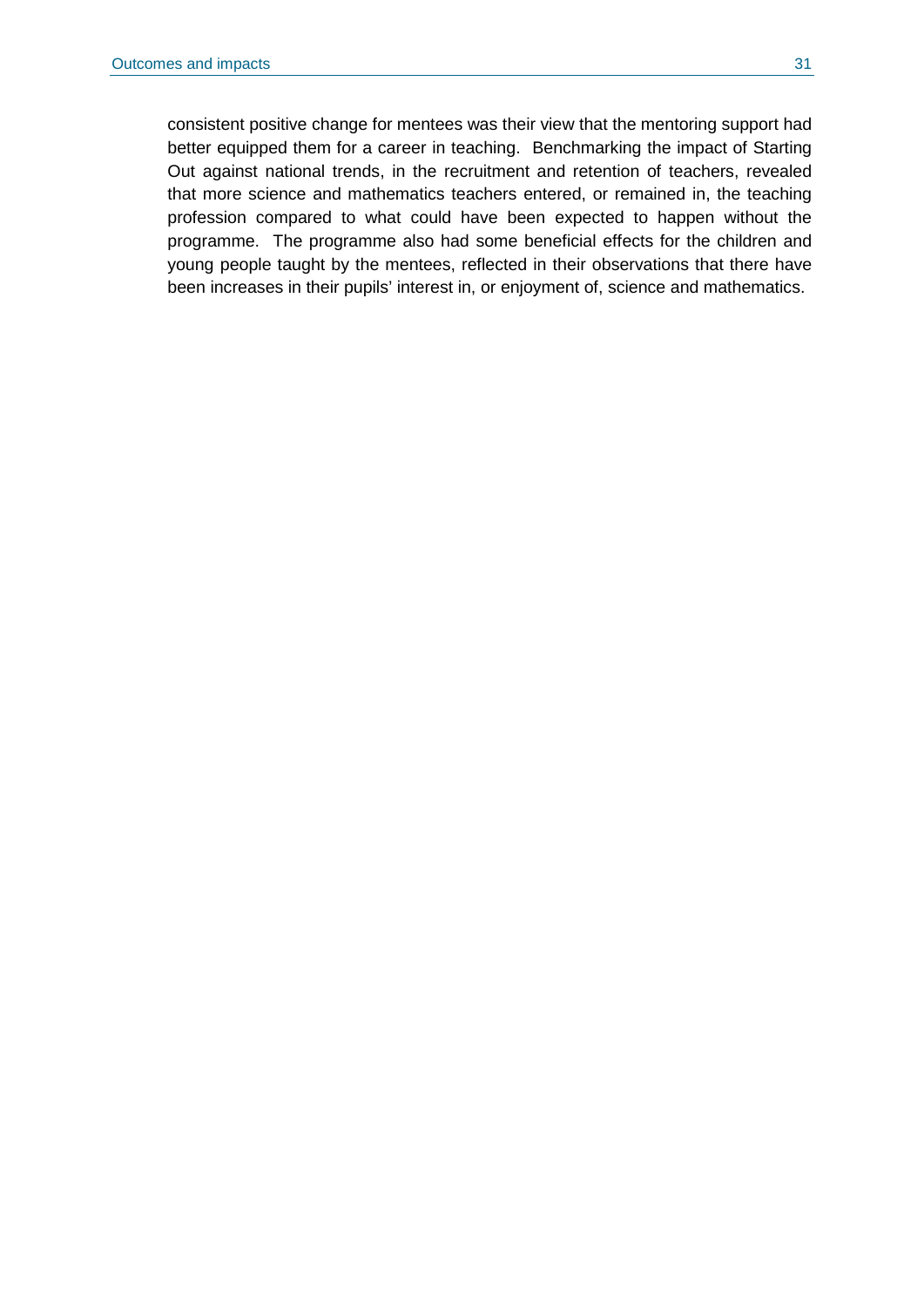## 5. Value for Money of the pilot

## 5.1 Analytical approach

In order to consider the Value for Money offered by the programme, a cost-benefit analysis was conducted to compare its setup and running costs with the benefits it generated<sup>[4](#page-42-0)</sup>. This focused on the effectiveness of the programme in supporting early career teachers across the recruitment and retention transition phases (i.e. to enter or remain in the teaching profession, respectively), building on the analysis of impact (see Section 4.2).

The analysis was based on a Logic Framework (see Appendix 5) which describes the underpinning rationale for the Starting Out programme and how it is designed to deliver its intended results. It identifies a number of inputs (resources such as money, staff, and equipment), activities/outputs (such as work activities, programmes and processes), outcomes (the consequences of delivering the outputs) and impacts (the ultimate impacts arising from the programme). The cost-benefit analysis focuses on the costs of the inputs of the programme and the monetised benefits generated from its outcomes/impact.

#### **Costs**

Cost estimates were based primarily on data provided by the programme deliverer, LSN, together with separate recalculations of the costs paid to mentors (conducted by NFER). As set out in the Logic Framework, costs have been grouped into:

- costs relating to the set-up and development of the programme (e.g. time spent developing the concept, the learning platform and the handbook);
- costs associated with running the programme (e.g. programme management and other staff costs)
- the value of time required from participants to engage in the programme.

#### **Benefits**

<u>.</u>

A variety of benefits were considered, including impacts on mentees (e.g. more earlycareer teachers choosing to enter or continue in the profession), impacts on pupils (e.g. improved performance in mathematics and science), and impacts on the wider education sector (e.g. better quality teaching and learning). However, due to data availability, we were only able to quantify (and hence monetise) the impacts on mentees described in Section 4.2. These were valued based on the savings from

<span id="page-42-0"></span> $4$  Note that this is different to a process evaluation, which would consider in detail the economy and efficiency with which the programme has been set up and managed; and it is not a business case for the future of the programme in the pilot areas or elsewhere, although it may share some characteristics with each of these approaches.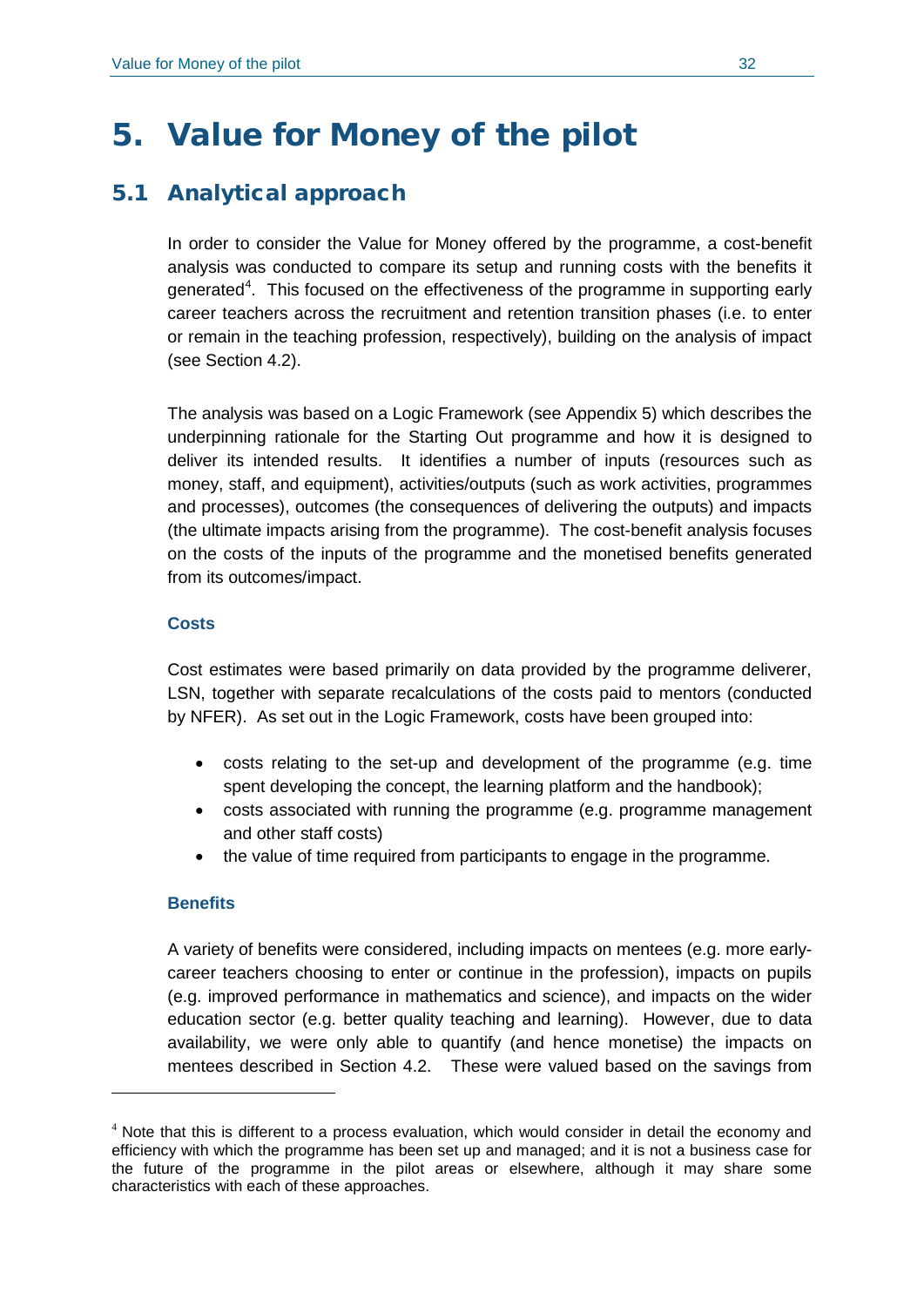not having to train a new teacher to replace those lost at the recruitment and retention transition phases.

Based on these calculations (see Appendix 6 for more details) we estimated net present values (net C/B) and benefit-cost ratios (BCRs) for Starting Out. These calculations form the 'central case'. As part of the analysis, sensitivity testing was also conducted. This tests the robustness of the findings by varying some of the key parameters in our calculations to explore the impact they have on the conclusions. Note that all costs and benefits have been assumed to occur during the life of the programme from 2009 to 2011, and are reported in nominal prices.

## 5.2 Results of cost-benefit analysis

The costs of the programme were estimated as totalling £1.7 million, an average cost of £2,085 per mentee supported. This figure includes both financial costs (costs actually paid from a budget) and economic costs (costs to individuals or institutions that you do not have to pay for).

In order to place a value on the benefits of the programme (savings from not having to replace teachers lost to the profession) teacher training costs to the tax payer were estimated as £13,500 per teacher. This included estimates of the average unit of funding per trainee per year to HEIs, and of the average bursary paid to mathematics and science teacher trainees.

An overview of our calculations for the programme as a whole can be found in Table 5.1. Overall, the benefits outweighed the costs, suggesting that Starting Out represented good value for money: for every £1 spent, it produced £1.63 in benefits.

| <b>Financial costs</b>         |            |              |
|--------------------------------|------------|--------------|
| Programme setup and            |            |              |
| development                    | £201,189   |              |
| <b>Running costs</b>           | £1,139,610 |              |
| Total financial cost of        |            |              |
| programme                      | £1,340,799 | $\mathsf{A}$ |
|                                |            |              |
| <b>Economic costs</b>          |            |              |
| Mentees' time                  | £375,195   |              |
| Total wider economic costs     | £375,195   | B            |
|                                |            |              |
| <b>Total cost of programme</b> | £1,715,994 | $A + B$      |
|                                |            |              |
| Programme benefits             |            |              |
| Teacher training savings       | £2,789,571 |              |
|                                | (not       |              |
| Improved teaching              | monetised) |              |

**Table 5.1:** Calculation of costs and benefits (nominal prices)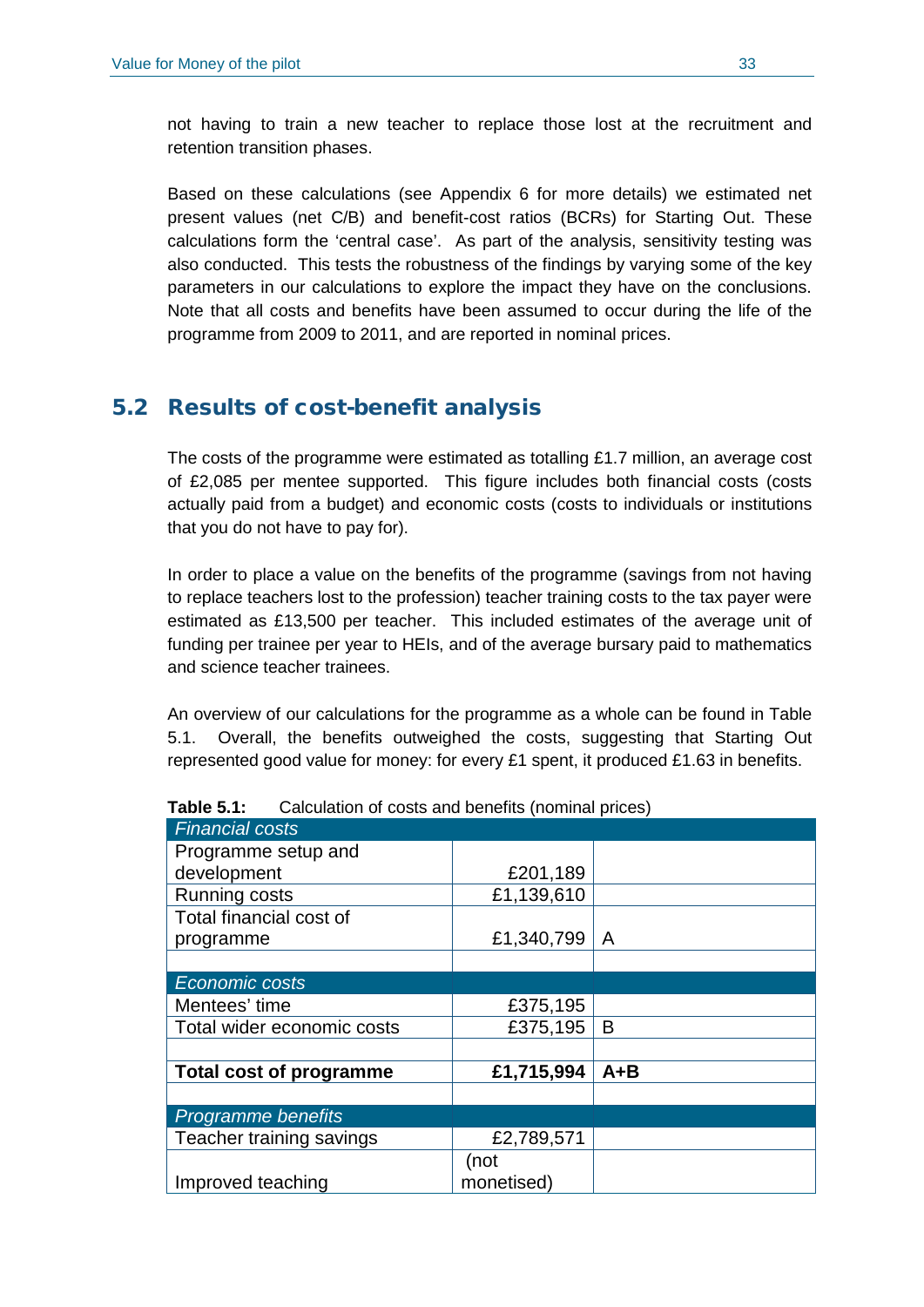-

| Total benefits of programme | £2,789,571 C           |           |
|-----------------------------|------------------------|-----------|
|                             |                        |           |
| Net present value (NPV)     | £1,073,577   $C-(A+B)$ |           |
| Benefit: Cost Ratio (BCR)   | 1.63                   | $C/(A+B)$ |

We also considered the recruitment and retention elements of the programme separately (see Table 5.2). The net present value at the recruitment transition point is positive, suggesting this part of the programme was cost-beneficial. However, the net present value at the retention transition point is negative; suggesting this part of the programme was not cost-beneficial.

|                             | <u>oompanoon or ooolo and sonomo</u> |                                                                                                                     |                                |                             |  |
|-----------------------------|--------------------------------------|---------------------------------------------------------------------------------------------------------------------|--------------------------------|-----------------------------|--|
| <b>Transition</b><br>point  | Cost in<br><b>£millions</b>          | <b>Benefits</b> in<br><b>£millions</b>                                                                              | Net C/B in<br><b>£millions</b> | Benefit-cost ratio<br>(BCR) |  |
| <b>Recruitment</b>          | 1.13                                 | 2.61                                                                                                                | $+1.47$                        | 2.3                         |  |
| Retention                   | 0.58                                 | $0.18^{5}$                                                                                                          | (0.40)                         | 0.3                         |  |
| <b>Overall</b><br>programme | 1.72                                 | 2.79                                                                                                                | 1.07                           | 1.6                         |  |
| Note:                       |                                      | A positive Net C/B value means the option is cost-beneficial.<br>The larger the BCR the better the value for money. |                                |                             |  |

#### **Table 5.2:** Comparison of costs and benefits

Note that this analysis is based on range of assumptions and limitations, documented in more detail in Appendix 6. In particular, it is dependent on the underlying assumptions of the impact analysis, also described in Appendix 6. Furthermore, the LSN participant tracking and programme costs data were assumed to be accurate and complete. The full costs of replacing a teacher lost to the profession are also likely to be higher than assumed here, resulting in programme benefits being underestimated. For example, the advertisement and recruitment costs for new trainees have not been included; in addition to costs associated with new hires including administration, training, and possible costs to student learning which may arise from having new teachers coming in to a school. The Logic Framework also identifies a number of other expected impacts of the programme, but which it was not possible to quantify or monetise.

Nevertheless, sensitivity testing revealed that these findings are robust to reasonable variation in the underlying assumptions. Indeed, under three of the scenarios considered (where science and mathematics teachers are less likely to be recruited or retained compared to all subject teachers, where only financial costs are considered, or where the cost of training a teacher is calculated to be more) the BCRs would be even higher. More details can be found in Appendix 6.

<span id="page-44-0"></span><sup>5</sup> This figure is based on extrapolating the estimated impact of Starting Out on retention to all NQT and 2nd year teachers who participated in Starting Out.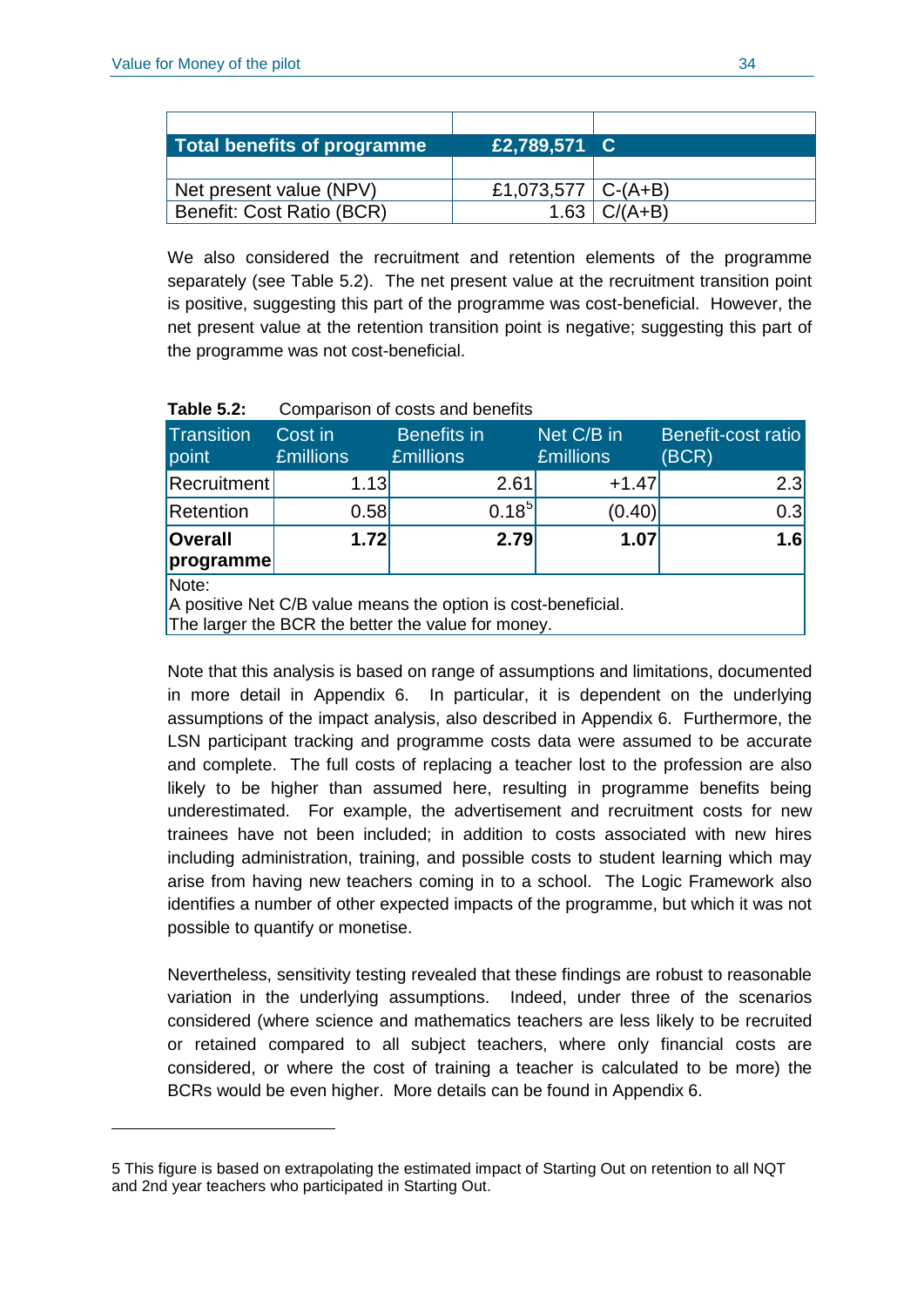## 5.3 Key findings

Overall, the Starting Out programme has offered good value for money, with the benefits it has generated outweighing its costs. In other words, every £1 spent on the programme has produced £1.63 in benefits. However, these benefits were primarily due to the recruitment impact of the programme, as the retention impact of the programme was found not to be cost-beneficial. Indeed, given that there is very little difference between the Starting Out and national retention rates, there appears to be less of a value for money case for including NQT and  $2^{nd}$  year teachers in the programme. Moreover, given that there is already a relatively high rate of retention at the national level (as defined in Appendix 6), there is a limited amount of impact that programmes like Starting Out could be expected to make.

Finally, this assessment considers the value for money of Starting Out as a one-off stand-alone programme. Assuming its impact could be replicated more widely, should the programme be extended or replicated over a longer time period, one would anticipate that the cost-benefit case would be more favourable. This is because the set-up costs are one-off and have already been incurred, and so the cost of delivery per mentee would be lower in future.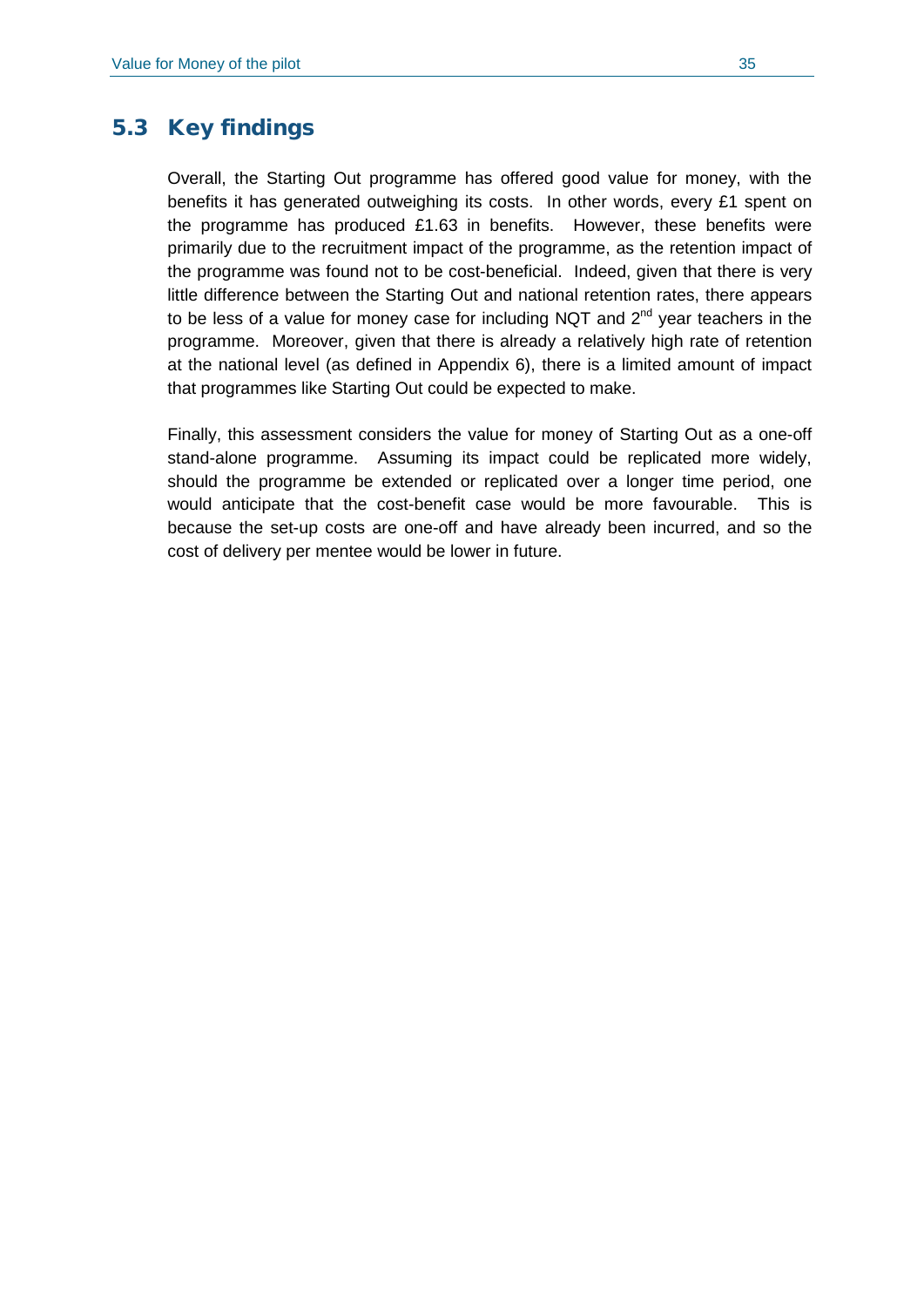The following section considers the overall lessons learned from the Starting Out programme, focusing on what has worked well, and less well, in delivering effective mentoring support.

The Starting Out programme had a number of strengths and effective features; some of these were identified early in the programme (and continued to support its effectiveness) and others emerged as the programme developed or as a result of modifications to address issues raised earlier in the evaluation.

The main lessons learned, to take into account in developing or delivering a mentoring programme for early career teachers in science and mathematics in future, are detailed below:

- **Programme management** effective programme management depends on a strong, responsive central team overseeing the programme's implementation combined with regional levels of support, in the form of regional coordinators, as demonstrated by this programme. This structure ensures that a coherent, specialist package of mentoring support can be developed and helps to ensure effective communications between all those engaged in delivering the mentoring programme.
- **Regional support**  regional support needs to be provided by experienced specialists with established networks of contacts and existing relationships with ITT providers, schools and local authorities. The model should make provision for, and encourage, these regional coordinators to share their learning and good practice between themselves through regular keep-in-touch meetings and informal communications.
- **Training for mentors**  mentors need to be provided with initial training which is supported by a mentoring specialist who can produce bespoke mentoring training materials specifically tailored to the nature and scope of the programme. This training must equip mentors to offer support in using any online aspects of the mentoring programme, where these are part of the support provided to mentees,
- **Mentee recruitment**  direct, personal communications from a trusted source supports successful recruitment. Mentees are more likely to consider joining a mentoring programme if they receive information and encouragement in a more personalised and direct way from sources such as their ITT tutors, representatives of the mentoring programme and school colleagues.
- **Mentoring relationship**  it is important to foster the development of a positive mentoring relationship relevant to mentees' needs. It is critical that mentees' needs are identified and support is tailored to meet these needs. Irrespective of the type of mentoring support provided, a flexible approach and personalised forms of communication such as face-to-face or telephone support are necessary (particularly in the initial stages) to establish a foundation for the relationship. Aspects important to the ongoing development of the relationship are regular discussion around mentees' development needs, mentors providing subjectspecific guidance and identifying, or recommending, appropriate resources.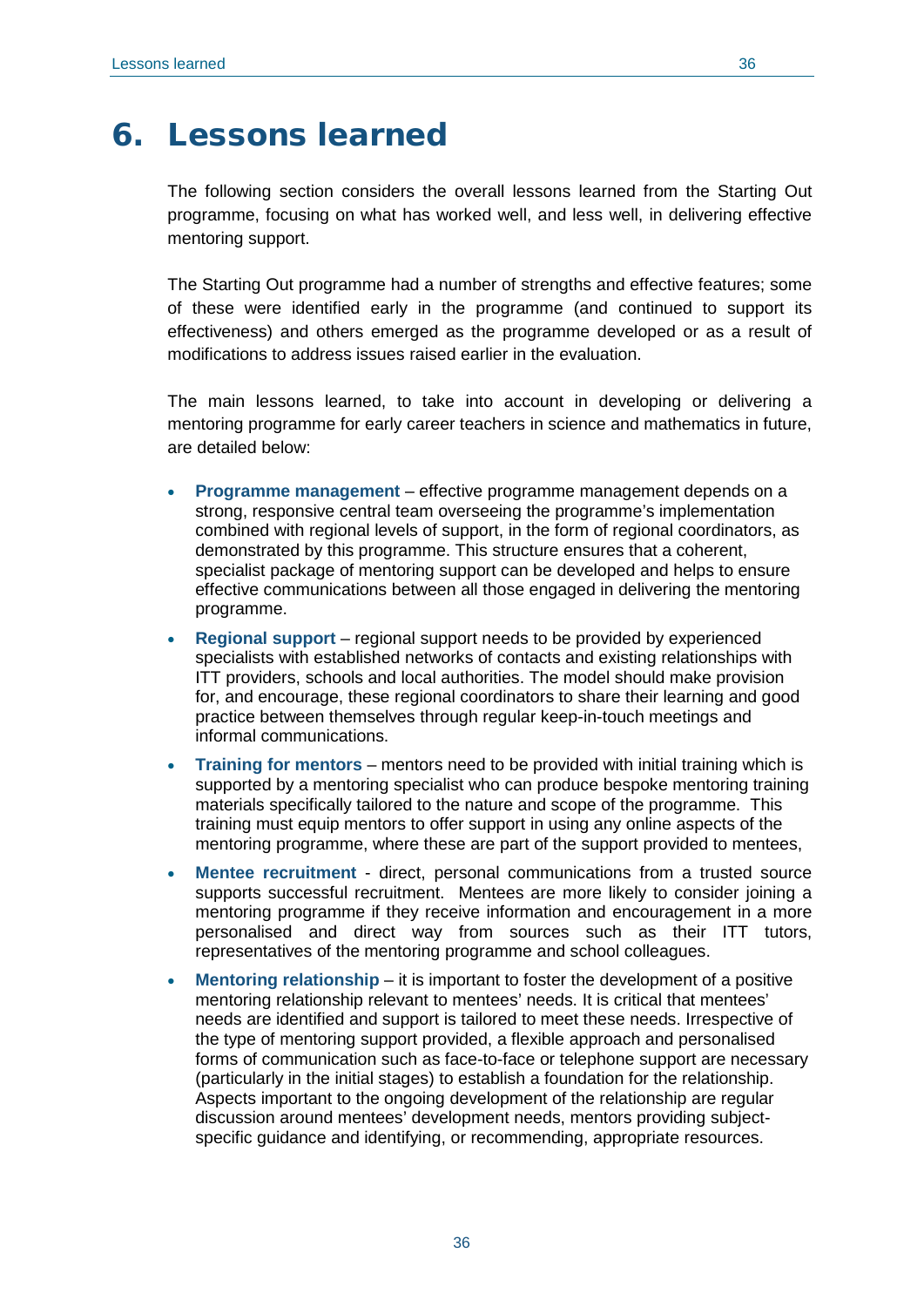- **Mentoring relationship**  independent support is considered key to the development of positive mentoring relationships. The mentoring relationship should maintain a focus on the value of specialist mentoring support provided independently of a mentee's school. Mentors' provision of personalised advice and guidance, as experienced, independent professionals, offers mentees support which is complementary to that which they might receive in school. Mentors are valued as an alternative source of support with whom mentees can raise queries or issues which they may be less able, or inclined, to discuss with their line manager or colleagues in their school.
- **Use of online technologies** there are a number of factors to take into consideration, and steps which can be taken, to ensure that the potential for online technology to supplement mentoring provision is successful. Firstly, mentees and mentors need a clear understanding of the various online features of a mentoring programme, and how to use them, whilst recognising that familiarity with these modes of communication will vary amongst both groups. Initial training for mentors could be supplemented by short, refresher courses to update them on any new features or recap on existing functions. Mentees need active encouragement to use the online community which includes providing them with clear information in the initial stages and, on an ongoing basis, demonstrating its value and relevance to their professional development throughout the period of their participation. Mechanisms which highlight the value and relevance of the online community as a resource for mentees/mentors and increase its accessibility can also support its successful use. For example, it is helpful to consider including email alerts to make mentors and mentees aware of any updates or additions of resources to the website; integrating the online platform into websites such as Facebook and adapting its use on different platforms (e.g. an Apple Macintosh computer, iphone apps etc).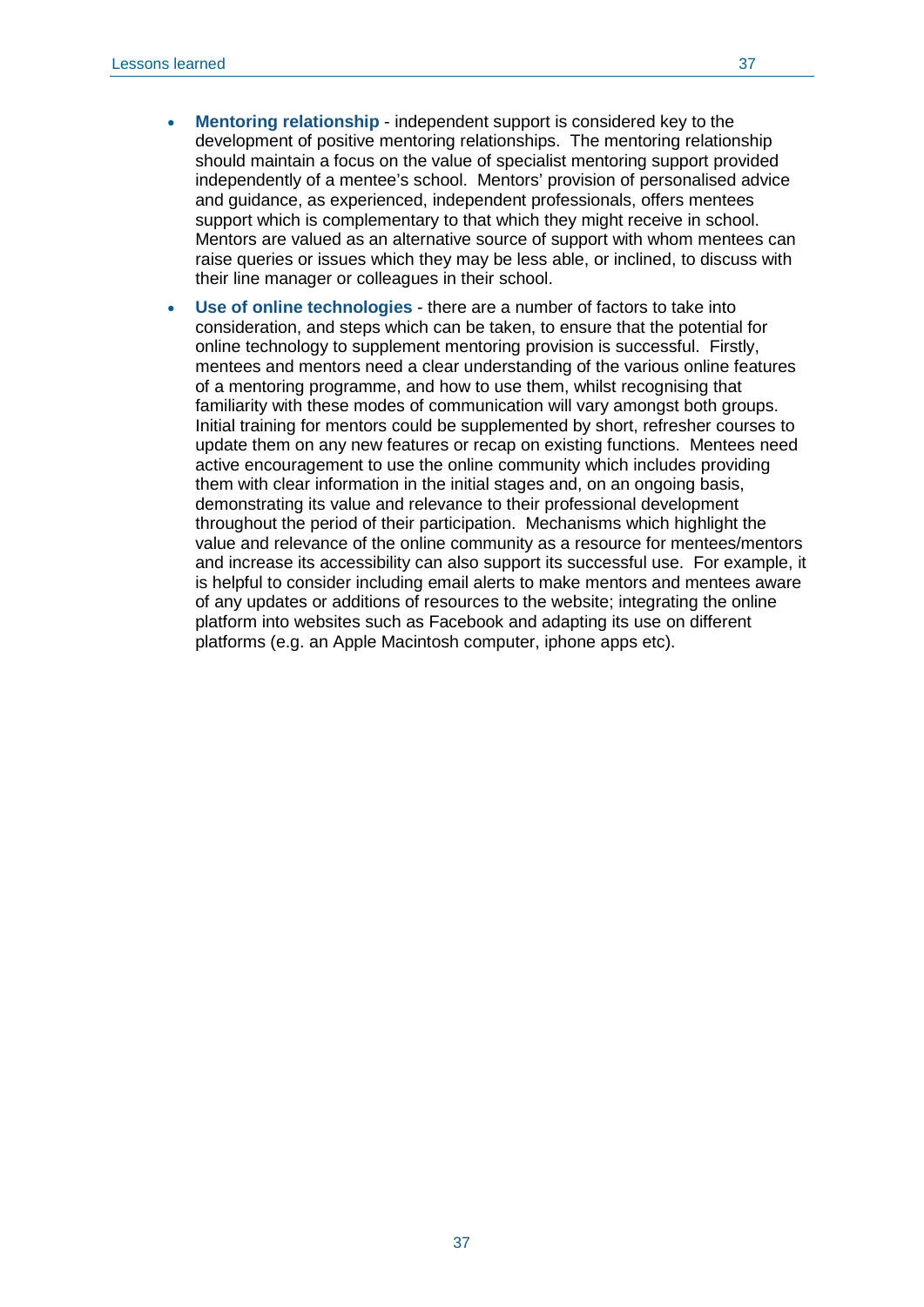## 7. Concluding comments

## 7.1 Effectiveness of the pilot programme

Overall, the Starting Out pilot programme has delivered a flexible package of subjectspecific mentoring underpinned by strong regional support and a range of experienced, independent mentors. Targets for the number of trainees and early career teachers engaged in the programme were exceeded despite the lower levels than expected of mentees joining the programme in its early stages.

The delivery of mentoring support, across all models, has worked particularly well when it has offered mentees an opportunity to discuss their development needs, provided them with subject-specific knowledge and helped them identify relevant resources. Face-to-face and personalised forms of communication have been important aspects of developing a positive mentoring relationship, for mentees receiving each type of support.

The support provided to mentees made a difference to their personal, professional and career development in a range of ways such as making them feel more supported as a trainee or an early career teacher and expanding their repertoire of ideas and activities for teaching science or mathematics. However, the most consistent positive change for mentees was their view that the mentoring support had better equipped them for a career in teaching. The programme also had some beneficial effects for the children and young people taught by the mentees, reflected in teachers' observations that there had been increases in their pupils' interest in, or enjoyment of, science and mathematics.

Benchmarking the impact of Starting Out against national trends, in the recruitment and retention of teachers, revealed that more science and mathematics teachers entered, or remained in, the teaching profession compared to what could have been expected to happen without the programme. Based on this impact, the whole programme offered good value for money in the sense that for every £1 spent on it, it produced £1.63 in benefits.

## 7.2 Future delivery of similar support

Mentees at all stages of their early career in teaching were unanimous in their view that there is considerable future need for external mentoring support. Its most valued features were the impartiality of the support and advice provided, offered independently of the schools in which mentees were based, as well as its provision of additional support which focused on subject-specific knowledge, resources and approaches to teaching.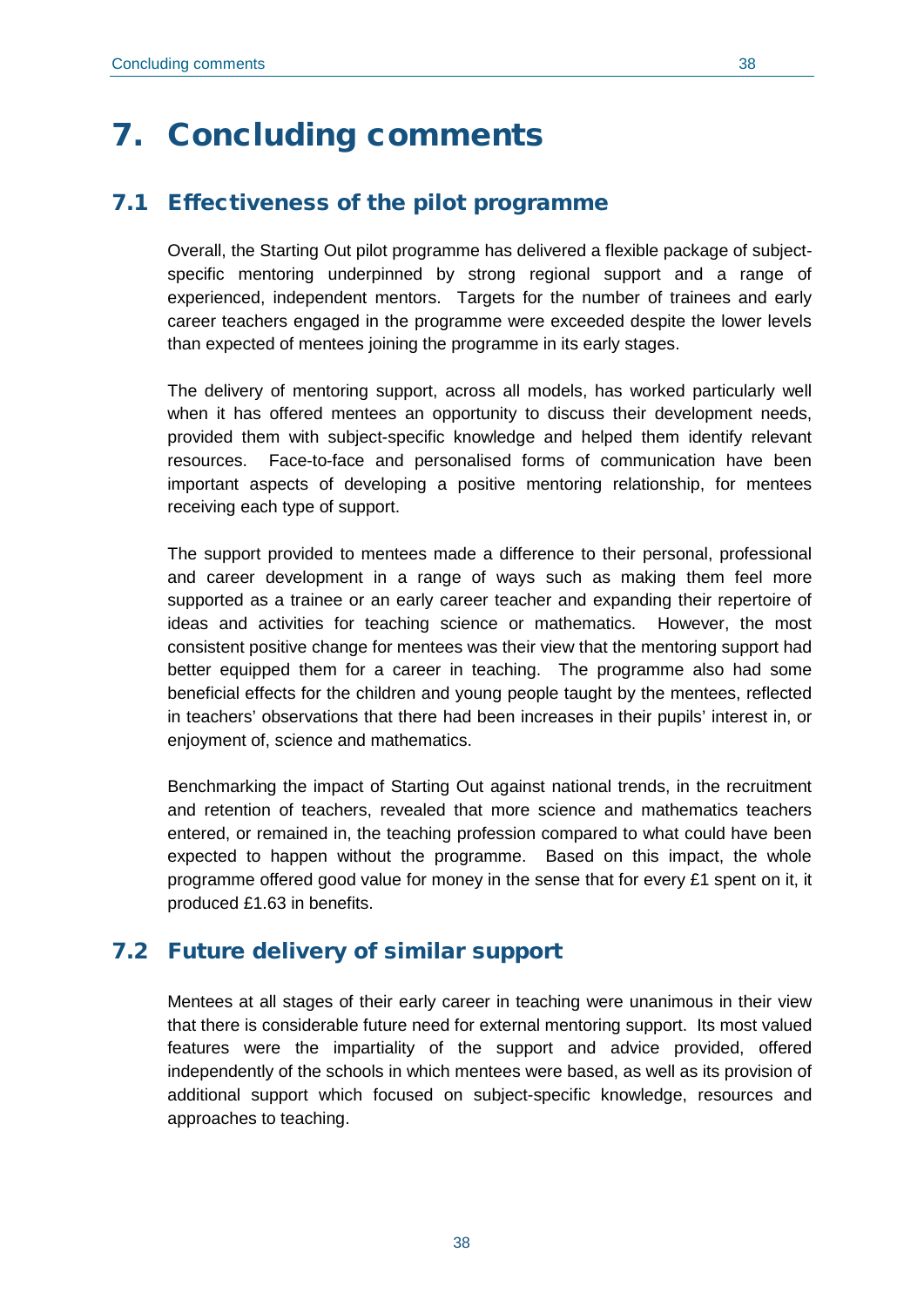A closer look at the programme's value for money in terms of trainee teachers compared to those in their NQT or 2<sup>nd</sup> year of teaching shows that the benefits do not outweigh the costs of providing such support to the latter group. This suggests that there is less of a value for money case for including NQT and  $2<sup>nd</sup>$  year teachers in any future delivery of similar support. However, this assessment includes one-off set-up costs and so if the programme were to continue (and produce similar levels of impact in future) the economic case for including NQT and  $2<sup>nd</sup>$  year teachers could be expected to improve as the cost of delivery per mentee is reduced.

Notwithstanding the consideration of which groups of early career teachers this type of mentoring support should be targeted at, the learning from this programme could usefully inform the design of any similar mentoring programme, should one be delivered in the future. Any such programme should take account of the need for a strong central programme management team with experienced, specialist regional support. Training for the mentors should be designed and developed using mentoring expertise which can produce a learning programme tailored to the type of teachers being targeted. The timing and methods used to engage potential mentees are crucial and the successful (and efficient) delivery of distinct types of mentoring support relies on achieving a critical mass in the numbers of participating mentees.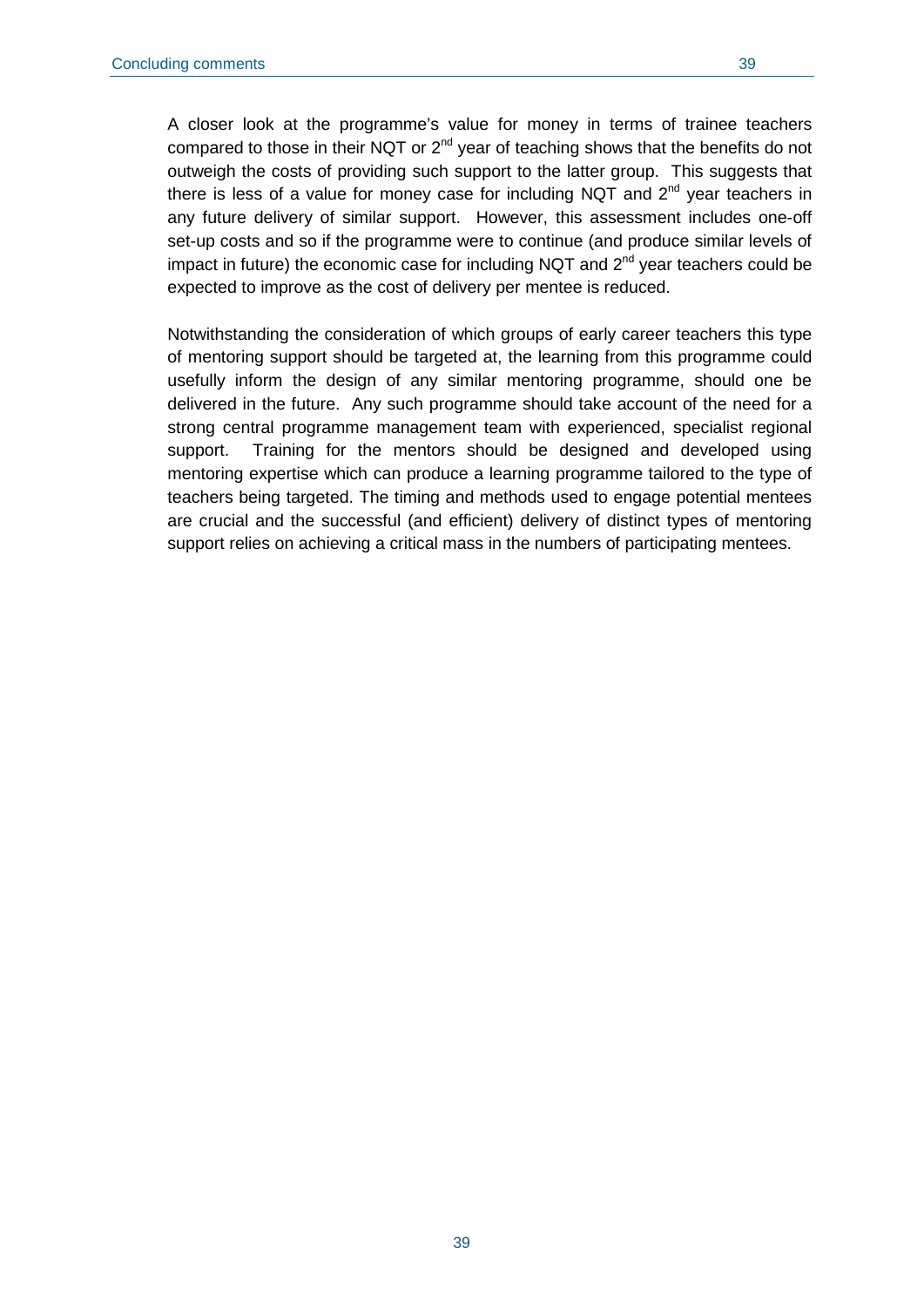# Appendix 1: Evidence used for this evaluation

## Evidence used for first report

The first interim report focused on the first two aims of the evaluation, and in particular what could be learnt from the early stages of the pilot in terms of its design and implementation, and participants' experiences of the mentoring support on offer. In addition, this report also highlighted some of the early benefits for mentees (i.e. addressing aim 3).

To inform this report, the following data were drawn upon:

- an initial telephone interview with the LSN programme manager (August 2010), followed by attendance at Advisory Group meetings and a regional coordinator 'keep-in-touch' meeting
- 76 mentor training evaluation forms (completed in summer 2009)
- proforma responses (quantitative and qualitative) from 44 Starting Out mentors (completed in February 2010) (Table A1.1 provides details about the mentors who completed these proformas)
- telephone interviews with LSN regional coordinators from the three pilot regions (conducted in February/March 2010)
- qualitative interviews with 13 mentees, on their early experiences of the pilot (conducted in March 2010) (Table A1.2 provides details about the mentees who participated in these interviews)
- follow-up phone calls with five mentors to discuss in more detail issues and themes arising from their proformas responses (conducted in March 2010).

The report also drew upon monitoring data supplied by the LSN (e.g. mentee recruitment figures), an LSN-commissioned mentor survey report (drafted by Andrew Miller February 2010), and ongoing LSN documentation including a revised marketing and communications strategy for the pilot (produced February 2010).

| <b>Region</b>                   |    |
|---------------------------------|----|
| <b>London</b>                   | 16 |
| <b>West Midlands</b>            | 12 |
| <b>East of England</b>          | 16 |
| No. of mentees assigned         |    |
| <b>None</b>                     | 18 |
| <b>One</b>                      | 12 |
| <b>Between two and five</b>     | 14 |
| <b>Mentoring type provided*</b> |    |
| <b>Subject mentoring</b>        | 17 |
| <b>E-mentoring</b>              | 8  |

| Table A1.1: About the mentors who completed proformas |  |  |  |  |
|-------------------------------------------------------|--|--|--|--|
|-------------------------------------------------------|--|--|--|--|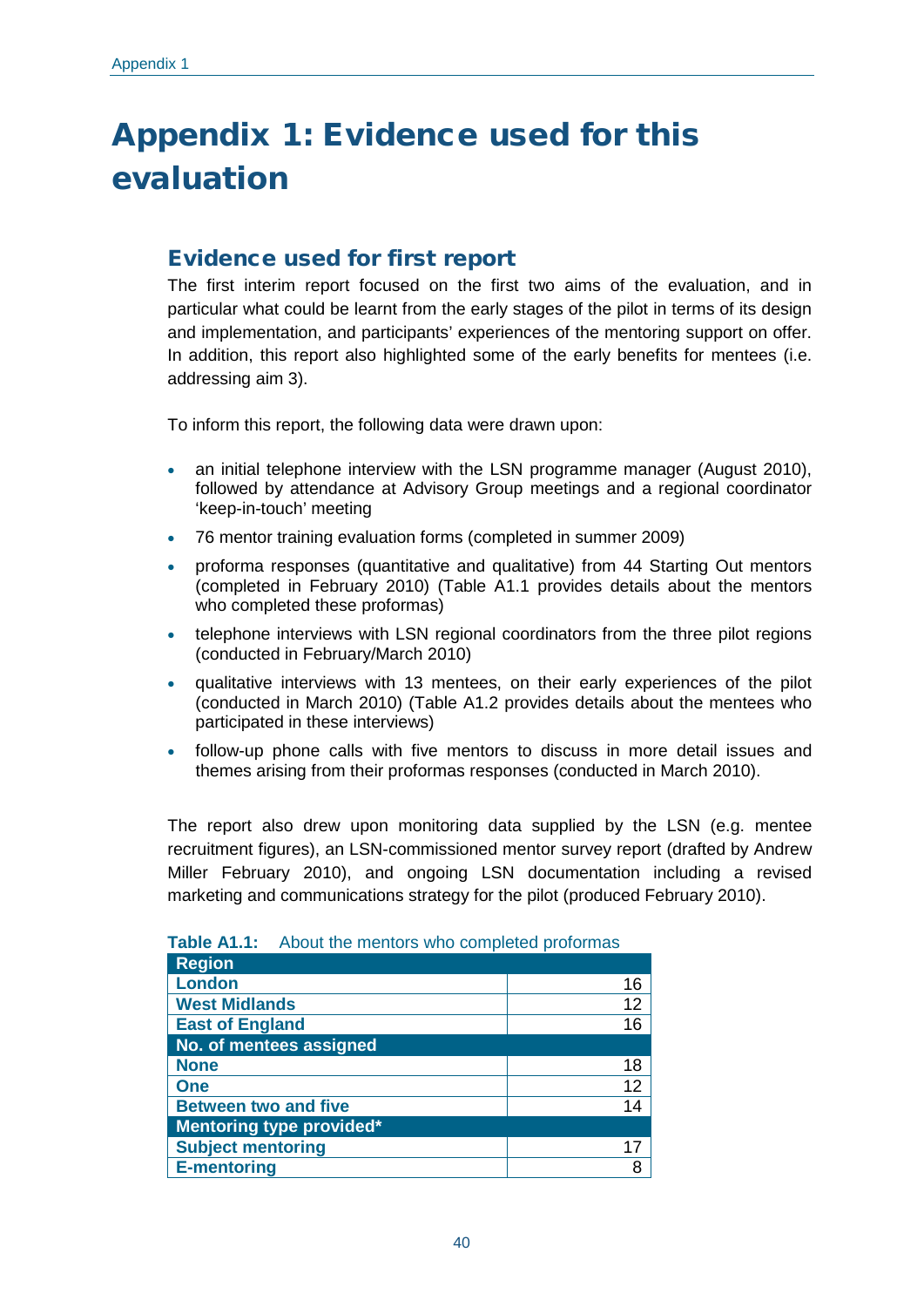| <b>Network mentoring</b>      |  |
|-------------------------------|--|
| Subject specialism of mentor* |  |
| <b>Science</b>                |  |
| <b>Mathematics</b>            |  |
| <b>Other</b>                  |  |
| <b>Total</b>                  |  |

*Source: NFER Mentor proformas, 2010 (N = 44)*

*\*Multiple response questions (hence totals can sum to more than 44)*

*NB proformas were sent to the 60 mentors recruited to the programme as at February 2010.* 

#### **Table A1.2:** About the mentees who participated in our interviews

| Region                     |                |
|----------------------------|----------------|
| <b>London</b>              | 4              |
| <b>West Midlands</b>       | 3              |
| <b>East of England</b>     | 6              |
| <b>Phase</b>               |                |
| <b>Training (PGCE/ITT)</b> | 3              |
| <b>NQT</b>                 | 6              |
| <b>Second year teacher</b> | 4              |
| <b>Mentoring type</b>      |                |
| <b>Subject mentoring</b>   | 6              |
| <b>E-mentoring</b>         | 3              |
| <b>Network mentoring</b>   | 4              |
| <b>Subject</b>             |                |
| <b>General science</b>     | 5              |
| <b>Mathematics</b>         | 3              |
| <b>Physics</b>             | 1              |
| <b>Chemistry</b>           | $\overline{c}$ |
| <b>Biology</b>             | $\overline{2}$ |
| <b>Total</b>               | 13             |

*Source: NFER Mentee qualitative interviews, 2010 (N = 13)*

*NB – At the time of data collection, there were 87 mentees recruited to the programme. We were commissioned to interview up to 15 at this stage. As at April 2010 there were now 276 mentees recruited to the programme and allocated mentors.* 

## Evidence used for second report

To inform this report, we drew on the following data:

- a CATI survey (conducted in May/June 2010) of mentees' views of their reasons for participating in Starting Out, their experiences of the programme, emerging outcomes and effective features and areas for development (see outline profile provided below).
- 12 qualitative case studies (conducted in June-August 2010) including interviews with mentees on their experiences of the pilot, interviews with their mentors and, in five case studies, interviews with providers of other school or ITT support.
- a face-to-face interview with the LSN programme manager for Starting Out and a telephone interview with a regional coordinator from one of the three pilot regions in addition to attendance at Advisory Group meetings (conducted in Sept/Oct 2010)
- proforma responses (quantitative and qualitative) from 13 Starting Out Advisory Group members (completed in February 2010).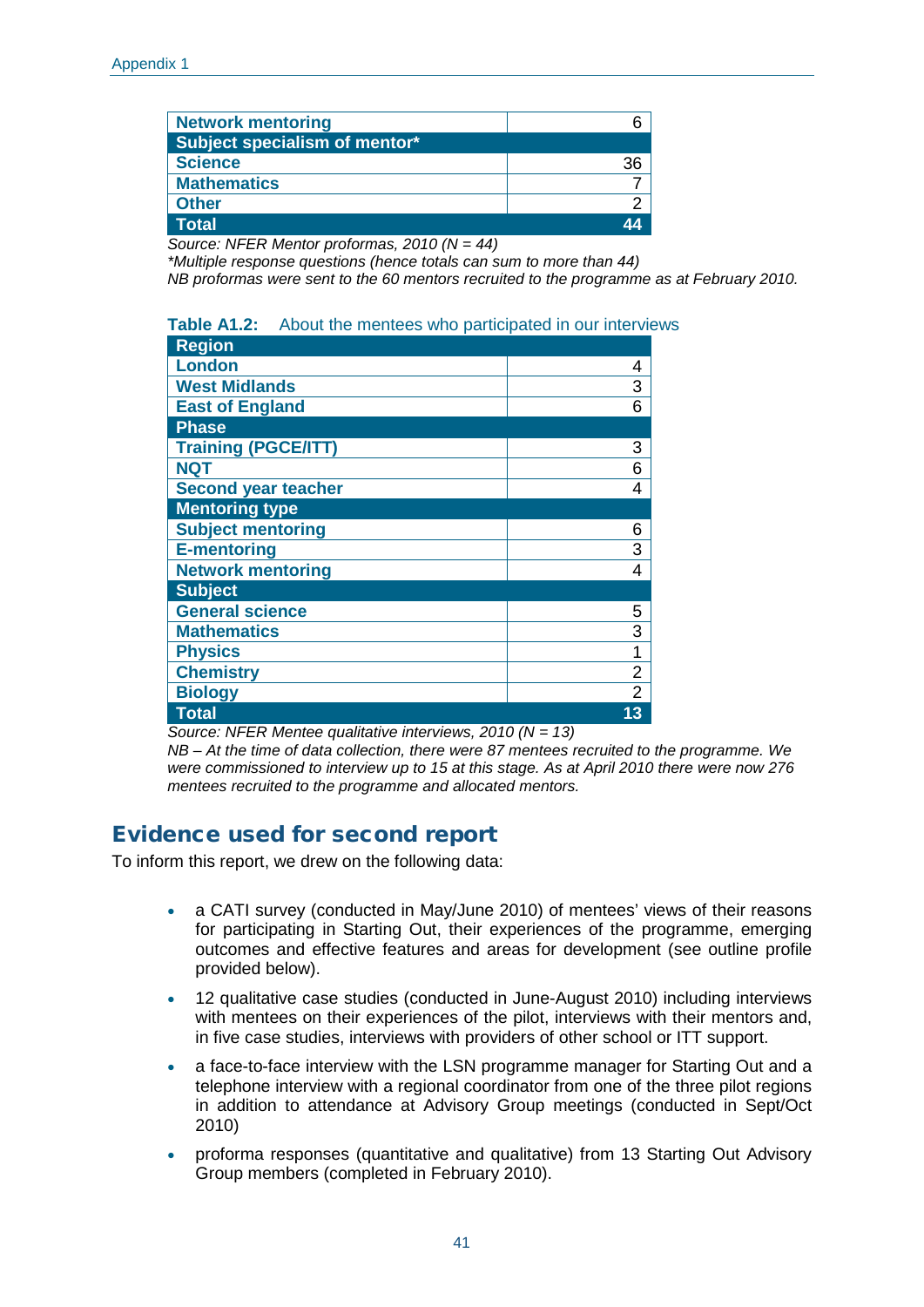We also drew on monitoring data supplied by LSN (e.g. mentee recruitment figures) for the period to end of October 2010, a report of a mentee survey and focus group conducted by LSN, and ongoing LSN documentation including an action plan for year 2 of the pilot (produced August 2010).

The CATI survey achieved a response from 115 mentees representing a cross section of mentees in terms of: their phase of early career status; geographic region; the type of mentoring received; and their specialist subject. At the time of their interview, the majority of survey respondents had been involved in the pilot for five months or less. In the CATI survey, mentees were also asked whether they would be willing to participate in a follow-up survey in a year's time, as part of the ongoing evaluation of Starting Out. Almost all mentees agreed to take part in such a followup survey, 106 of the 115 mentees responded to say they would be happy to do so.

The profile of case study participants included mentees, mentors and providers of other ITT/school support from all three pilot regions, although there were slightly higher numbers from the East of England. The breakdown of mentees participating in the case studies was evenly spread in terms of subject and mentoring type with the numbers of NQT mentees being slightly higher than those in ITT or their second year of teaching.

## Evidence used for third report

In measuring the impact of the Starting Out Programme and in undertaking the costbenefit analysis we drew on a number of different data sources. These are summarised in the tables below

| <b>Source</b>                                                                                    | <b>Purpose</b>                                                                                                                                                                                                                                                                                         |
|--------------------------------------------------------------------------------------------------|--------------------------------------------------------------------------------------------------------------------------------------------------------------------------------------------------------------------------------------------------------------------------------------------------------|
| Programme retention records                                                                      | To calculate the numbers of mentees                                                                                                                                                                                                                                                                    |
| (LSN, 2011)                                                                                      | receiving support                                                                                                                                                                                                                                                                                      |
| Annual Digest of Statistics 2008-<br>09, 2009-10 and 2010-11, General<br><b>Teaching Council</b> | Used to conduct the comparative analyses<br>to:<br>identify national samples of teachers<br>for comparison with the sample of<br><b>Starting Out participants</b><br>calculate recruitment and retention<br>rates amongst the national population<br>of science and mathematics teachers<br>in England |
| Analyses of Annual Digest of                                                                     | Used to conduct the comparative analyses                                                                                                                                                                                                                                                               |
| Statistics 2010-11, conducted by                                                                 | to:                                                                                                                                                                                                                                                                                                    |
| General Teaching Council on                                                                      | identify national samples of teachers                                                                                                                                                                                                                                                                  |
| request of TDA/NFER                                                                              | for comparison with the sample of                                                                                                                                                                                                                                                                      |

#### **Table A1.3** Sources drawn on to support the impact analysis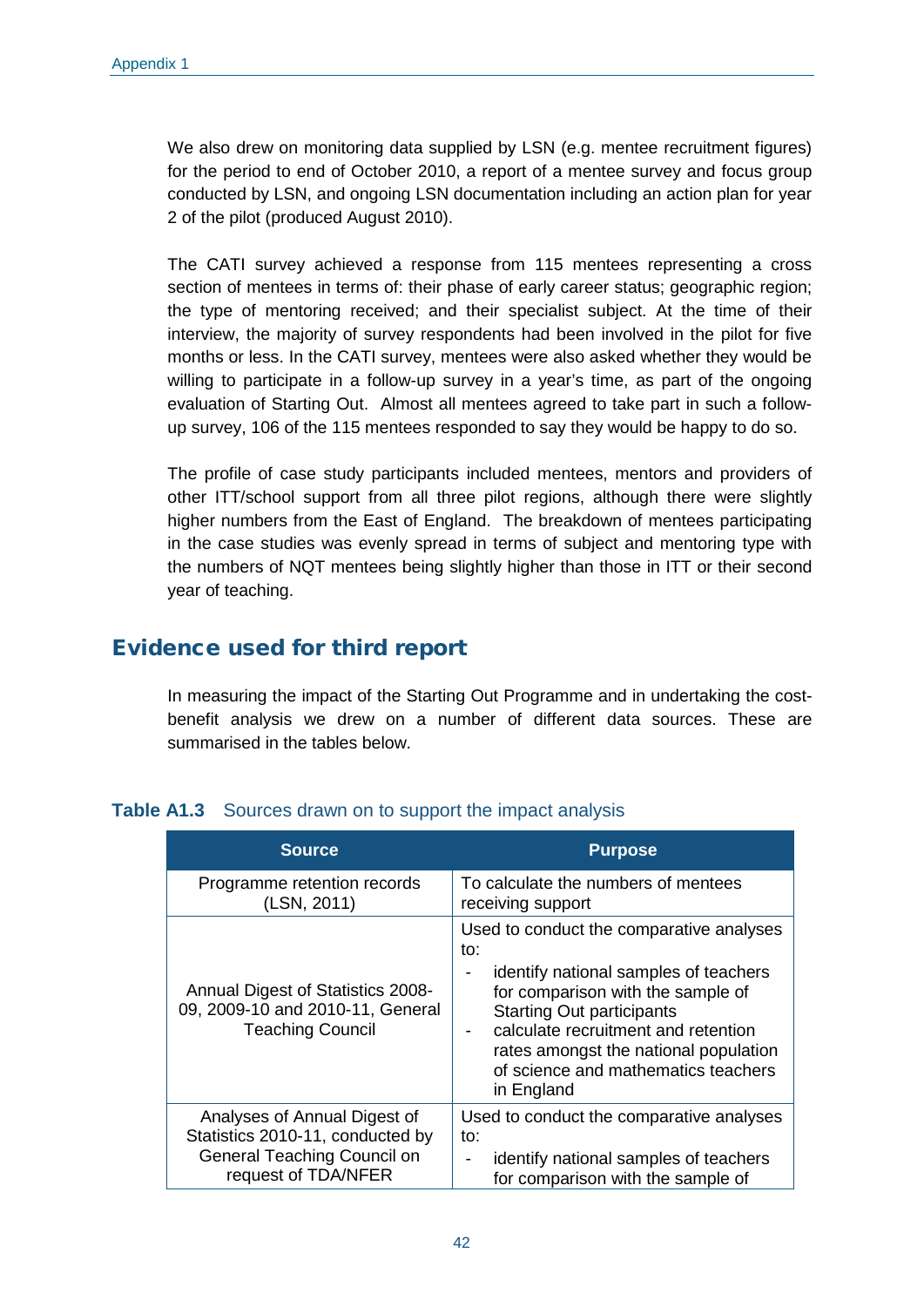|  | <b>Starting Out participants</b><br>calculate recruitment and retention<br>rates amongst the national population<br>of science and mathematics teachers<br>in England |
|--|-----------------------------------------------------------------------------------------------------------------------------------------------------------------------|
|--|-----------------------------------------------------------------------------------------------------------------------------------------------------------------------|

### **Table A1.4** Sources drawn on to support the cost-benefit analysis

| <b>Source</b>                                                                                             | <b>Purpose</b>                                                                                                                                                                                                                     |
|-----------------------------------------------------------------------------------------------------------|------------------------------------------------------------------------------------------------------------------------------------------------------------------------------------------------------------------------------------|
| The recruitment and retention<br>figures presented in Section 4 of<br>this report (NFER, 2012)            | To help calculate the additional numbers<br>of teachers recruited and retained by the<br>Starting Out Programme, above the<br>national norms.                                                                                      |
| LSN costing document (LSN, 2011)                                                                          | To provide estimates of programme set-up<br>and running costs                                                                                                                                                                      |
| Programme retention records<br>(LSN, 2011)                                                                | To help calculate staffing costs for<br>mentors and to estimate the 'economic'<br>cost of mentees' time                                                                                                                            |
| LSN calculations of mentor costs<br>(LSN, 2011)                                                           | To help calculate staffing costs for<br>mentors and to estimate the 'economic'<br>cost of using mentees' time                                                                                                                      |
| The funding manual for<br>mainstream initial teacher training<br>for academic year 2011/12 (TDA,<br>2011) | To help estimate the cost of training a<br>teacher. Specifically, costs for the unit of<br>funding per trainee per year to HEIs<br>(secondary priority high cost - PG/UG<br>standard - ITT providers outside London)<br>were used. |
| Funding for postgraduate teacher<br>training (TDA, 2011)                                                  | To help estimate the cost of training a<br>teacher. Specifically, the bursaries paid to<br>physics, chemistry and mathematics<br>trainees were used.                                                                               |

## Evidence used for fourth report

Evidence from all three previous interim reports was used as the basis for this final report. Additionally, data from an online survey conducted with mentees at the end of the programme, during August 2010, were included in this final report.

The profile of mentees who responded to this final, online survey is as follows: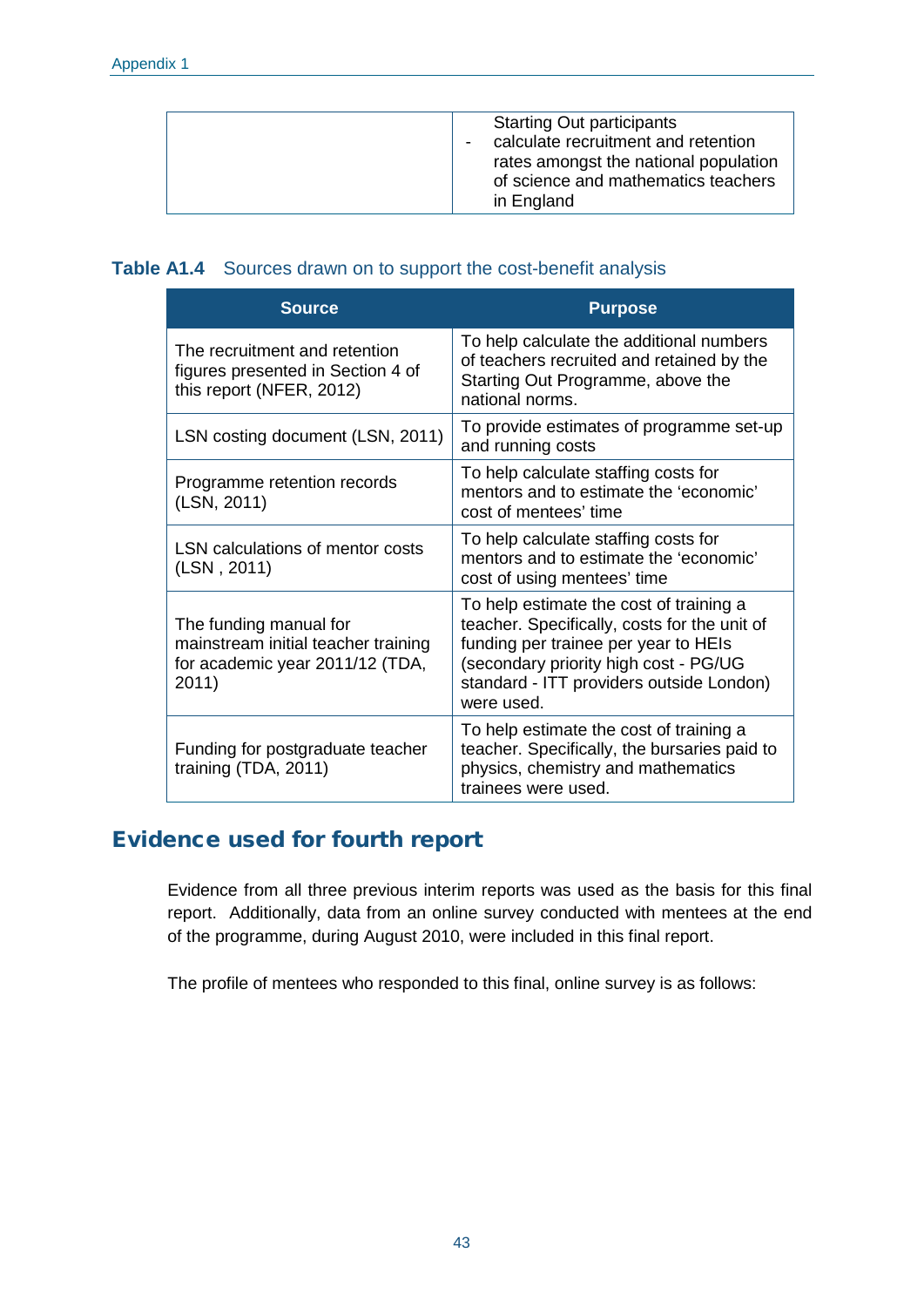| <b>Region</b>                                |                |
|----------------------------------------------|----------------|
| London                                       | 61             |
| <b>West Midlands</b>                         | 32             |
| <b>East of England</b>                       | 40             |
| <b>Phase (when joined Starting Out)</b>      |                |
| <b>Initial Teacher Education (e.g. PGCE,</b> |                |
| <b>Graduate Teacher Programme)</b>           | 71             |
| <b>First year teacher (induction year)</b>   | 55             |
| <b>Second year teacher</b>                   | 6              |
| Third year teacher                           | $\overline{0}$ |
| <b>Other</b>                                 | 1              |
| <b>Subject</b>                               |                |
| <b>General science</b>                       | 65             |
| <b>Mathematics</b>                           | 54             |
| <b>Physics</b>                               | 44             |
| <b>Chemistry</b>                             | 49             |
| <b>Biology</b>                               | 40             |
| <b>Total</b>                                 | 133            |

*Source:* NFER online survey of mentees, August 2011. Note that mentees could report more than one subject specialism, hence these figures do not add to 133.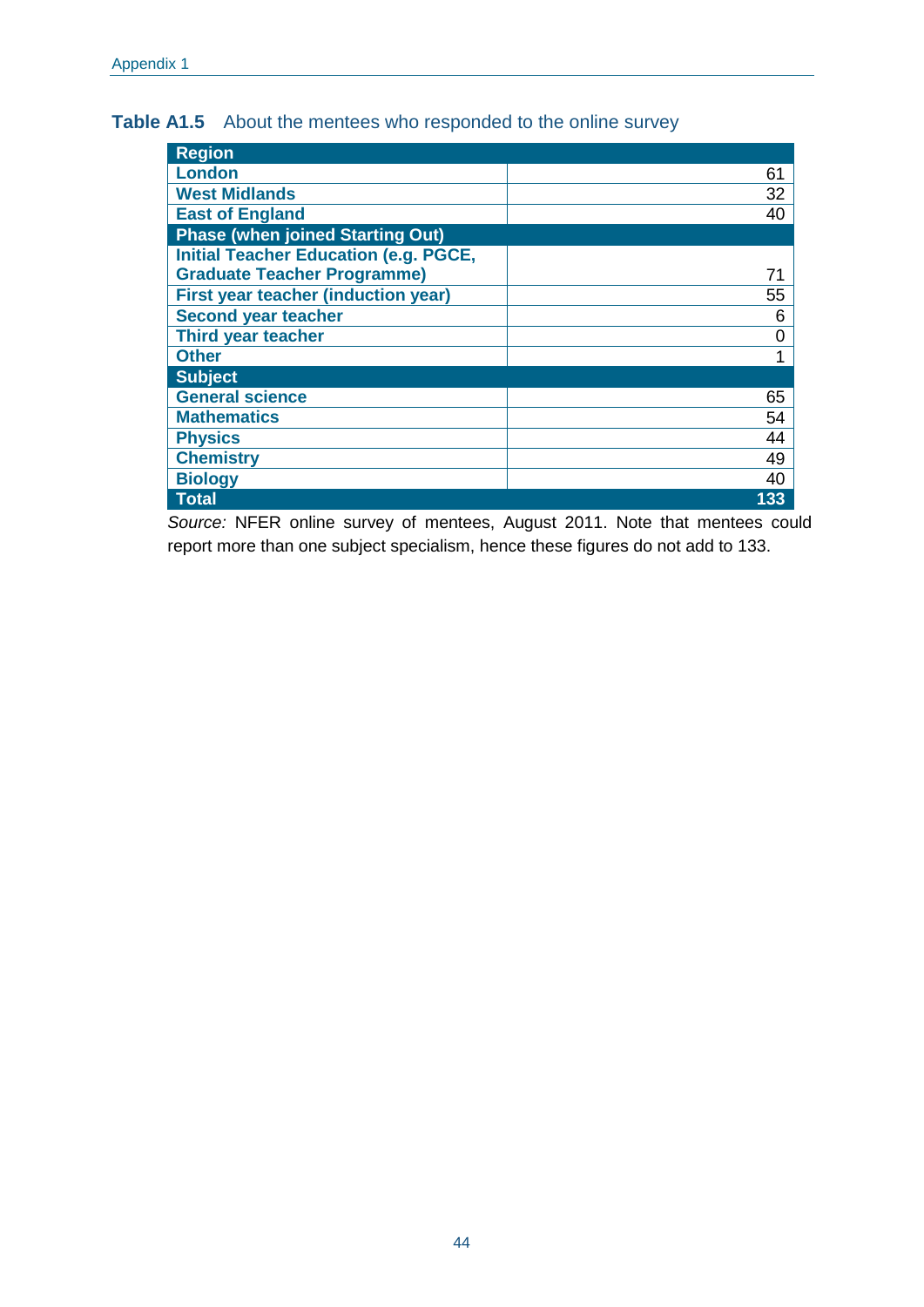# Appendix 2: Additional notes on the management of the pilot programme

The overall role of the three regional coordinators was to work within the regions at strategic-, school- and individual- levels to manage the flow of mentees onto the programme. The role also involved supporting mentors in their region, informing mentee/mentor allocation, and facilitating relationships.

The development phase of the programme included focus groups with some of the universities from the regions (e.g. Kings College, UEA, Birmingham and Wolverhampton).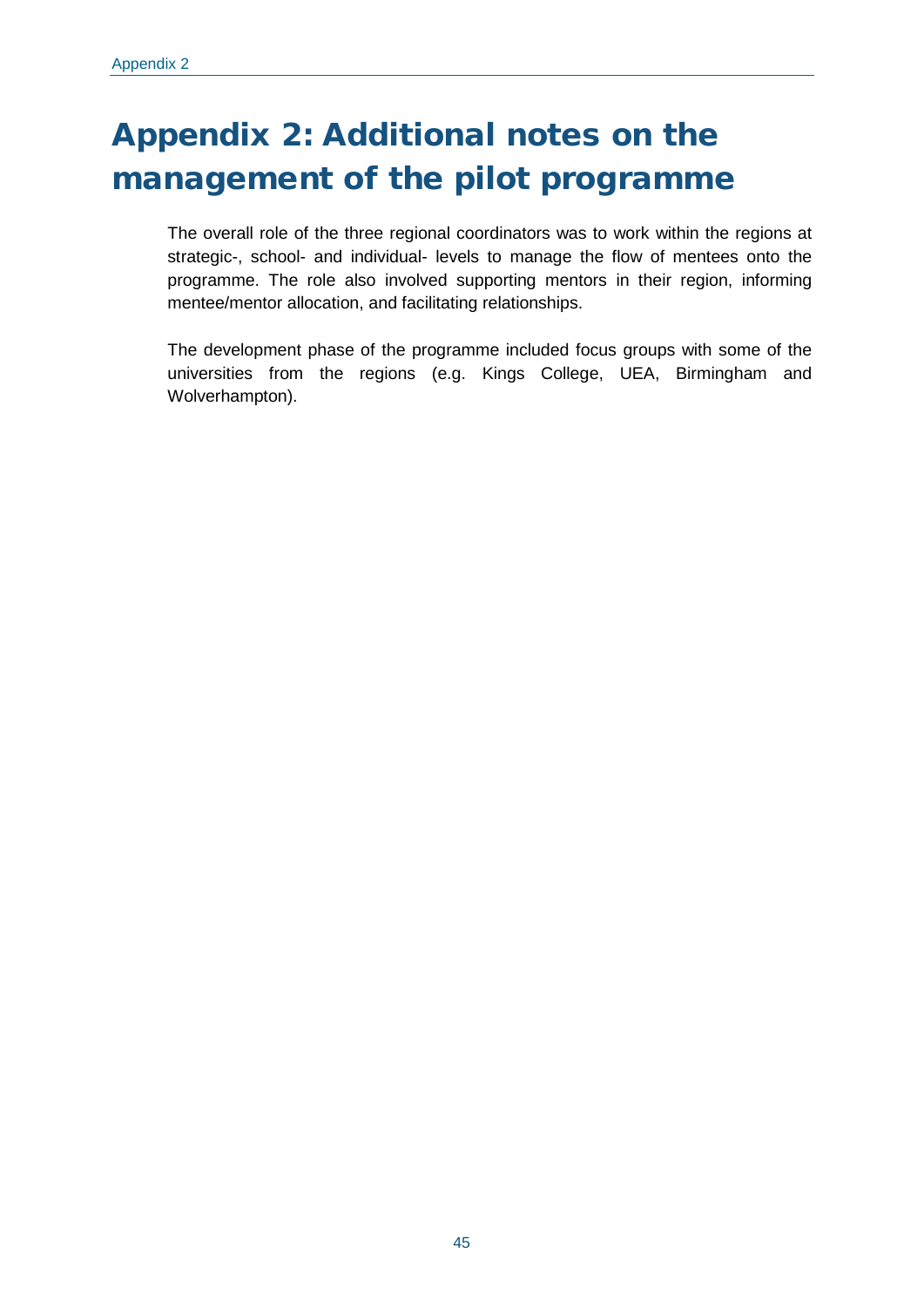## Appendix 3: Mentee recruitment processes

### Initial marketing strategy

The initial marketing strategy to mentees included:

- a large-scale, multi-segmented advertising campaign (e.g. flier, poster and booklet), coordinated by the LSN central team, to every school in each of the three regions (e.g. directed to the Deputy Head and subsequently Head of Department) and to ITT institutions (e.g. ITT tutors)
- direct advertising to LSN contacts and key stakeholders (e.g. LA contacts, contacts via other LSN programmes and Advisory Group contacts)
- regional coordinators directly promoting the scheme within their regions using existing regional networks and contacts within HEIs, schools and LAs (e.g. running presentations on the programme at regional subject meetings, National Strategies meetings, as part of ITT lessons and in particular schools e.g. National Challenge schools).

#### **Further detail on the issues and challenges identified in terms of the initial marketing strategy is presented below.**

Mentees, mentors, Advisory Group members and regional coordinators were asked about their perceptions of the effectiveness of the marketing to mentees. (Note that their comments relate to the initial marketing strategy applied prior to February 2010.)

Generally, **mentors felt that there had been some lack of effectiveness in the marketing to mentees** (particularly given the significant under achievement in relation to projected targets to recruit 600 mentees) (e.g. half of mentors rated the marketing to mentees as 'not very effective' or 'not at all effective'). The Advisory Group members were slightly more uncertain about how effective the marketing to mentees had been, often stating that they did not know. Regional coordinators also felt there were some issues with the initial marketing to mentees. From across these perspectives, the following issues and challenges with the initial marketing to mentees can be summarised:

- **timing** early expressions of interest did not turn into subsequent applications as mentees became discouraged by the lengthy wait for a mentor to be assigned. Most of the timing issues, however, were around delayed recruitment prior to the start of the academic year. Once into the academic year, potential mentees were often too busy, learned to cope without additional support and did not want to identify the need for additional support, particularly where they were school based. Initially, ITT institutions wanted to wait until the second teaching practice to promote the programme with students.
- **negative perceptions/misconceptions of the scheme** –some schools, HEIs and LAs felt there was sufficient support in place already; some potential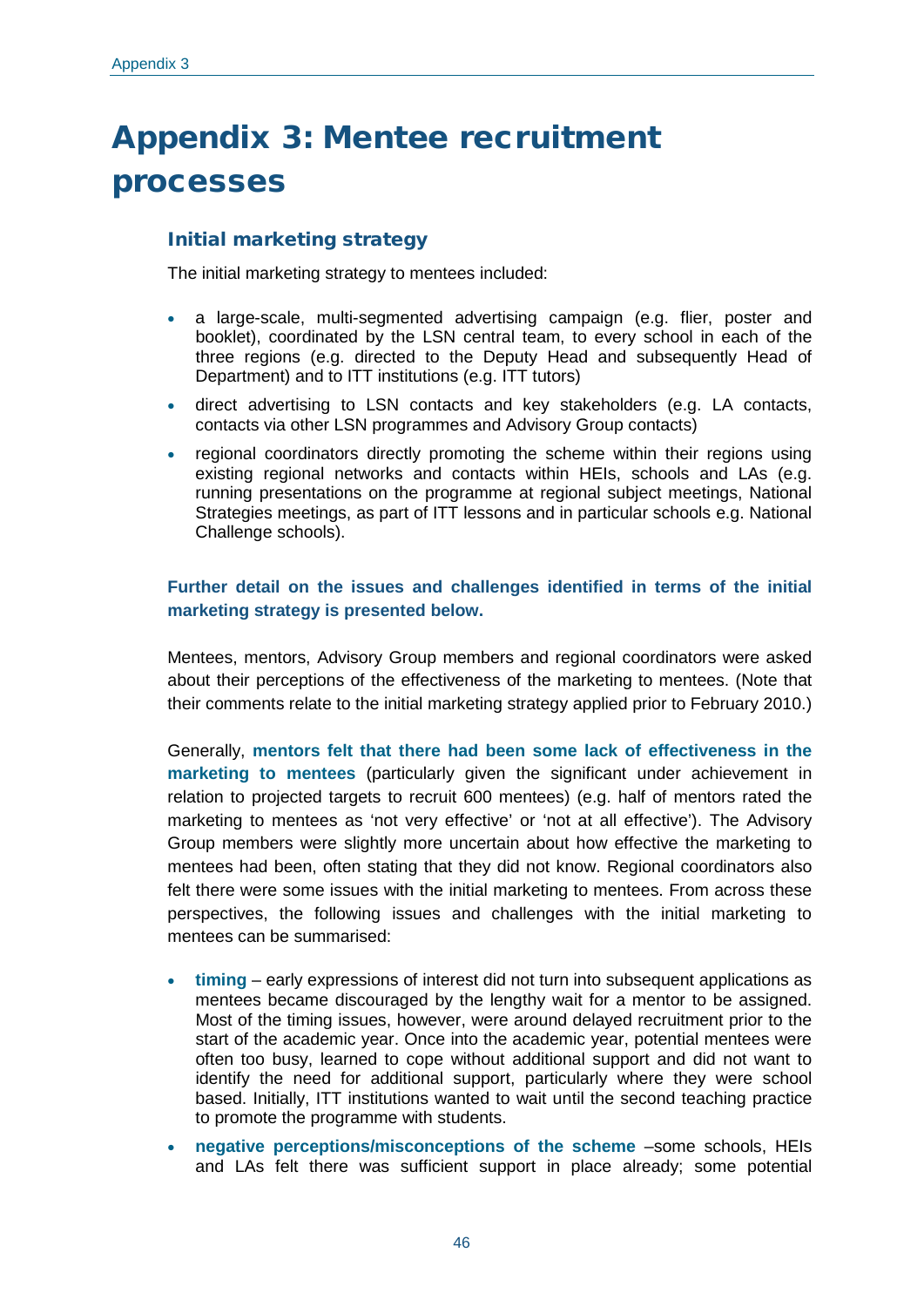mentees were reluctant to highlight their need to join the programme for fear of admitting weaknesses and inability to cope and/or implying the school's support was inadequate; some schools were concerned that mentees participation in the scheme might take up too much time; there was some lack of clarity about the role of the programme and fit with current mentoring provision and the potential value of participation; in some cases the workload demands of the programme were off-putting (e.g. dilemmas and inquiries).

- **issues with a 'top-down' approach** targeting initial information at potential mentees' senior colleagues (e.g. Deputy Heads) and at local authorities is reliant on those personnel endorsing the scheme and passing on the information effectively. There was a sense that often this information did not get communicated effectively within institutions and LAs. Mass mail-out information can also be overlooked; more personal and direct contact with potential recipients and advocates of the programme was felt to work better.
- **low awareness amongst key stakeholders** in some cases there was low awareness and promotion of the programme via key organisations and representatives e.g. LA advisors, HEIs, subject associations, such as ASE, and other programme consultants and stakeholders in contact with the target population.
- **low awareness amongst mentees**  low awareness of the programme amongst potential mentees. There was not widespread awareness of the programme, suggesting information did not always get passed to potential mentees via key stakeholders and gatekeepers in a systematic way.
- **issues with rolling recruitment for network mentoring e.g. it proved difficult** to organise meetings and provide group support with different mentees joining at different stages.

#### Mentee application and selection process

Mentees were asked to submit a detailed application form to apply for a place on the Starting Out programme. The application form asked for background information (e.g. current role, subject etc.) as well as their preference for a particular type of mentoring and reason for this choice. On the basis of this information, LSN then allocated the mentee to a suitable mentor based on pen-portrait information for each mentor.

In the initial stages of Year 1, the majority of mentees were positive about the application process although several reported that: the overall process was quite lengthy; there was a lack of clarity about how much information and detail was required; and it had taken a long time to hear whether or not an application was successful. The application process was subsequently streamlined to take account of these concerns.

The success of these changes is demonstrated by evidence gathered towards the end of Year 1. When mentees were asked about the ease of application to join Starting Out, the vast majority of mentees reported that the application form process to join the programme was moderately or very easy to complete. This indicated that there was little necessity for development in this area.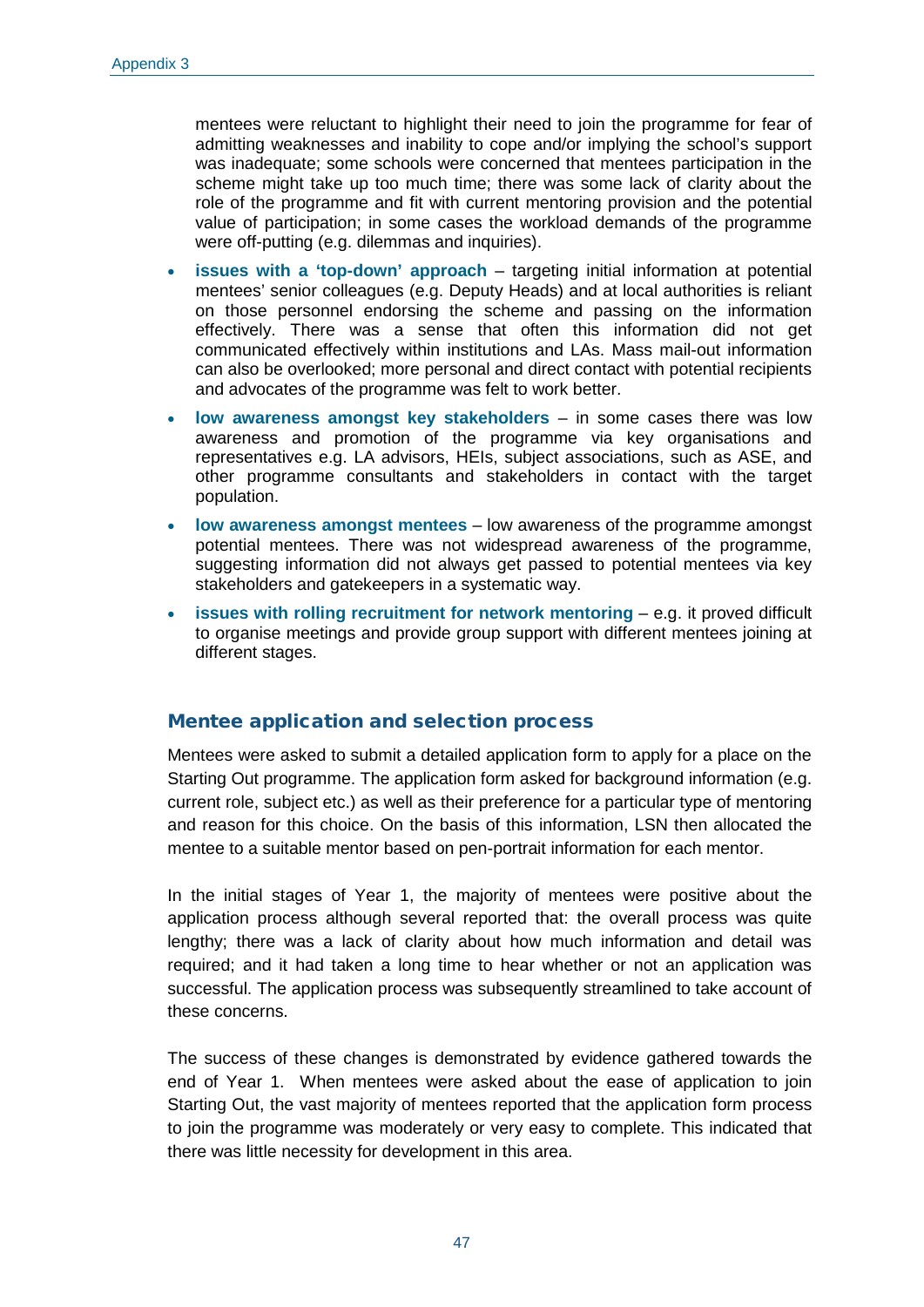## Improving the effectiveness of marketing to mentees in the future

The following recommendations for improving the marketing of the programme to mentees were identified:

- **timing of recruitment**  recruitment to the programme could be maximised by marketing to potential mentees early in the transition from PGCE training to an NQT position. Marketing at this earlier phase helps to promote parity of access to the scheme (i.e. seen as professional support mechanism for all early career teachers, not just those facing challenges) and offers continuity of support in the transition to a teaching post to help new teachers to feel confident and secure in their early career. A further consideration is to recruit several months following the beginning of the academic term to allow potential mentees to establish their new role and need for additional support. The time between receiving a mentee application and beginning mentoring support also needs to be minimised
- **target key stakeholders and organisations** stakeholders and organisations coming into contact with the target population are in a position to promote the scheme and pass the information to mentees. Qualitative evidence from mentees (discussed below) suggests that mentees have often joined the scheme following a recommendation from a colleague within their HEI, school or LA
- **target information direct to potential mentees** make the marketing materials readily available to mentees directly and limit the layers through which information has to be passed
- **minor revisions to the initial marketing materials**  although there was generally a sense that the initial marketing materials available to mentees were of a good quality, it was thought that there was scope to improve further by: providing further clarification of the programme (e.g. the specific potential benefits, the nature of the three levels of mentoring, distinctiveness to other mentoring support and appropriateness to teachers in different phases of their early career) and limiting the requirements/workload associated with participation in the scheme (e.g. dilemmas and inquiries promoted as optional and as integrated aspects of the mentoring process).

#### **Revised marketing and recruitment strategy, introduced in February 2010**

It emphasised the following strategies:

- continue to maximise utilisation of regional coordinators (and some mentors) directly contacting schools and Initial Teacher Training Institutions
- raise the profile of the Starting Out programme on the internet, with opportunity for self-referral directly from mentees (e.g. Wikipedia)
- build relationships with, and promote the programme directly amongst, key individuals in ITT institutions and with Heads of Science and Mathematics in schools (e.g. workshops for trainees)
- maximise the utilisation of promotion of the programme amongst Advisory Group contacts and within the STEM community (e.g. key stakeholders, associations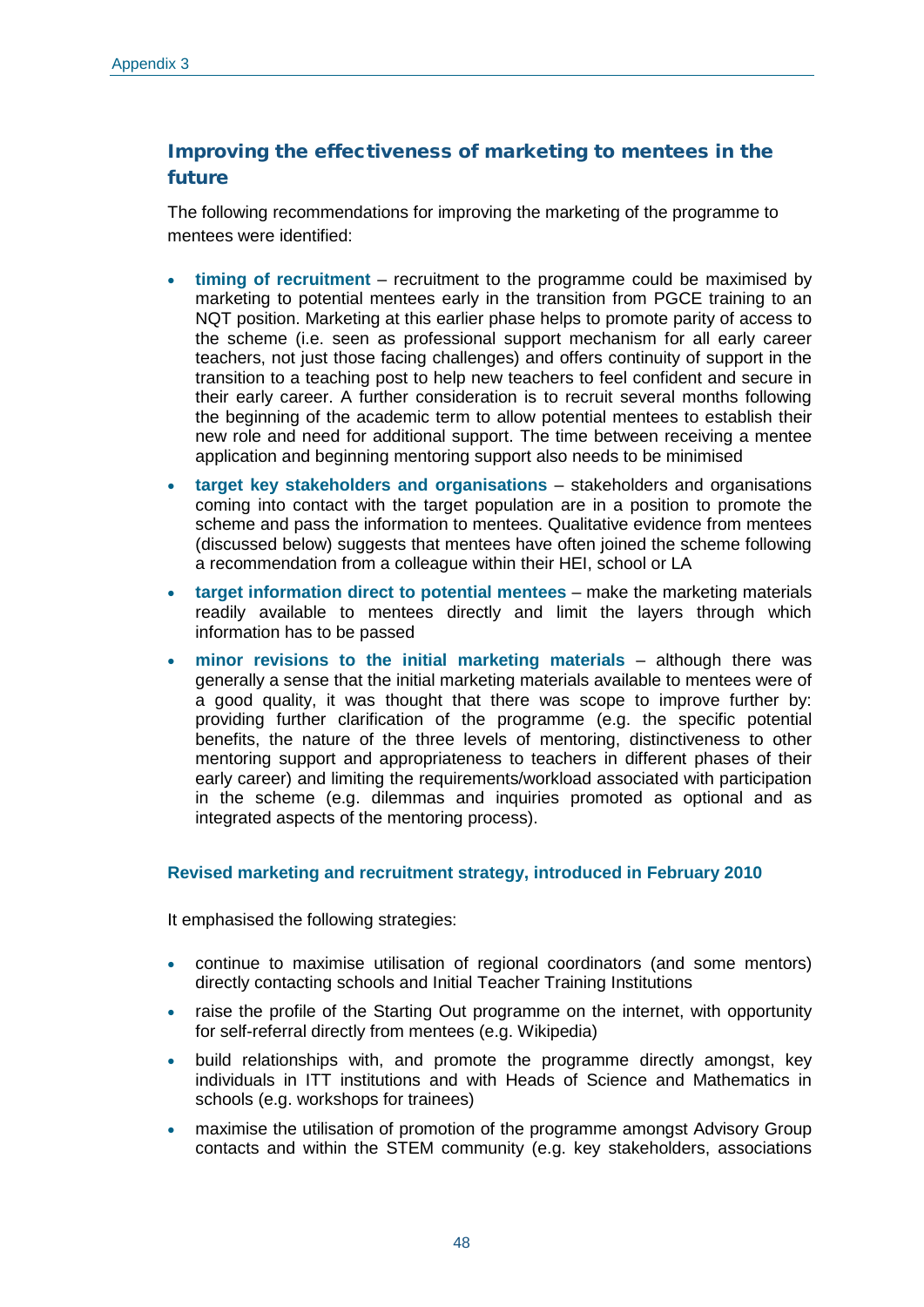and professional bodies, such as ASE, SSAT, contacted directly about the programme)

- build relationships with and promote the programme directly with LA contacts (e.g. school improvement advisors, subject advisors and National Challenge advisors)
- promote the benefits of the programme directly with teachers (with particular emphasis on Year 2 teachers) (e.g. promotion at NQT regional/LA events and conferences)
- promote the programme directly with SCITT/Teach First programme coordinators.

Promotion of the programme should focus more on identifying the specific benefits of the support available likely to be most salient to the particular recipient. For instance, a key benefit for schools will be the potential impact of participation in the programme on attainment amongst pupils taught by trainees and early career teachers.

#### Mentees sources of information regarding Starting Out

The tables below present findings from the CATI survey of mentees conducted in May /June 201.

|                                                                   | %  |
|-------------------------------------------------------------------|----|
| Person from Starting Out                                          | 37 |
| <b>ITT</b> tutor/university                                       | 30 |
| Head of Department/ in-school mentor or<br>coordinator            | 14 |
| Attendance at a conference                                        | 8  |
| Leaflets, fliers and the media, emails or Starting<br>Out website | 5  |
| LA advisor/consultant                                             | 3  |
| Unspecified visitors to school                                    | 2  |
| <b>Fellow ITT students</b>                                        | 2  |
| $N = 115$                                                         |    |

#### **Table A3.1:** How mentees found out about the programme

*Source: NFER CATI Survey (N=115)*

**Table A3.2:** Encouragement to join the programme

|                               | %           |
|-------------------------------|-------------|
| Nobody in particular          | 30          |
| <b>ITT</b> tutor              | 26          |
| Person from Starting Out      | 23          |
| School colleagues             | 19          |
| LA advisor/consultant         | 3           |
| Attendance at a conference    | 2           |
| Leaflets, fliers or the media | $\mathbf 1$ |
| Fellow ITT student            |             |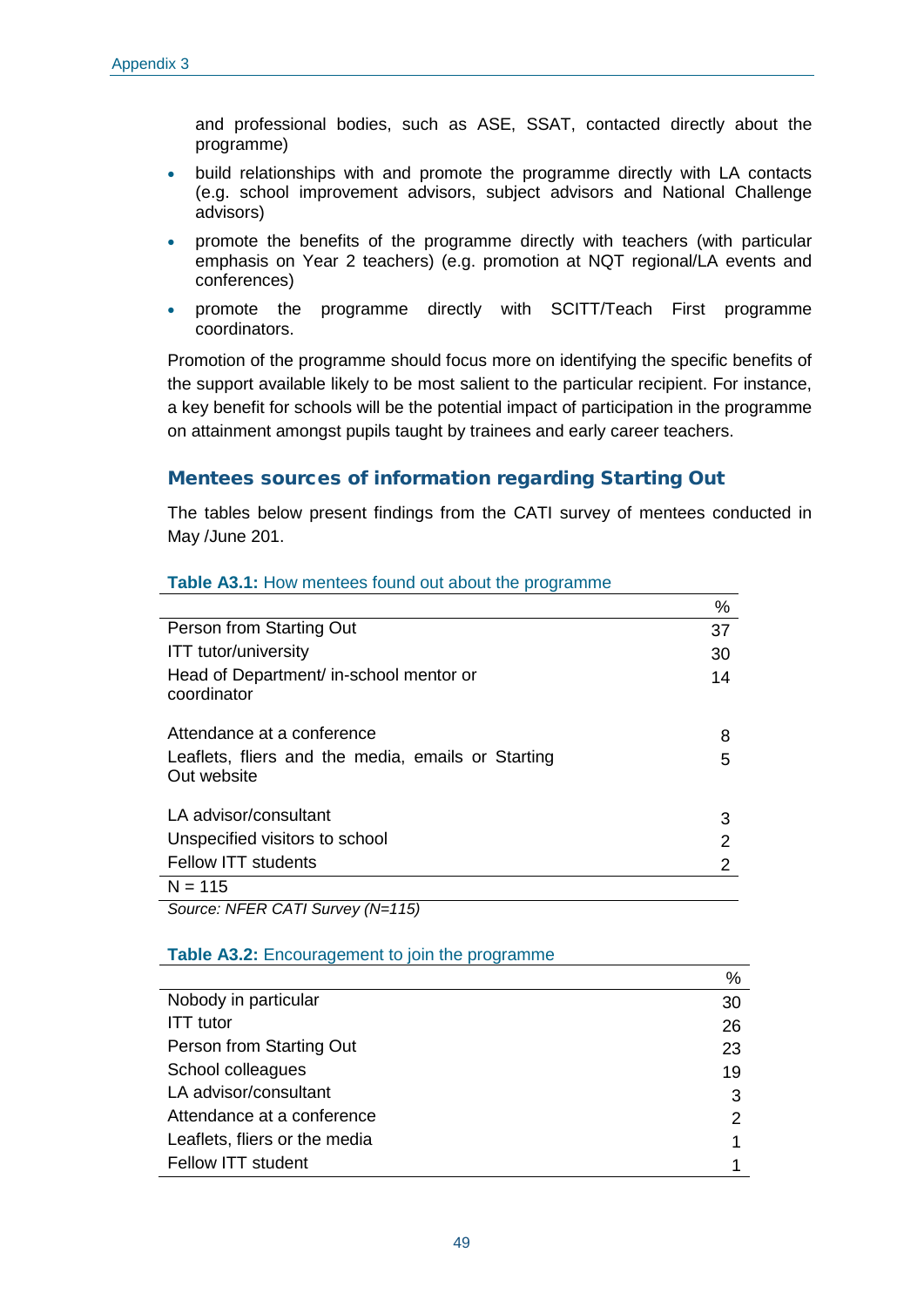$N = 115$ 

*Source: NFER CATI Survey (N=115)*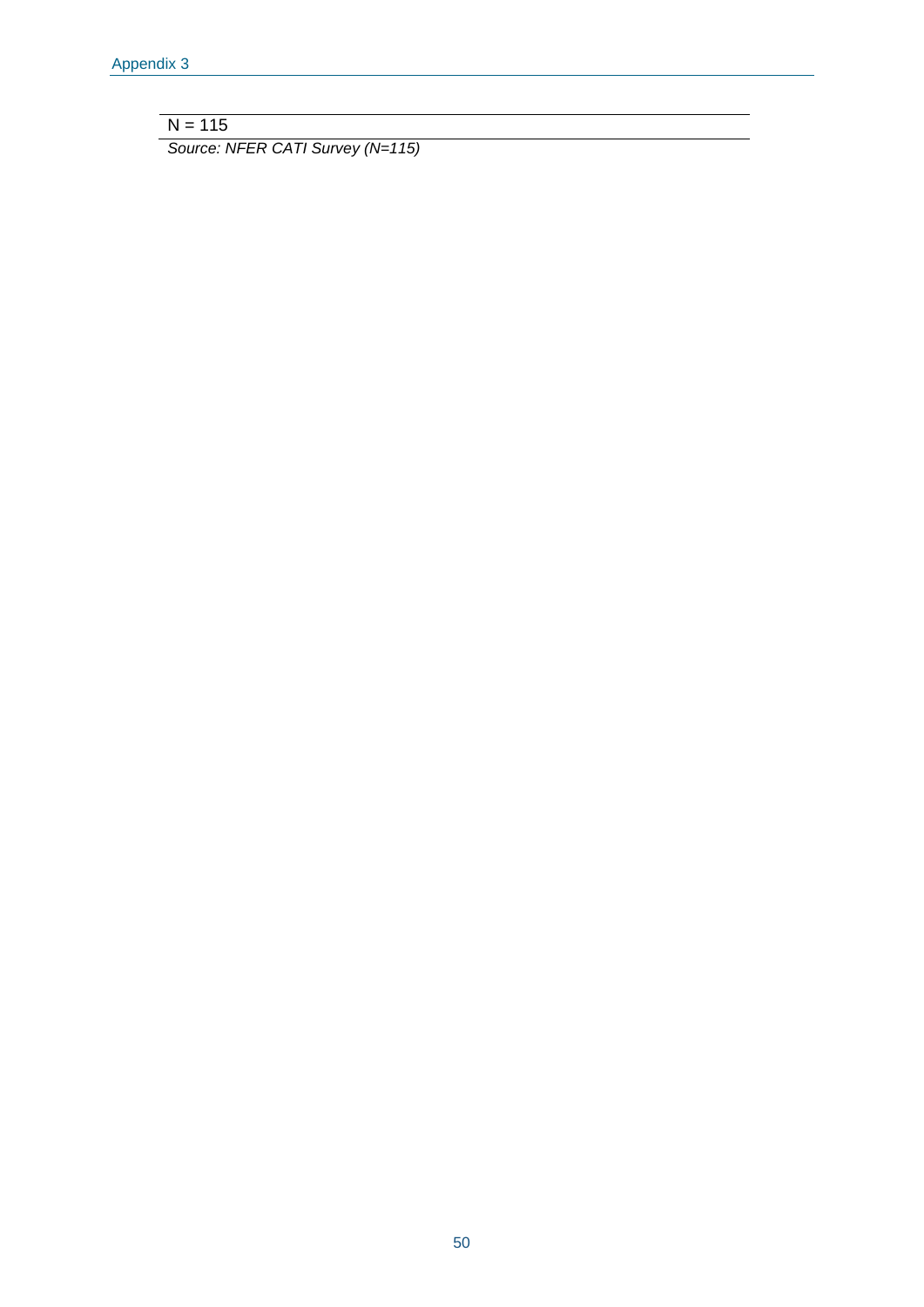# Appendix 4: Additional details on programme delivery

#### **Usage of the Starting Out website**

The findings from Google Analytics reports detailing usage of the Starting Out website indicate that between November 2009 and September 2010, there was a general increase in the number of visits to the website. As Figure A3.1 below shows, the number of visits increased from 532 visits in November 2009 to 785 in September 2010. The site received most visits during July 2010 and, concurrent with the Easter summer holiday periods, received fewer visits in April and August 2010. These figures suggest that mentees used the site on a regular basis.

#### **Figure A3.1:** Number of visits to Starting Out website compared to number of mentees involved in the programme

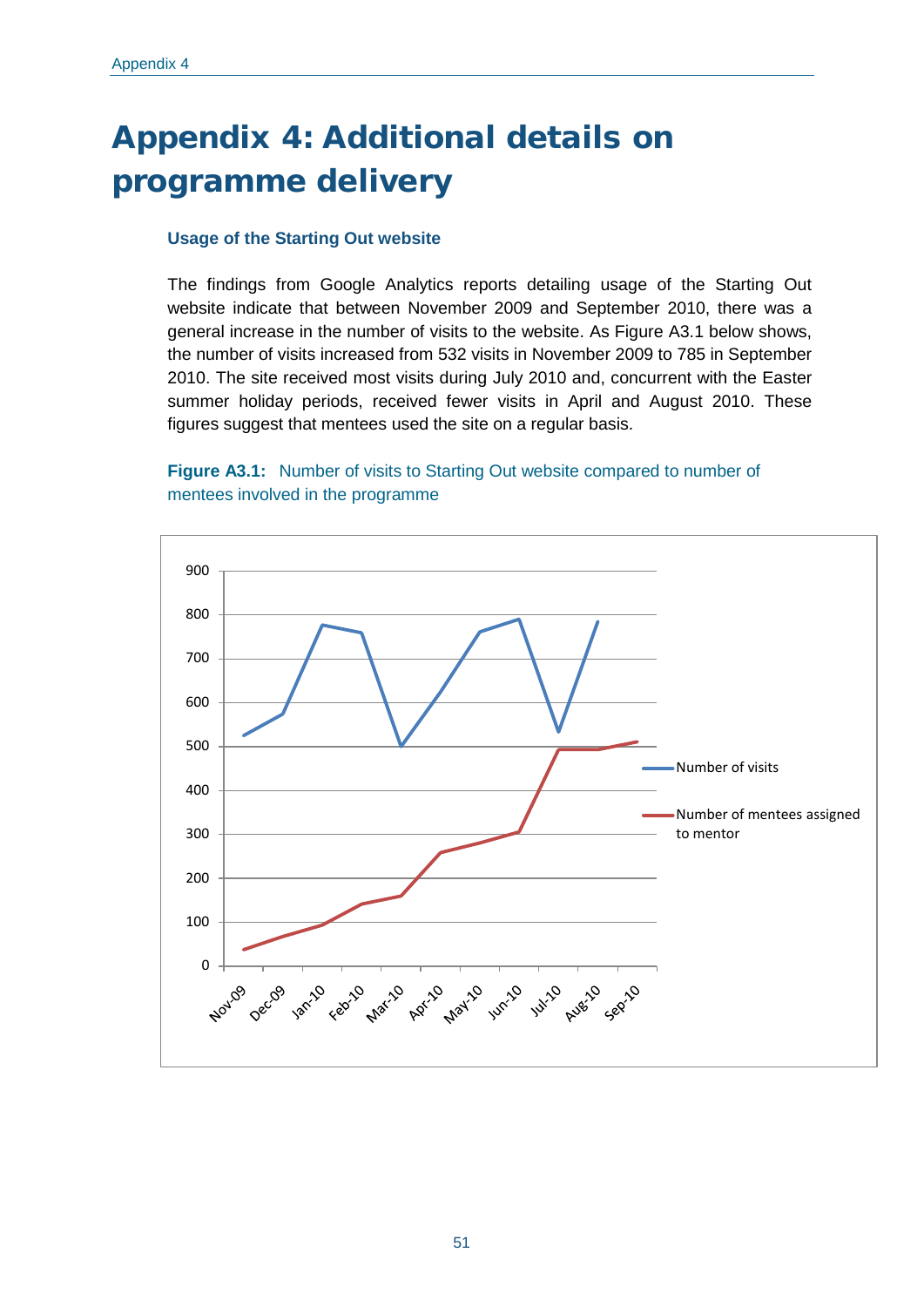#### **Dilemmas and inquiries**

Examples of dilemmas and inquiries used included:

- the mentee being a teacher who had received an email from a Deputy Head saying that the parents of a pupil were coming in that afternoon and the Deputy Head wanted some precise information about how the pupil was doing in their subject. The focus of this dilemma was to prepare a recording system for pupils' marks and grades that was regularly updated and could quickly flag up the performance of each individual pupil
- a dilemma about 'teaching beyond the specification'. The focus on this was about planning a series of lessons for a top set in Key Stage 4 that included work that was beyond GCSE level, so that the pupils were interested and obtained a better understanding of the topic
- a dilemma focussed on how to make revision sessions for year 11 pupils more interesting and hence more productive. The aim was to encourage the mentee to consider approaches other than going through past papers and questions
- an inquiry about preparing a summary about the performance of pupils undertaking cross-curricular work involving science subjects compared with their performance on single science subjects, such as physics, chemistry or biology.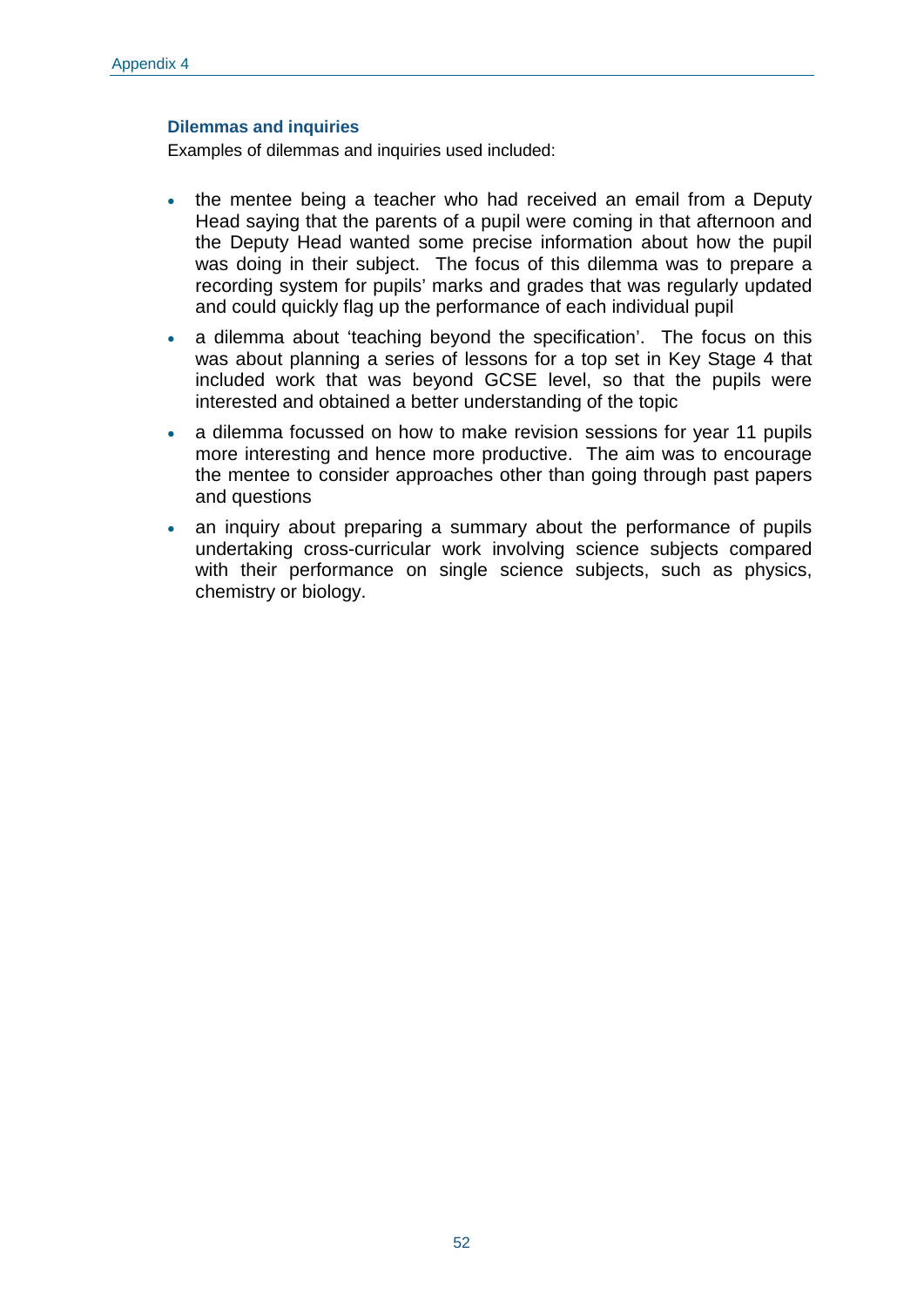## Appendix 5: Logic Framework for Starting Out

Logic Frameworks are analytical tools which present the workings of a programme as a number of components in a linear sequence:

| <b>Rationale</b><br>Why did the Starting Out<br>Programme come about?                                                                                                                                                                                                                                                                                                                                                                                                                                                                                                                        | Programme objectives<br>What is the Starting Out<br>Programme trying to<br>achieve?                                                                                                                                                                                                                                                                                                                                                            | <b>Inputs</b><br>What resources are required to<br>operate the Starting Out<br>Programme?                                                                                                                                                                                                                                                                                                                                                                                                                                                                                                                                 | <b>Activities / outputs</b><br>How are these resources<br>deployed; what activities do<br>they deliver?                                                                                                                                                                                                                                                                                               | <b>Outcomes</b><br>What are the direct outcomes<br>from these activities?                                                                                                                                                                                                                                                                                                                                                                                                                                                                                                                                                                             | <b>Impacts</b><br>What are the ultimate<br>impacts?                                                                                                                                                                                                                                                                                                                                                                                                                                                                                                                                                           |
|----------------------------------------------------------------------------------------------------------------------------------------------------------------------------------------------------------------------------------------------------------------------------------------------------------------------------------------------------------------------------------------------------------------------------------------------------------------------------------------------------------------------------------------------------------------------------------------------|------------------------------------------------------------------------------------------------------------------------------------------------------------------------------------------------------------------------------------------------------------------------------------------------------------------------------------------------------------------------------------------------------------------------------------------------|---------------------------------------------------------------------------------------------------------------------------------------------------------------------------------------------------------------------------------------------------------------------------------------------------------------------------------------------------------------------------------------------------------------------------------------------------------------------------------------------------------------------------------------------------------------------------------------------------------------------------|-------------------------------------------------------------------------------------------------------------------------------------------------------------------------------------------------------------------------------------------------------------------------------------------------------------------------------------------------------------------------------------------------------|-------------------------------------------------------------------------------------------------------------------------------------------------------------------------------------------------------------------------------------------------------------------------------------------------------------------------------------------------------------------------------------------------------------------------------------------------------------------------------------------------------------------------------------------------------------------------------------------------------------------------------------------------------|---------------------------------------------------------------------------------------------------------------------------------------------------------------------------------------------------------------------------------------------------------------------------------------------------------------------------------------------------------------------------------------------------------------------------------------------------------------------------------------------------------------------------------------------------------------------------------------------------------------|
| Recruitment and retention<br>failures:<br>too few science and<br>mathematics teachers<br>entering the profession<br>(1.1)<br>too many early career<br>$\bullet$<br>science and mathematics<br>teachers leaving the<br>profession (1.2)<br>Skills shortages:<br>international comparative<br>tests suggest UK pupils<br>falling behind in<br>mathematics and science<br>(1.3)<br>too few young people<br>choosing to study<br>mathematics or science at<br>a high level (1.4)<br>too few young people<br>$\bullet$<br>choosing a career in a<br>science or mathematics<br>related field (1.5) | To explore to what degree a<br>mentoring programme can<br>improve:<br>the recruitment of<br>$\bullet$<br>science and<br>mathematics ITE<br>trainees into teaching<br>(2.1)<br>the retention of science<br>$\bullet$<br>and mathematics early<br>career teachers in<br>teaching $(2.2)$<br>the quality of teaching<br>and learning in<br>mathematics and<br>science (e.g. increasing<br>the skills and<br>confidence of the<br>workforce) (2.3) | Programme set-up and<br>development costs:<br>time to develop concept<br>and programme design<br>(3.1)<br>development of learning<br>platform (including<br>signposting and use of<br>'dilemmas' and 'action-<br>research inquiries') (3.2)<br>handbooks (3.3)<br>Programme running costs:<br>marketing $(3.4)$<br>programme management<br>(3.5)<br>3 regional full-time<br>coordinators (3.6)<br>63 external subject-<br>$\bullet$<br>specialist mentors<br>(providing support face-to-<br>face, online and via<br>telephone) (3.7)<br>mentee participation (800<br>qualified mathematics and<br>science teachers) (3.8) | Regional activities to<br>deliver the programme<br>(e.g. developing an<br>action plan, establishing<br>close collaboration with<br>key partners (ITEs/HEIs,<br>GOs, LAs, SIPs)) (4.1)<br>Mentoring support at 3<br>different levels (subject<br>mentoring, e-mentoring,<br>network mentoring) (4.2)<br>Training events for<br>$\bullet$<br>mentors $(4.3)$<br>Regional events for<br>trainees $(4.4)$ | For mentees:<br>increased awareness of<br>$\bullet$<br>relevant subject specific<br>resources and materials<br>(5.1)<br>increased awareness of<br>$\bullet$<br>local and national CPD<br>opportunities (5.2)<br>increased confidence in<br>$\bullet$<br>skills and knowledge to<br>deliver science or<br>mathematics effectively<br>to pupils $(5.3)$<br>broadening and<br>deepening subject<br>knowledge (5.4)<br>feel part of a wider<br>network and 'community<br>of practice' (5.5)<br>raised use of relevant<br>subject specific<br>resources and materials<br>(5.6)<br>For pupils:<br>more engaging<br>mathematics and<br>science lessons (5.6) | Mentees:<br>more teacher trainees<br>choose to enter the<br>profession (6.1)<br>more early-career<br>teachers choose to<br>continue in the<br>profession (6.2)<br>Pupils:<br>more perform better at<br>mathematics and<br>science (6.3)<br>more choose to study<br>mathematics or science<br>at a higher level (6.4)<br>more choose a career<br>in a science or<br>mathematics related<br>field $(6.5)$<br>Wider education sector:<br>better quality teaching<br>and learning (6.6)<br>reduction in the time it<br>takes for new teachers<br>to perform at the same<br>level as experienced<br>teachers (6.7) |

inputs, activities/outputs, outcomes and impacts. The Starting Out framework follows the same pattern and is presented below.

#### **Note:**

1) This logic model is based on the Project Initiation Document (PID) developed by LSN at the beginning of the Starting Out Programme in March 2009. It has been produced to support the analysis included in this third report (of a series of four) of NFER's evaluation of the Starting Out Programme. As a result, its development has also been informed by achieved outcomes and not just those which are expected.

2) The shaded areas of the Logic Framework highlight those inputs and impacts to which we were able to assign a monetary value for the purposes of cost-benefit analysis presented in this report.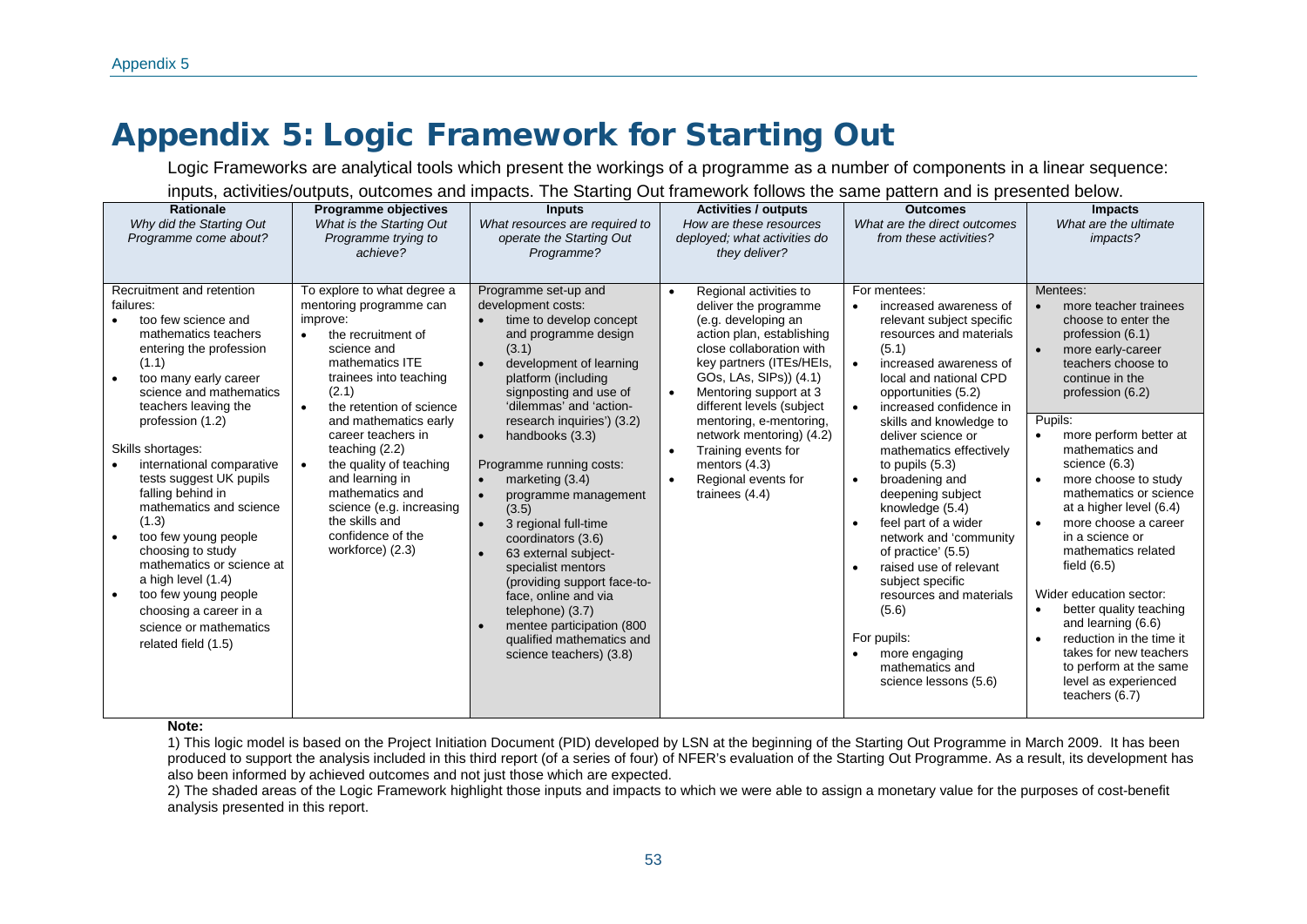# Appendix 6: Additional details on approach to measuring impact

### Notes on analysis of impact of Starting Out

A key feature of the Starting Out pilot programme was its level of accessibility to teachers. It placed no limitation on the date by which applications were required and set no minimum or maximum limits on the period of mentoring support which individual mentees could receive. For example, teachers could apply to take part in the pilot at any point during the two year period in which it was delivered, receive any number of months of support and remain on the programme up until its end (September 2009 to July 2011).

This accessibility meant that the length of mentees' participation in Starting Out varied considerably and that there were no unified cohort groups making the transition between one career stage and the next. In addition, it is difficult to identify which mentees (of those who joined the programme between September 2010 and July 2011) continued into the following year of teaching, after the programme ended in July 2011. As a result, a subset of the overall numbers of mentees on the Starting Out programme was selected for the purposes of establishing the impact of the programme on their recruitment and retention in the teaching profession.

To calculate **the impact of the programme on recruitment**, it was necessary to select a subset of mentees from the total number of those who began receiving support during their training (ITE). The key criteria for selecting this group were to select mentees who could be

- observed to have made the transition from their training year into their induction year and
- considered to have received mentoring support for a sufficient length of time to reasonably expect the programme to have made a difference.

The recruitment rate in the context of Starting Out is defined as:

*Of those Starting Out participants who started on the programme as trainee teachers (PGCEs) in the year 2009/10 and received 6 months or more support from the programme in the period up until August 2010 (during their trainee year), the percentage who then became NQTs in 2010/11 (measured by their continued participation in Starting Out for at least 2 months after August 2010).*

To calculate **the impact of the programme on retention**, it was necessary to select a subset of mentees from the total number of those who began receiving support in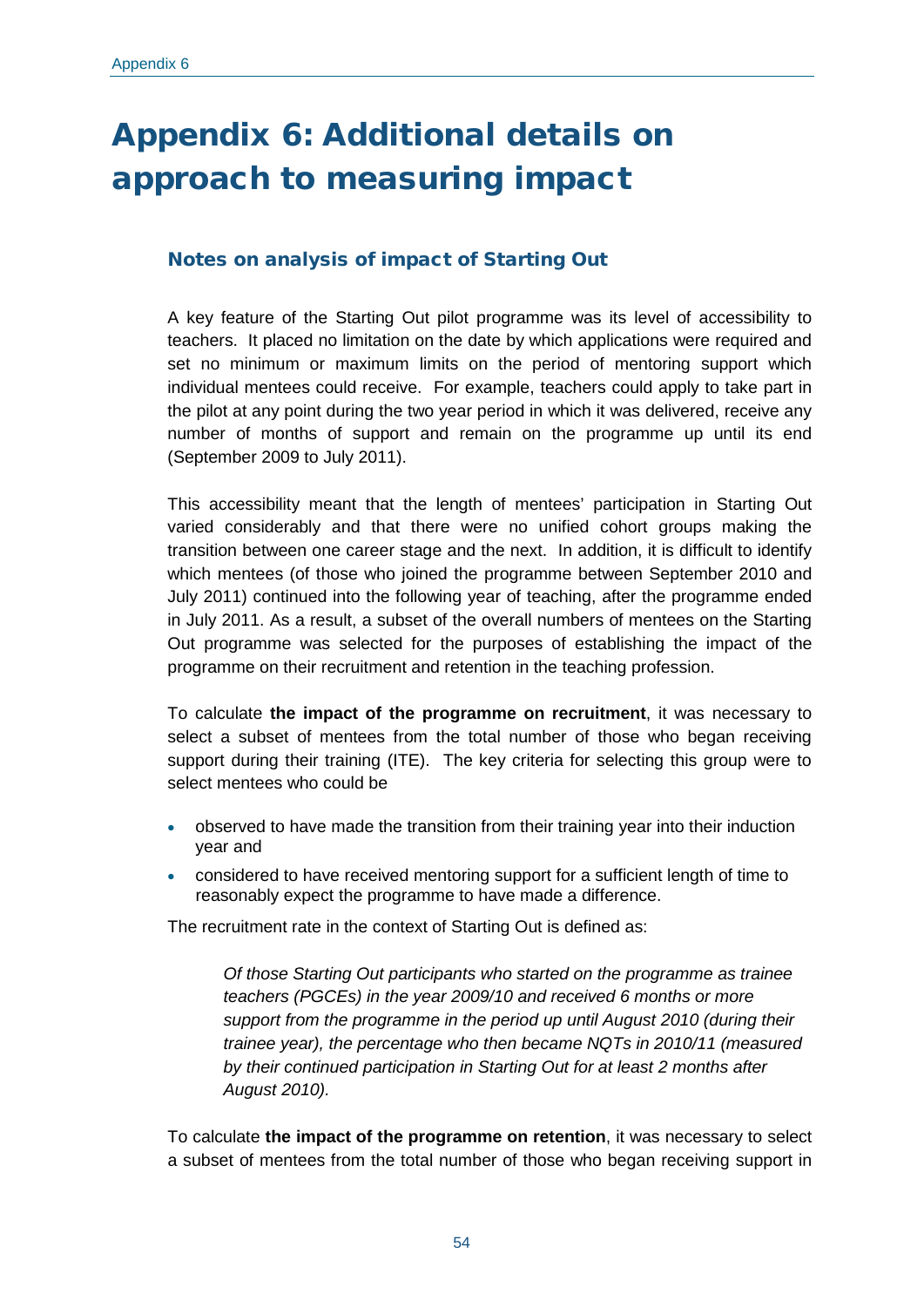their induction year (NQTs) or their second year of teaching. The key criteria for selecting this group was to select mentees who could be:

- observed to have made the transition from their induction, or second, year of teaching into their second or third year
- considered to have received mentoring support for a sufficient length of time to reasonably expect the programme to have made a difference.

Based on these criteria, the measure of retention in relation to the Starting Out programme has been defined as:

*Of those Starting Out participants who started on the programme as NQTs or 2nd year teachers in the year 2009/10 and received 6 months or more support from the programme in the period up until August 2010 (during their NQT/2nd year), the percentage who continued in the profession in 2010/11 (measured by their continued participation in Starting Out for at least 2 months after August 2010).*

#### **Assumptions**

The following assumptions underpin the analysis of the impact of Starting Out presented above, in this report:

- 1. Assumptions were made about **how much** support mentees required for impact to be observed, and how such impact could be measured. Mentees were included in the Starting Out sample providing that they met the following two criteria:
	- **they had received six months' or more continuous support from Starting Out:** six months was considered to be the minimum amount of support which a mentee could be expected to have received for Starting Out to have made a difference. Therefore, mentees who had received less than six months' support were excluded from the sample
	- **they had received this support between September 2009 and August 2010:** the measure of retention or recruitment was based on mentees' continued involvement in the Starting Out programme across two academic years (2009/10 and 2010/11 because no data is available on the destination of mentees). Therefore, it was necessary to focus on mentees who received support in the academic year 2009/10 to be able to measure their progress into the academic year 2010/11. Mentees who did not receive six months' or more support during this time period (2009/10) were excluded from the sample.
- 2. An assumption was made about **when** impact could be said to have taken place. Mentees' recruitment to, or retention within, the teaching profession was measured by their continued involvement in the Starting Out programme between two academic years (2009/10 and 2010/11). It was therefore necessary to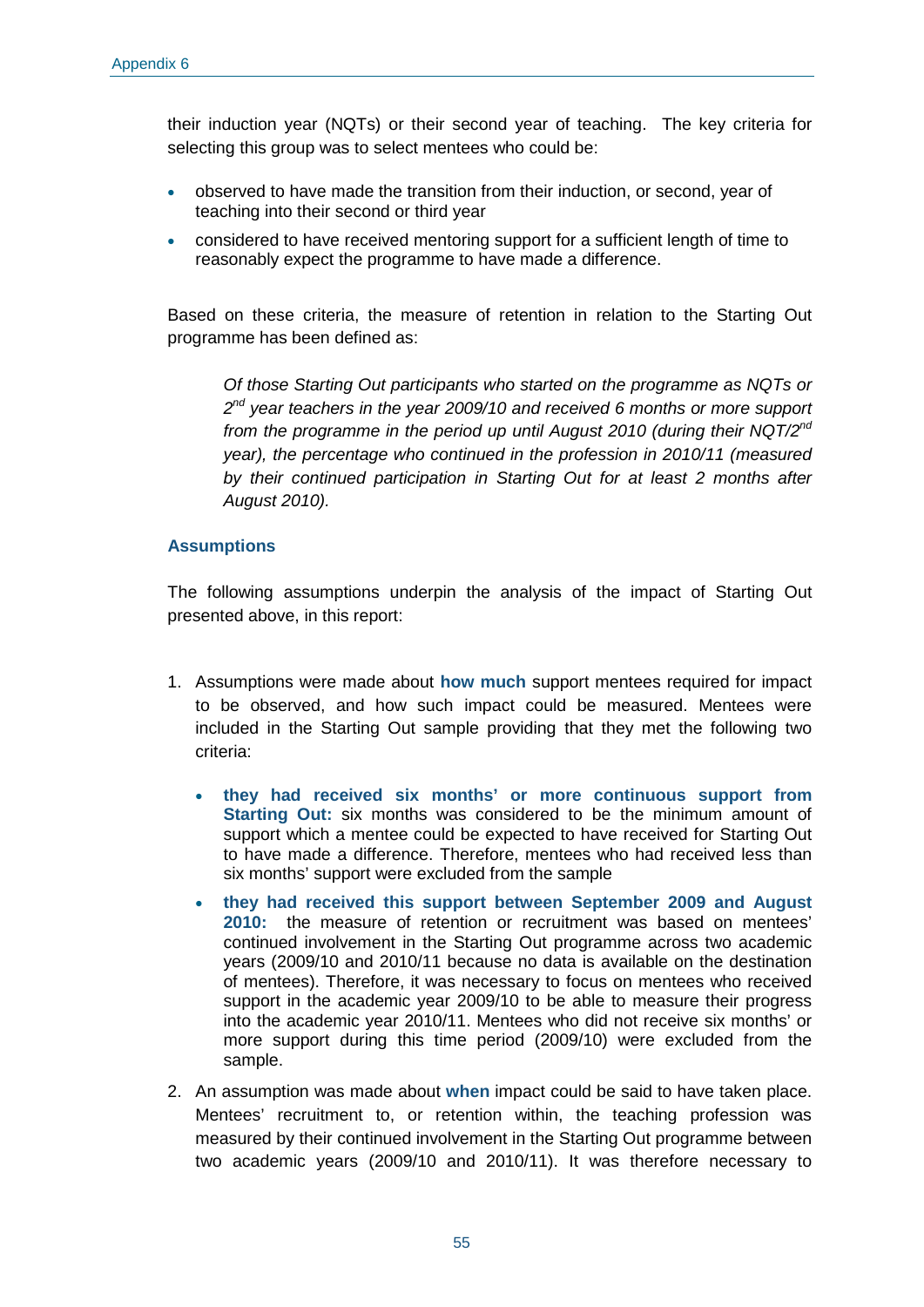introduce a 'transition point', at which mentees could be described as having progressed from one academic year to the next.

This transition point was set at August 2010, based upon the assumption that mentees could, at any point up until August 2010, make the decision to enter, continue in, or leave the teaching profession in the next academic year. Successful transition past this point was considered to be indicative that teachers had made the decision to enter, or to continue in, the teaching profession.

Mentees were considered to have made a successful transition (i.e. been recruited to, or retained in, the teaching profession) if they continued in the Starting Out programme beyond the transition point of August 2010 and remained in the programme until October 2010. Continued participation in Starting Out until October 2010 was perceived as a reasonable measure of mentees' intent to remain in the profession.

#### Notes on analysis of national benchmark figures

A comparative analysis of the impact of Starting Out on recruitment required evidence of the level of impact which could have been expected in the absence of the pilot programme (the additionality of the programme).

Given that the analysis for this report was conducted subsequent to the delivery of the programme itself, the main source of such evidence was provided by analysing patterns of recruitment in the overall teaching workforce in England. This provided a national benchmark against which some measure of the additionality of the impact of Starting Out could be calculated.

The most detailed source of evidence on the teaching workforce in England is collected by the General Teaching Council in its Annual Digest of Teachers. This secondary data (and additional analyses of the dataset requested of, and conducted by, the GTC) was used as the basis for calculating national benchmark figures for recruitment and retention to the teaching profession. As far as possible a national sample of teachers with a similar profile to those participating in Starting Out was selected from this secondary dataset, in order to ensure that the comparison was as accurate as possible.

The data available at a national level includes some data focusing on the numbers of science and mathematics teachers. More detailed analysis of this dataset revealed patterns in the data which could not be explained and, at present, remain unresolved. Given this issue, it was advisable to adopt a conservative approach to the use of this data. As a result, the data relating to science and mathematics' teachers could not be considered sufficiently reliable to use as the basis for calculating national benchmark figures and it was not used in the central impact analyses (see Section 3).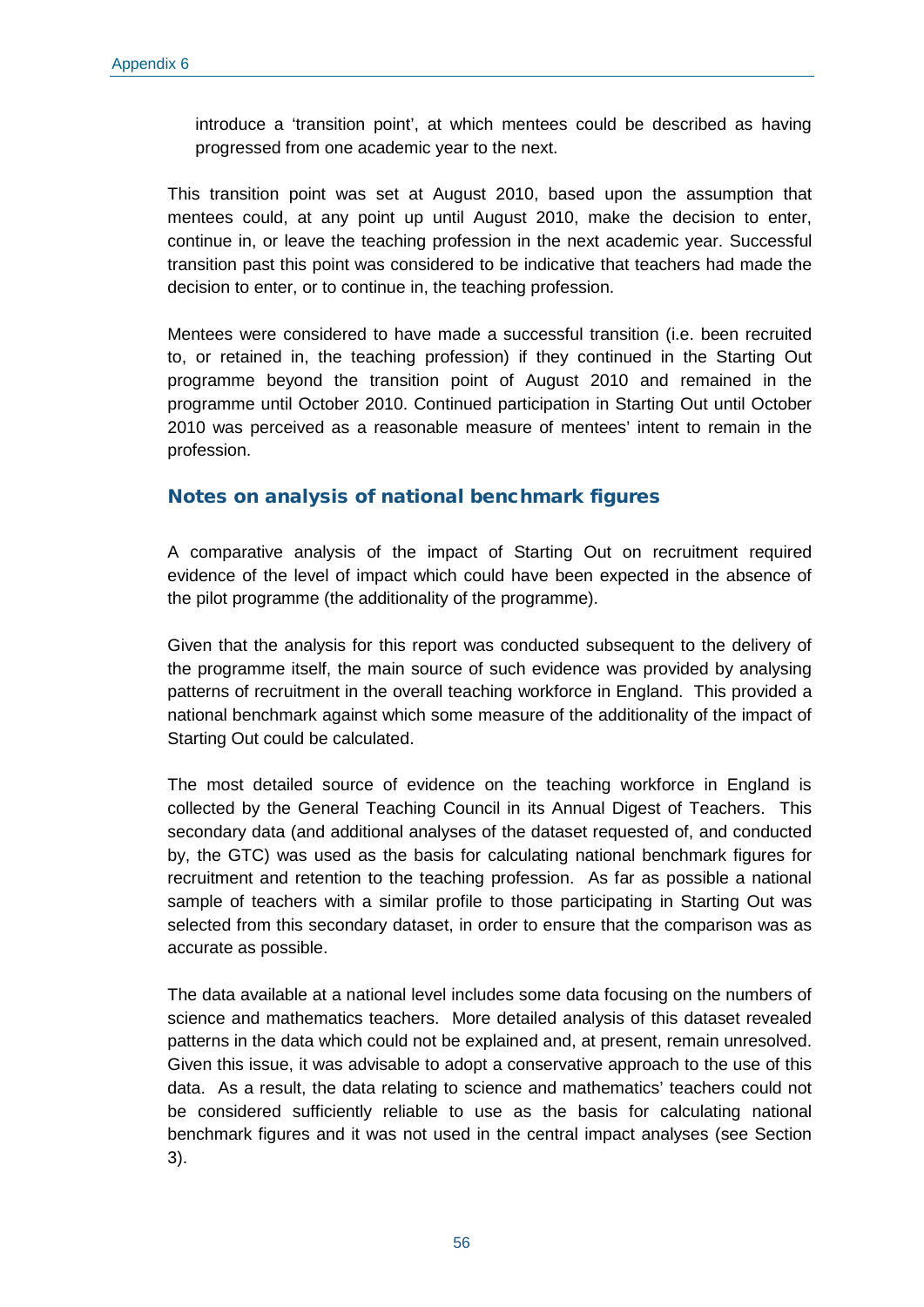In order to **benchmark** the impact of Starting Out on **recruitment against national patterns**, this national sample was been chosen to include teachers:

- who were in ITE at a similar time to those in the Starting Out sample
- who could be identified as having entered the teaching profession.

For all teachers at a national level in England, **recruitment** is defined as:

*The proportion of teachers, who were awarded QTS between Jan-Dec 2010 who then entered the teaching profession in 2010/11 (as measured by the number who had started induction on or before March 2011).*

In order to **benchmark** the impact of Starting Out on **retention against national patterns**, this national sample was chosen to include teachers

- who were awarded QTS in a similar year to those in the Starting Out sample
- who moved into their induction or second year of teaching
- who could be identified as having entered the teaching profession.

For all teachers at a national level in England, **retention** is defined as:

*The proportion of teachers who were awarded their QTS in 2008 (in the case of 2nd yr teachers) or 2009 (in the case of NQTs), who then entered their 2nd /NQT year in 2009/10 and continued in the profession in 2010/11 (as measured by the number who were registered and recorded as being in service by March 2011).*

#### **Assumptions**

The following assumptions underpin the analysis of the national benchmark figures used for the comparative analysis and presented above in this report:

1. It was necessary to ensure that the sample of all teachers used as the national recruitment benchmark cohort was as reasonably close a comparison with the Starting Out sample as possible. The Starting Out mentees included in the recruitment calculations were trainees during the academic year 2009/10. The GTC collects data on the number of teachers who were awarded their QTS by March in a certain year (a cohort year).GTC data is collected annually at the end of March and presented in calendar years. Therefore, GTC data from the 2010 cohort year offered the closest match to the year in which the Starting Out recruitment sample were trainees. As the year in which teachers are awarded their QTS is usually the year in which they trained, it was assumed that the number of people in a cohort year represents the number of trainee teachers at a national level (in England) in that year.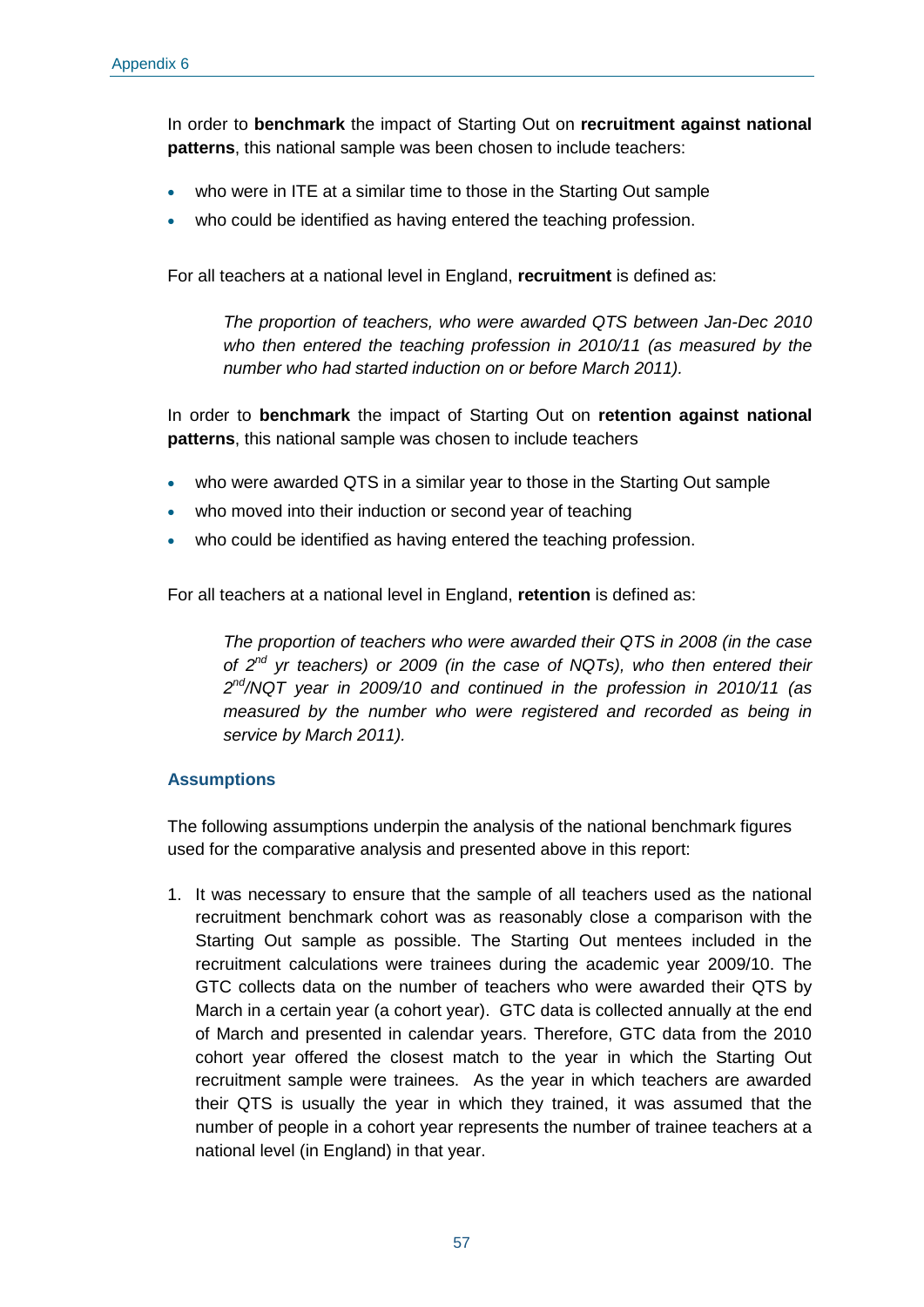- 2. Our calculations of the national recruitment benchmark was based upon the number of trainees who started their induction on or before the census date, rather than the number of teachers who undertook and had successfully completed induction by the census date. This is a clear closer indicator of our measure of the Starting Out recruitment rate which is based on mentees' transition into their induction year. Our measurement of the Starting Out recruitment rates was based on mentees' transition into their induction year in the academic year 2010/11.
- 3. Our definition of the national retention rate meant that our calculations of this benchmark included teachers at two different stages. We used two different cohort years to calculate a retention rate for each of these two stages as follows:
	- one for those who were considered to be  $2^{nd}$  year teachers in 2009/10
	- one for those who were considered to be NQTs in 2009/10.

#### Comparison of recruitment rates

The impact which Starting Out has made on the recruitment of science and mathematics teachers can be calculated by measuring the difference between the two percentages and calculating how many additional teachers Starting Out were recruited compared to what could normally be expected using the national recruitment rate as a guide.

| Starting Out recruitment rate | 97% |
|-------------------------------|-----|
| National recruitment rate     | 62% |
| <b>Difference</b>             | 35% |

The difference of 35% represents **an additional 26 Starting Out participants who have been recruited into the teaching profession** (35% of 74).

#### Comparison of retention rates

The impact which Starting Out has made on the retention of science and mathematics teachers participating in the programme can be calculated by measuring the difference between the Starting Out retention rate and the national retention rate and using this proportion to calculate how many additional teachers Starting Out has retained compared to what could normally be expected, using the national retention rate as a guide.

| Starting Out retention rate | 95% |
|-----------------------------|-----|
| National retention rate     | 90% |
| <b>Difference</b>           | 5%  |

The difference of 5% represents an **additional 4 Starting Out participants who have been retained in the teaching profession** (5% of 75).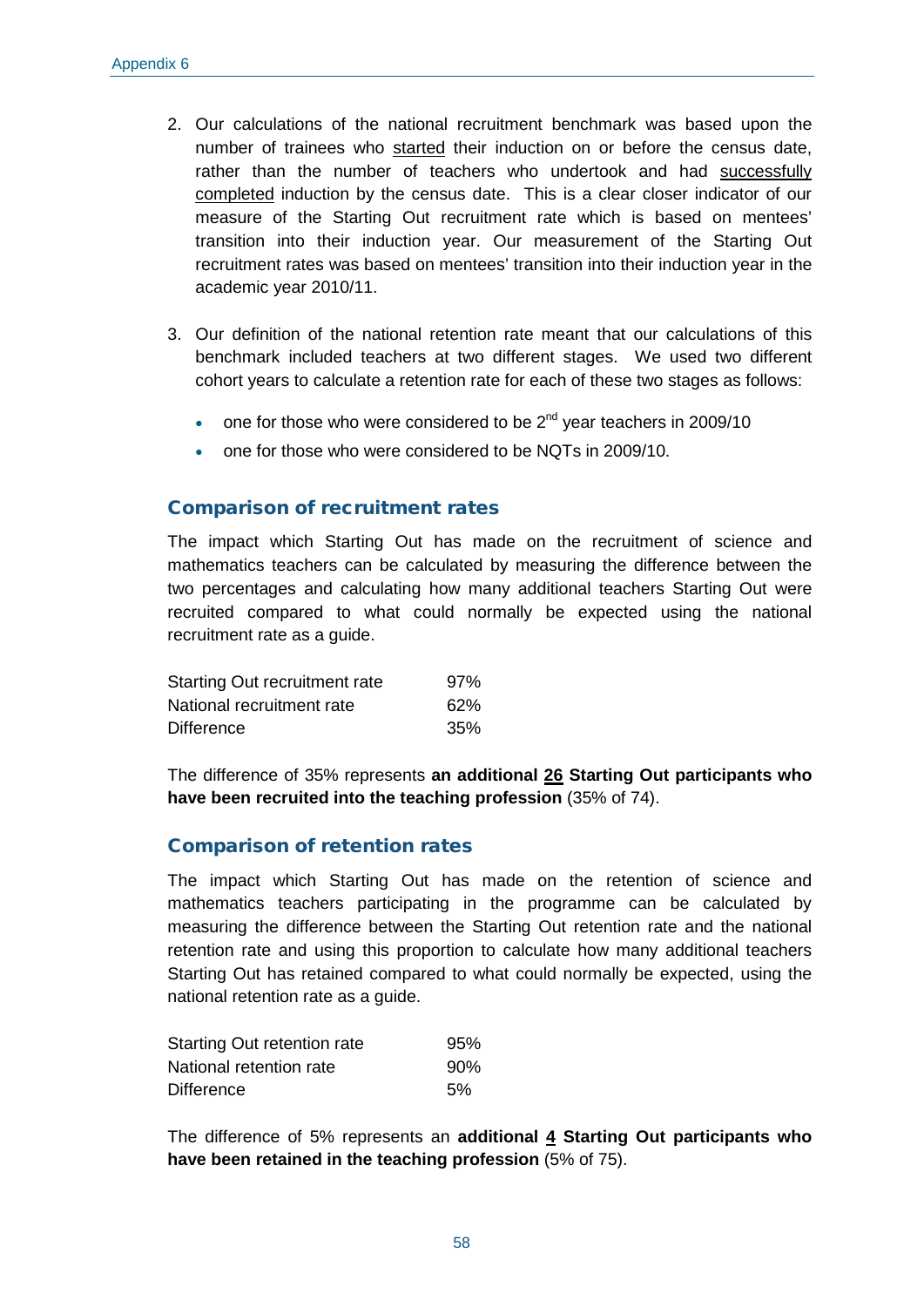# Appendix 7: Additional details on approach to measuring Value for Money

## Assumptions made for the cost-benefit analysis

- 1. That LSN mentee records' data are accurate and complete.
- 2. That those students who were recorded as still being on the programme in April 2011 (as indicated by LSN records) stayed on to complete the programme in July 2011.
- 3. That teacher mentees put in (at least) the same amount of time expected of mentors each month, for each of the four different types of mentoring support.
- 4. The costs of training a teacher are based on the key costs to the tax payer (i.e. the unit of funding per trainee per year to HEIs + the training bursary for trainees - tuition fees paid by the trainee). We are aware that there are other costs (e.g. marketing), but these are excluded from the 'central case' analysis as we have no reliable data upon which to draw a figure.
- 5. That the tuition fees paid by initial teacher trainees is an inward flow of money to the tax payer, and so should therefore be subtracted from the costs to the tax payer of training a teacher.
- 6. That the 'economic cost' of the time given by mentees to engage in the programme is an important input that should be included in the overall programme costs.

Other factors which were taken into account in conducting the cost-benefit analysis included the following two issues:

- beneficiaries of Starting Out: in devising the Logic Framework, the research team considered a range of possible beneficiaries of the programme, including mentees, pupils, and the wider education sector. For example, it stands to reason that as the turnover of mathematics and science teachers decreases, and the skills and confidence of the teaching workforce improves, there would be an improvement in the quality of teaching and learning in mathematics and science. This in turn would lead to benefits for pupils, teachers and schools. However, while the evaluation has collected valuable qualitative and quantitative data on the impact of the programme on a number of beneficiaries, not all of these impacts can be monetised;
- time period for measurement of costs and benefits: in cost-benefit analysis, it is good practice to put all relevant costs and benefits (expressed in money terms) on a common temporal footing. This is often done by converting the future expected streams of costs and benefits into a present value amount using a suitable discount rate. However, all costs and benefits included in this analysis occur over a short timescale between 2009 and 2011, and so are reported in nominal prices.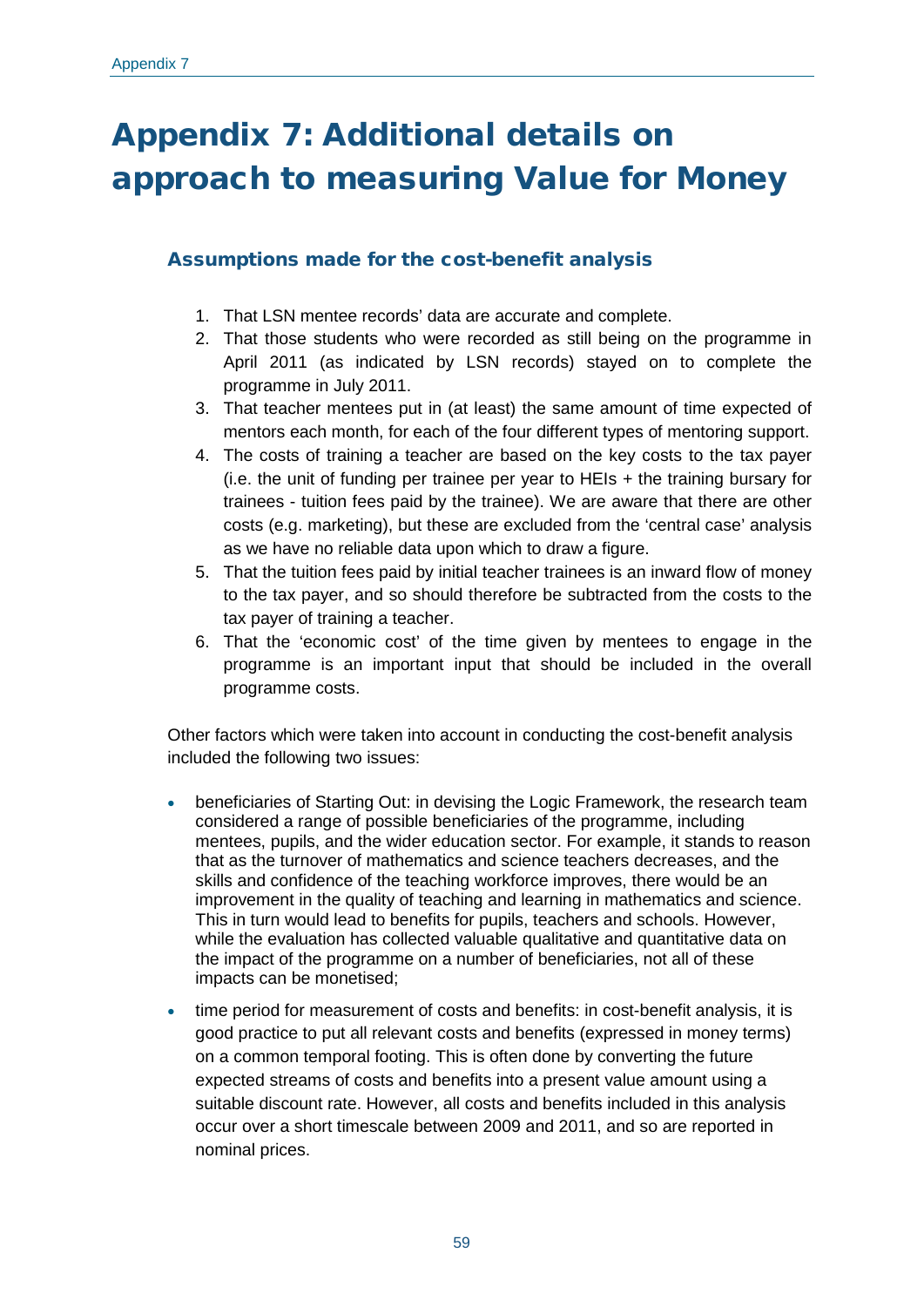<u>.</u>

### Notes on sensitivity testing

Value for Money analyses typically require a broad range of data and assumptions, and by undertaking sensitivity tests we can be confident that the findings are not simply a consequence of the particular decisions taken in the analysis, but instead provide genuine insights into the programme itself.

We describe the sensitivity tests undertaken below, followed by a chart summarising their results (see Figure A7.1).

**Scenario 1:** For our national benchmark we have used data for all subject teachers. However, whilst the data examined for science and mathematics teachers was not considered sufficiently reliable for inclusion in our central case, it did suggest that recruitment and retention rates for science and mathematics teachers are substantially lower than for other subjects. We have therefore re-calculated the figures assuming science and mathematics teachers are 15 per cent less likely to be recruited or retained compared to all subject teachers $<sup>6</sup>$  $<sup>6</sup>$  $<sup>6</sup>$ .</sup>

**Scenario 2:** As discussed in Appendix 6, the number of Starting Out teachers who could be included in our analysis was relatively low resulting in some sampling error. This sensitivity test assumes that actual recruitment and retention rates for Starting Out teachers are at the bottom of a 95 per cent confidence interval around our central case estimates.

**Scenario 3:** We have included in our cost estimates for the programme the value of the time spent by mentees. This is not a direct financial cost, and we have not included in the benefits similar estimates of the time and effort saved for teachers who do not leave the profession. We have therefore re-calculated our estimates including only direct financial costs.

**Scenario 4:** Appendix 6 describes some of the further potentially confounding factors that may have an impact on our comparison between Starting Out teachers and the national benchmark. This sensitivity test assumes that of the difference between Starting Out and national rates, half of this difference is actually due to the programme, with the remaining half being due to other factors such as selection effects.

**Scenario 5:** Our estimate of the cost savings from not having to replace a teacher who has left the profession only includes the payments made to trainees and HEIs. We were unable to identify data on the costs to schools and the TDA, covering the

<span id="page-70-0"></span>*<sup>6</sup>* This figure was chosen as a notional value for illustrative purposes only. Note that if the science and mathematics national retention rate is 12 per cent lower than for all subjects then the Starting Out programme breaks-even for NQTs/2<sup>nd</sup> years.